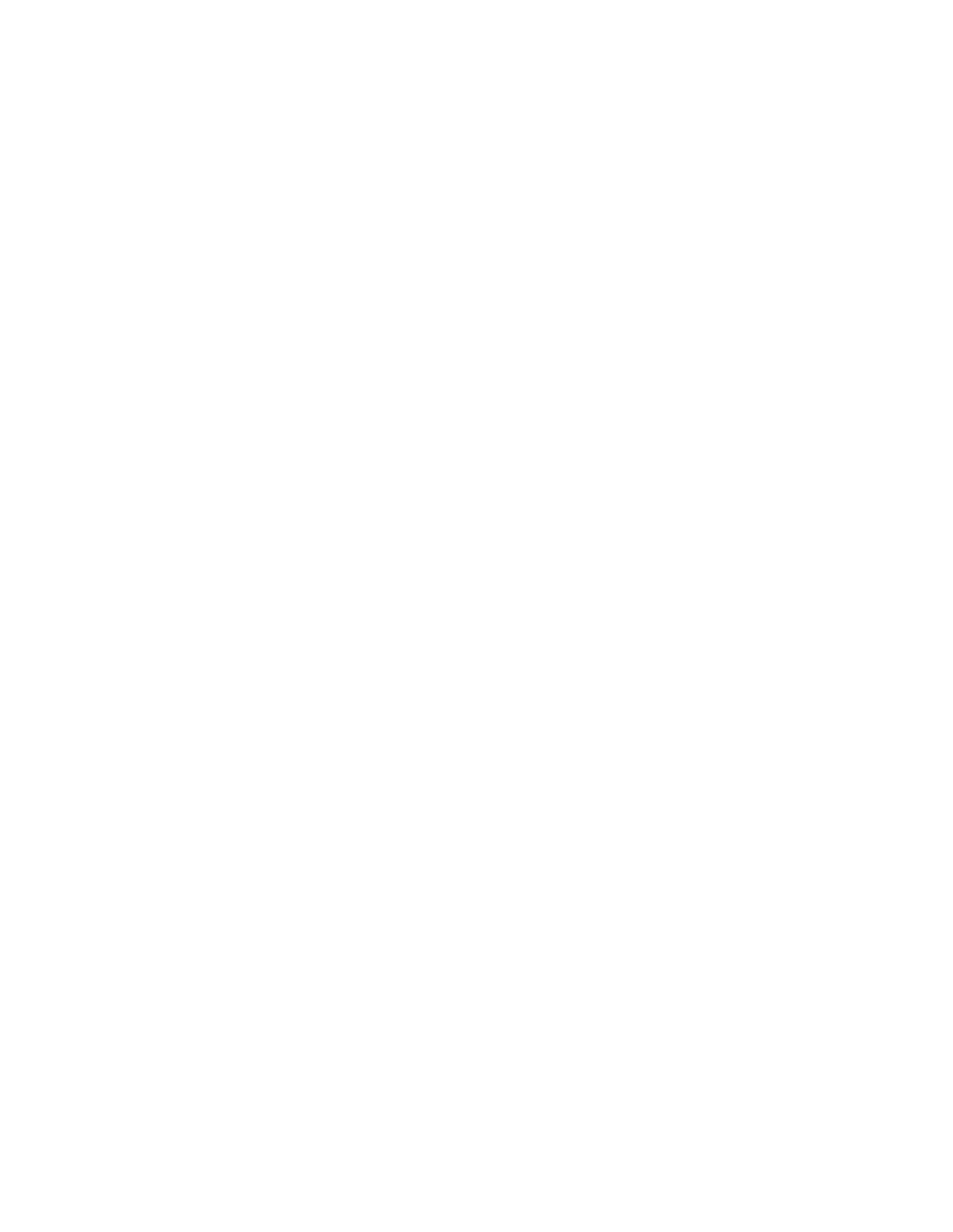# **TABLE OF CONTENTS**

| $\bullet$ |  |
|-----------|--|
| $\bullet$ |  |
| $\bullet$ |  |
|           |  |
|           |  |
| $\bullet$ |  |
|           |  |
|           |  |
|           |  |
|           |  |
|           |  |
|           |  |
|           |  |
|           |  |
|           |  |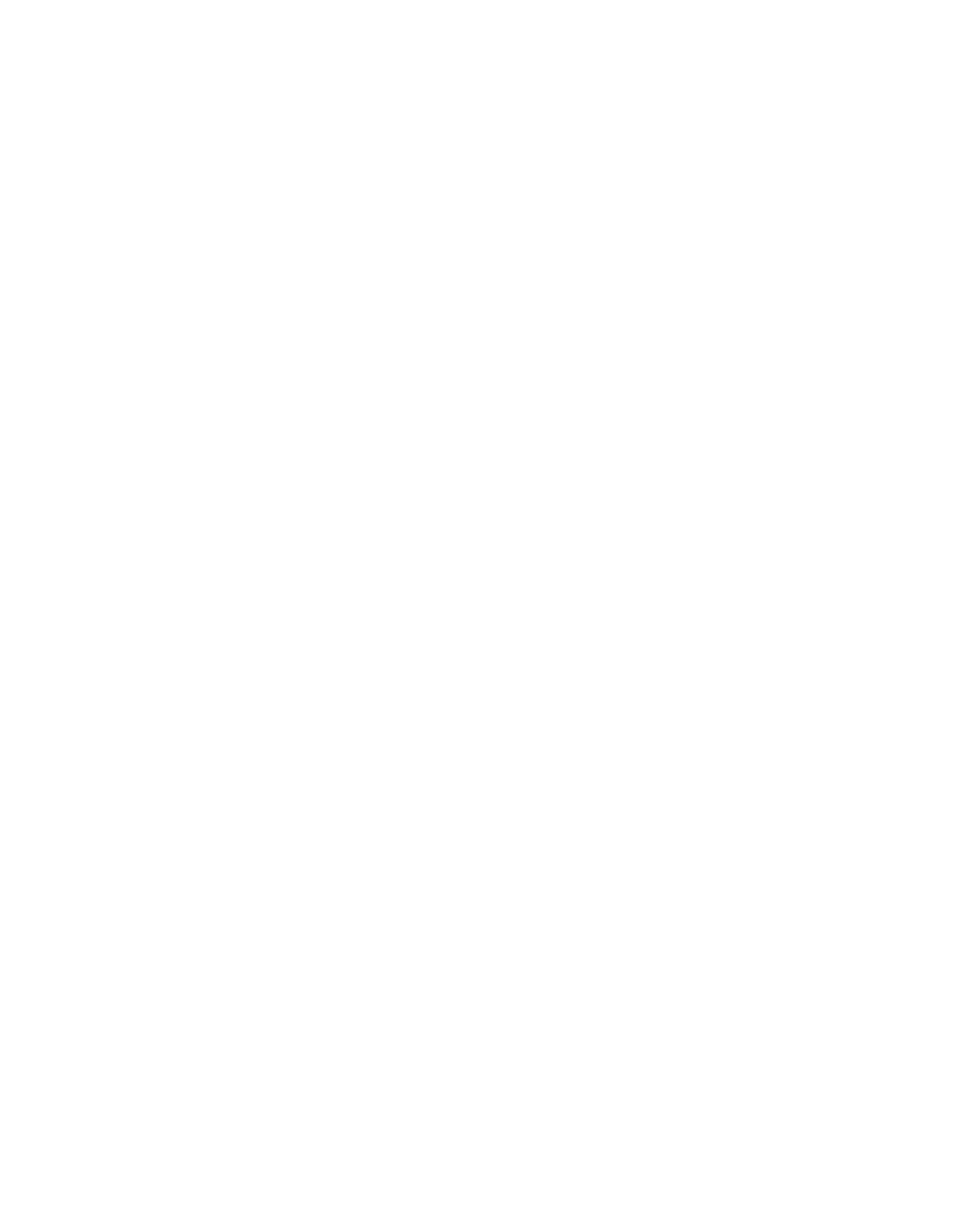### **INTRODUCTION**

This is the twenty-first annual Prison Population Forecast prepared by the Department of Human Rights, Division of Criminal and Juvenile Justice Planning (CJJP). The impetus for the series came from an increasing prison population (the population on 6/30/91 was 4,077, a 50 percent increase from five years earlier) combined with a realization that new prisons are expensive and take years to plan and construct.

This report has been developed to assist the Executive and Legislative Branches of government in annually assessing the impact of current criminal justice policy on Iowa's prison population. While this document forecasts Iowa's prison population through state FY2021, it is not meant to be a *prediction* of what will happen. Rather, it attempts to assess the impacts of *current* policy. While policies and procedures are not static, a document such as this helps in managing changes so that, once they occur, there has been an opportunity to plan to accommodate them. Thus, when this document forecasts a prison population of 11,330 in FY2021, it is suggesting that recent history indicates that population pressures on Iowa's prison system will continue after a recent period of abatement.

This year's forecast suggests that current policies and procedures will result in a larger prison population in ten years than the three most recent forecasts, as an upturn in admissions and a drop in releases during the last months of FY10 and the first half of FY11 caused the population to rise dramatically beginning in February of 2010. While some have pointed at the Board of Parole as the source of the problem, there are multiple factors accounting for the recent rise, as admissions have jumped as paroles have decreased over a period of years. The rise in population in FY2011 would have been even greater had not parole releases actually increased slightly in FY11 (for the first time since FY06). To some extent, the rise in admissions is more troubling, as its sources are unclear and controlling increases is very difficult; it is easier to modify paroling behavior than to change the sentencing practices of autonomous judges statewide.

Another factor contributing to the anticipated rise continues to be legislation pertaining to sex offenders passed in 2005. This year's forecast projects the addition of 952 sex offenders to the population between 6/30/2011 and 6/30/2021. Nearly all of this increase is due to anticipated increases in admissions for violation of the "Special Sentence." A year ago, we estimated that, at the end of FY2020, there would be 392 inmates serving time due to revocation of the Special Sentence. This year's estimate suggests 679 Special Sentence revocations in prison on 6/30/21. The increased estimate this year is due to having one more year of experience in tracking Special Sentence violations, which have been higher than originally anticipated. In addition, this year's estimate for the first time takes into account that offenders have begun to return to prison on second-and-subsequent violations of the Special Sentence. Prior to this year CJJP had made no attempt to estimate the impact of these longer (five-year) sentences. The estimate this year is that more than half of the Special Sentence population in 2021 will be serving 5-year (secondand-subsequent) sentences. That said, there is still some uncertainty in determining the long-term impact of 2005 sex offender legislation.

In FY2011 Iowa continued to exhibit a high rate of incarceration for African-Americans. Trends suggest that this rate will continue through the projection period, with African-Americans expected to account for 25.4 percent of the population in FY2021 (up slightly from about 25.2% in 2011). African-Americans also accounted for 25.2 percent of the new prison admissions in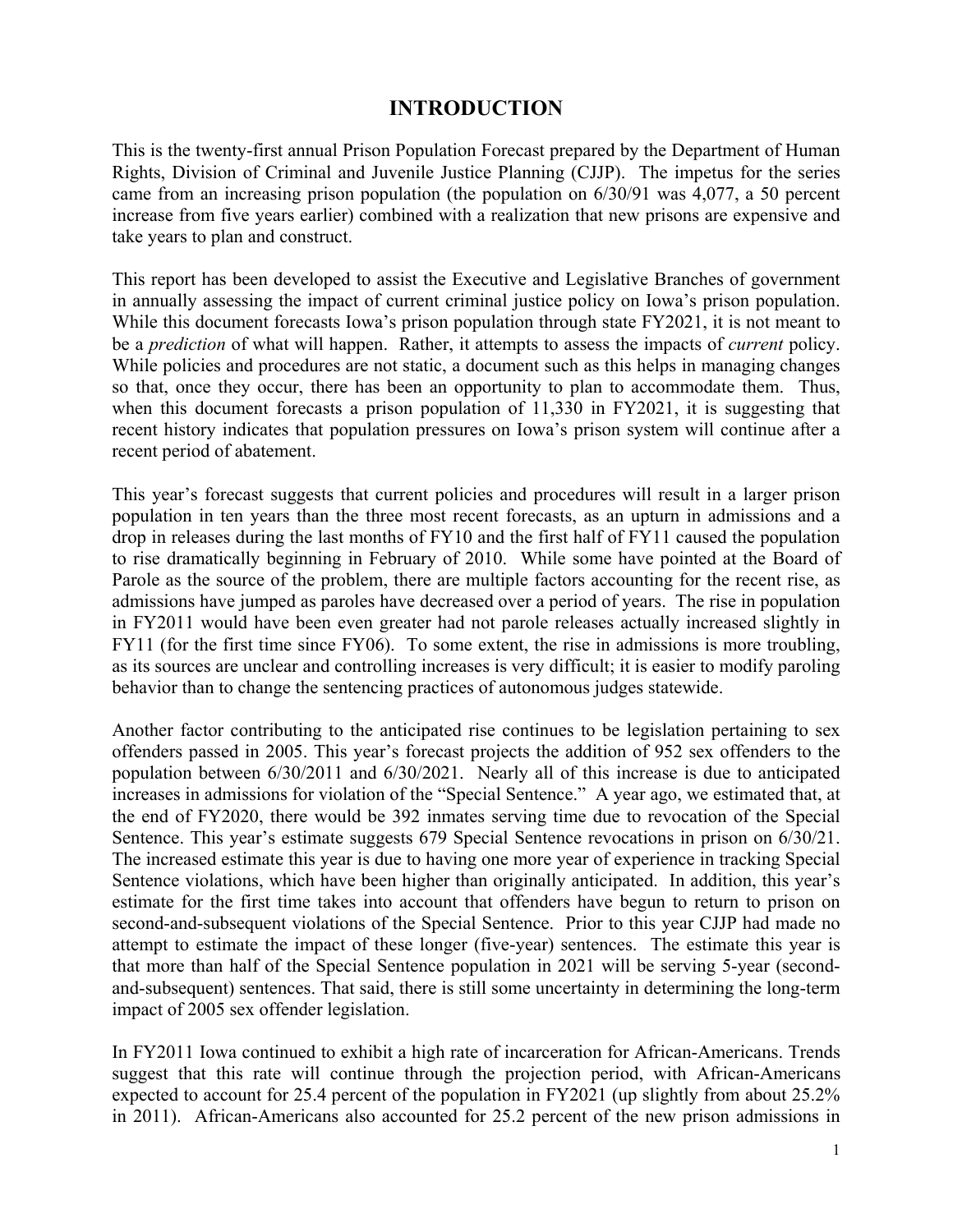FY11, their highest admission percentage ever going back to at least FY1986. The violent crime initiative of the mid-1990's continues to disproportionately affect African-Americans, however, as 52 percent of the new admissions for "70%" crimes in FY2011 were African-American (compared to 24.3% of the non-70% admissions). The long sentences accompanying 70 percent crimes will result in a continued rise in the percentage of African-American inmates in the institutional populations. As of 6/30/11, 16.5 percent of the African-American inmates in prison in Iowa were serving 70% sentences, compared to 9.3 percent of the white inmates. The forecast suggests that, by the end of FY2021, 18.1 percent of the African-Americans in the inmate population will be serving 70% sentences, compared to 10.6 percent of white inmates. The forecast projects an increase of 416 inmates serving 70% sentences by the end of the forecast period.

There is some guesswork involved in preparing a forecast. As suggested above, an example is found in attempting to estimate the impact of the sex offender legislation passed in 2005. Among the features of the legislation was a Class A felony for some second-time sex offenders (Iowa Code 902.14) and the Special Sentence that requires ten-year or lifetime supervision of most sex offenders following completion of their original periods of prison or probation. While CJJP originally estimated that 13 offenders per year would be eligible for the new Class A sentence, until FY11 only one inmate had been received under the new provision. In FY11, however, four new inmates entered under this provision. Releases to the Special Sentence also rose dramatically in FY2011. After 35 releases to the Special Sentence in FY09 and another 64 in FY10, FY11 saw 111 releases to 10-year supervision and 45 to lifetime supervision. Another inmate who would have been released to the Special Sentence died in prison. Thus, anticipating the eventual impact of new provisions in the Code can be difficult, as they cannot always rely entirely on an examination of past justice system practices.

Thus, this report is not an attempt to *predict* the future of Iowa's prison population. Instead, it is meant to provide an indication of the direction Iowa can anticipate its prison population will move under current policies and procedures. As these are modified, the State can anticipate different results in future forecasts.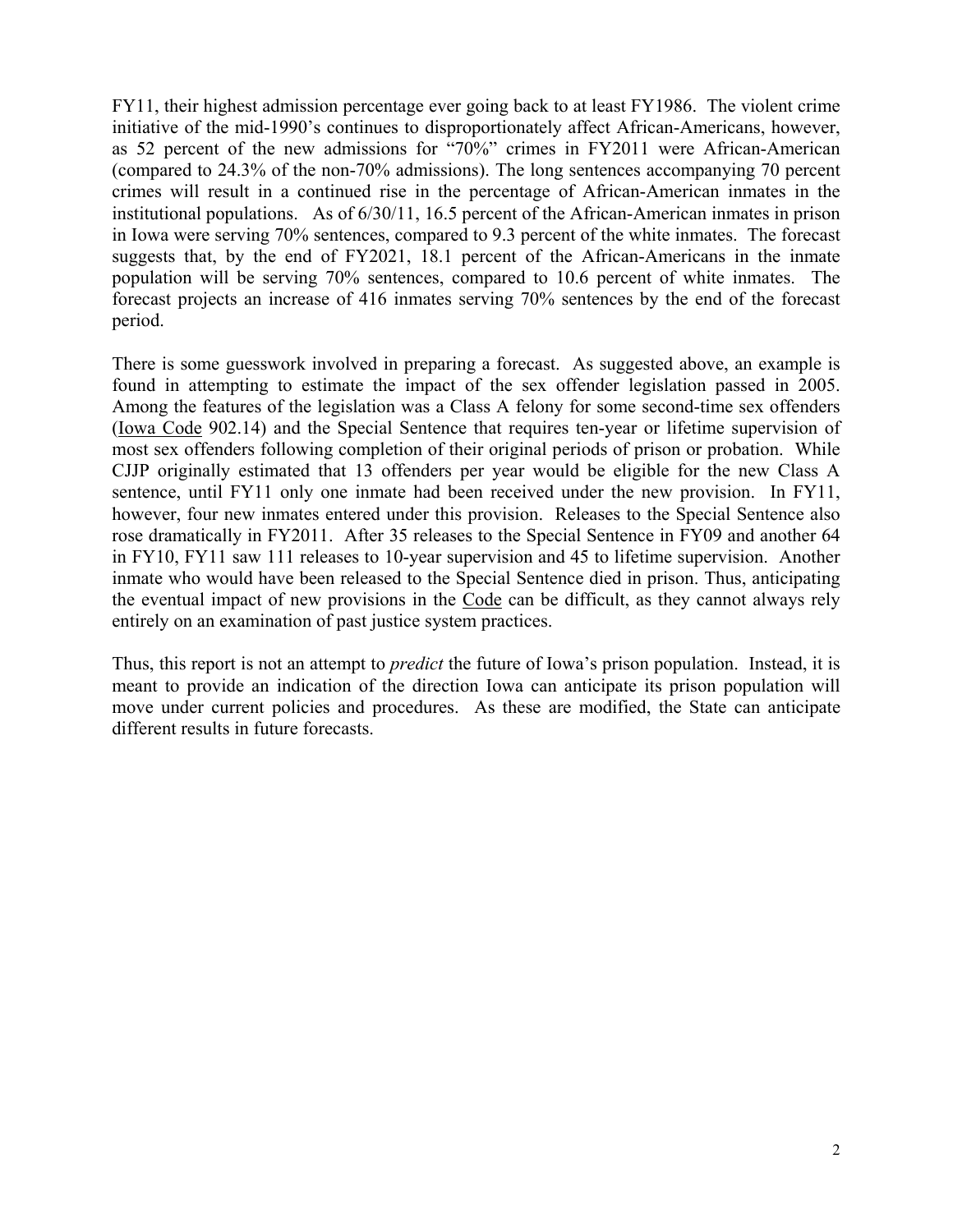### **SHORT-TERM OUTLOOK**

To some extent, forecasting the short-term population this year is more difficult than is true for the long-term forecast, as there has been explosive growth in the population during calendar 2010 that continued into early 2011. After reaching a low of 8,265 inmates on February 10, 2010, the population reached 8,603 on June 30, 2010 and an all-time high of 9,009 in April, 2011. Since reaching this peak, the population dropped back to around 8,800 at the end of the fiscal year.

Since that time the Iowa Supreme Court handed down a decision that further makes forecasting the population more difficult, as Michael Anderson v. State of Iowa (case 09-0507) for the first time gives prison inmates credit for time previously served under electronic monitoring and home supervision ("house arrest"). This decision, handed down on July 29, 2011, resulted in a surge of releases in September and October, 2011, and will have an as-yet undetermined impact on future populations. While we have attempted to take this change into account in estimating the short-term population, no attempt has been made yet to estimate its long-term impact.

Iowa's prison population is expected to rise slightly (to 8,824) between the end of state FY2011 and FY2012 after decreasing in mid-year due to the Anderson decision. By June 30, 2012, Iowa's prison population is expected to exceed official capacity by about 1,615 inmates, or by about 22 percent, if current offender behaviors and justice system trends, policies, and practices continue (Table 1).<sup>1</sup> Women's facilities are expected to hold about 115 more inmates than the official capacity, and men's facilities are expected to hold about 1,500 more inmates than the official capacity (Tables 2 and 3). It appears that a year later, when the new facilities are opened at the Iowa Correctional Institution for Women at Mitchellville, available space for women prisoners will easily be adequate.

It should also be remembered that there has been somewhat of a shift in the population due to the elimination of the Violator program in late FY2010. In June of 2010 there were 39 inmates in prison under that program. Balancing this reduction has been an increase in safekeepers/ compact/federal inmates, with a rise from 84 a year ago to 117 on June 30, 2011.

The level of crowding in men's facilities is expected to be about the same at the end of FY2012, with the men's population expected to exceed capacity by 22.6 percent. This situation will abate somewhat in 2014, when the men's capacity will rise by 120 beds with the opening of the new Fort Madison prison.

The biggest changes expected to occur between the end of FY2011 and FY2012 are in 70% inmates (a projected increase of 57 inmates) and Special Sentence revocations (an increase of 81 inmates).

<sup>&</sup>lt;sup>1</sup> Tables will be found in the appendix.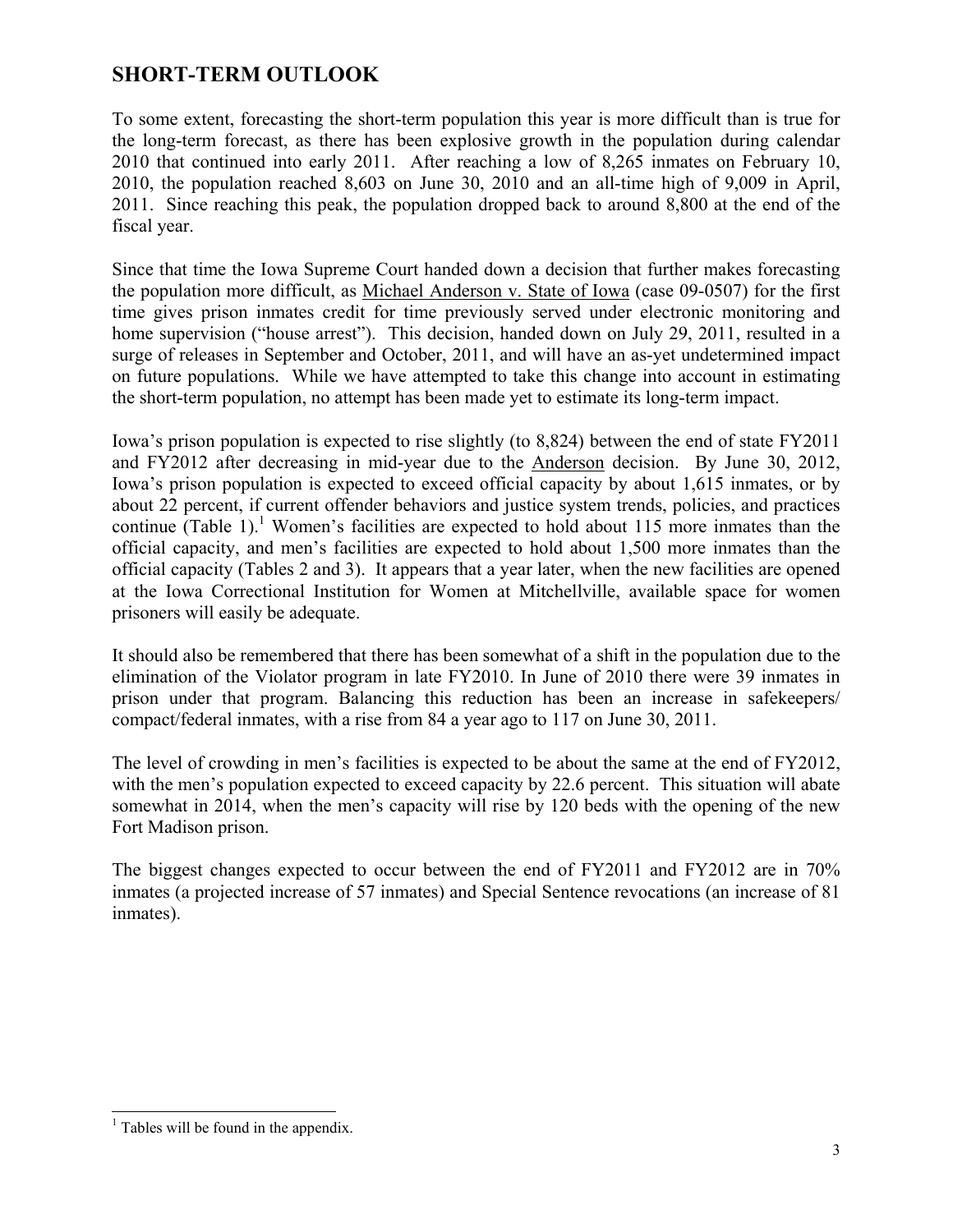

**Projected Populations & Official Capacities: Mid-Year 2012**

Source Data: Tables 1-3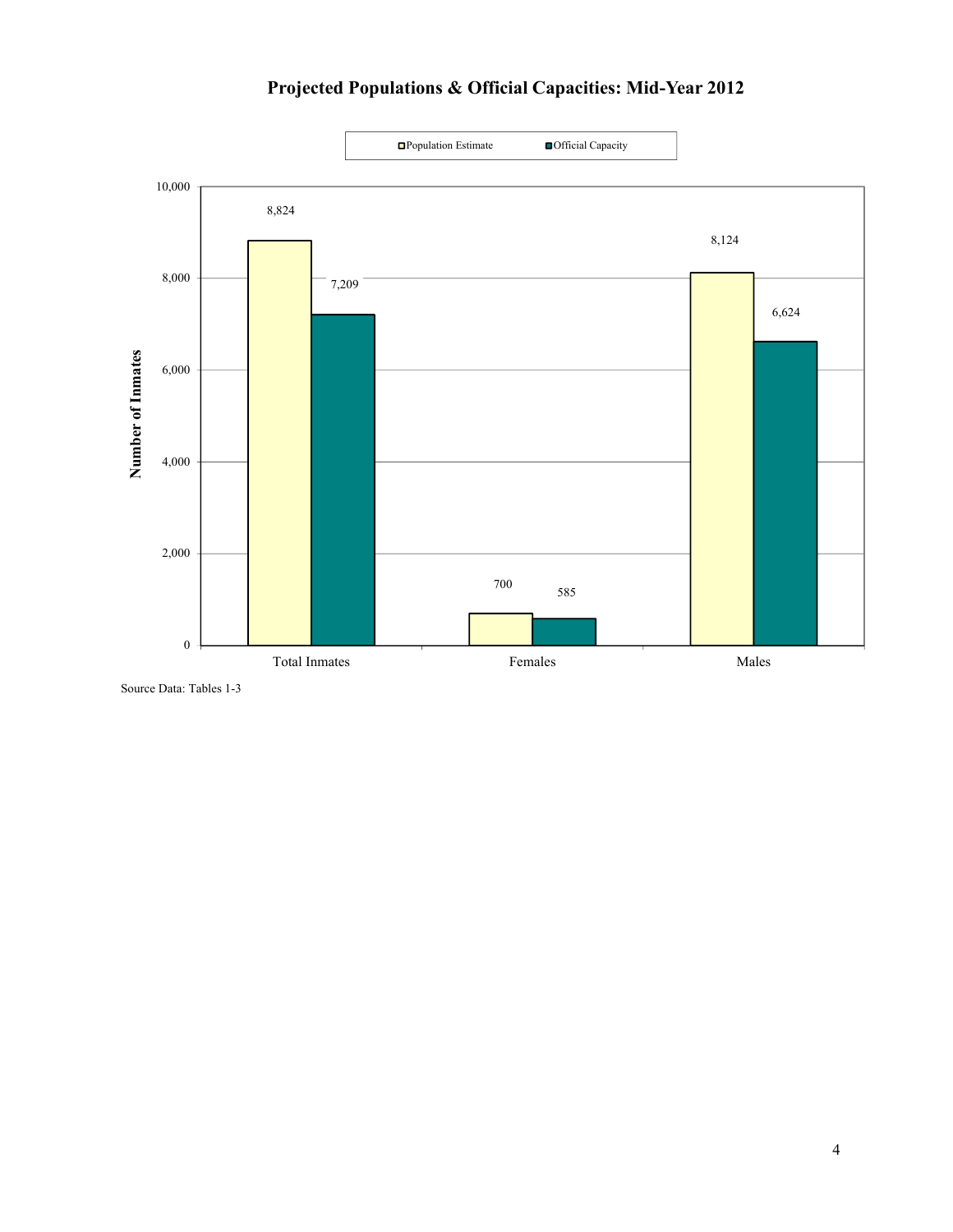## **LONG-TERM PROJECTED POPULATIONS**

### *Total Inmates*

If current offender behaviors and justice system trends, policies, and practices continue, Iowa's prison population may be expected to increase from 8,787 inmates on June 30, 2011 to about 11,300 inmates on June 30, 2021, or by about 29 percent over the ten-year period (Table 1).

### *Male & Female Inmates*

For the second time in three years, the projection suggests a decrease or stabilization in the women's prison population. The current forecast suggests that the women's population will gradually fall during the next decade, reaching 621 inmates in mid-2021 (Table 2). Because the women's population is smaller than the men's, it is to be expected that year-to-year forecast numbers will vary as admissions rise or fall from year to year (as swings are more likely with smaller numbers). The population of male inmates is expected to increase by about 32 percent during this same period, larger than the 21 percent increase projected one year ago (Table 3).

### *Prison Capacity*

When compared with official Department of Corrections prison population capacities, and taking into consideration currently-planned increases in prison capacity, the female inmate population is projected to be at 78 percent of expanded capacity in 2021, while the male inmate population is projected to exceed capacity by about 56 percent, by mid-year 2021 (Tables 2 and 3).

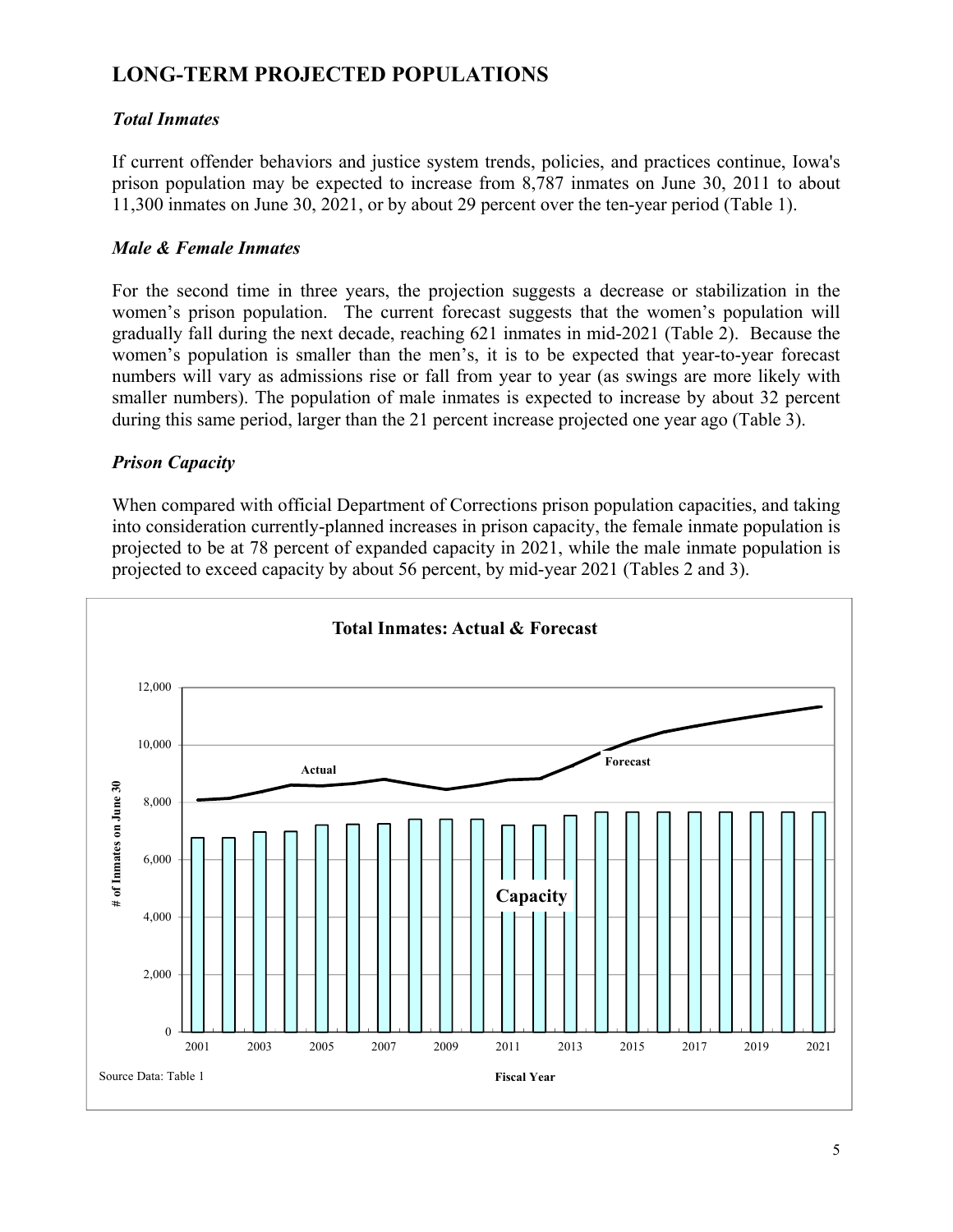

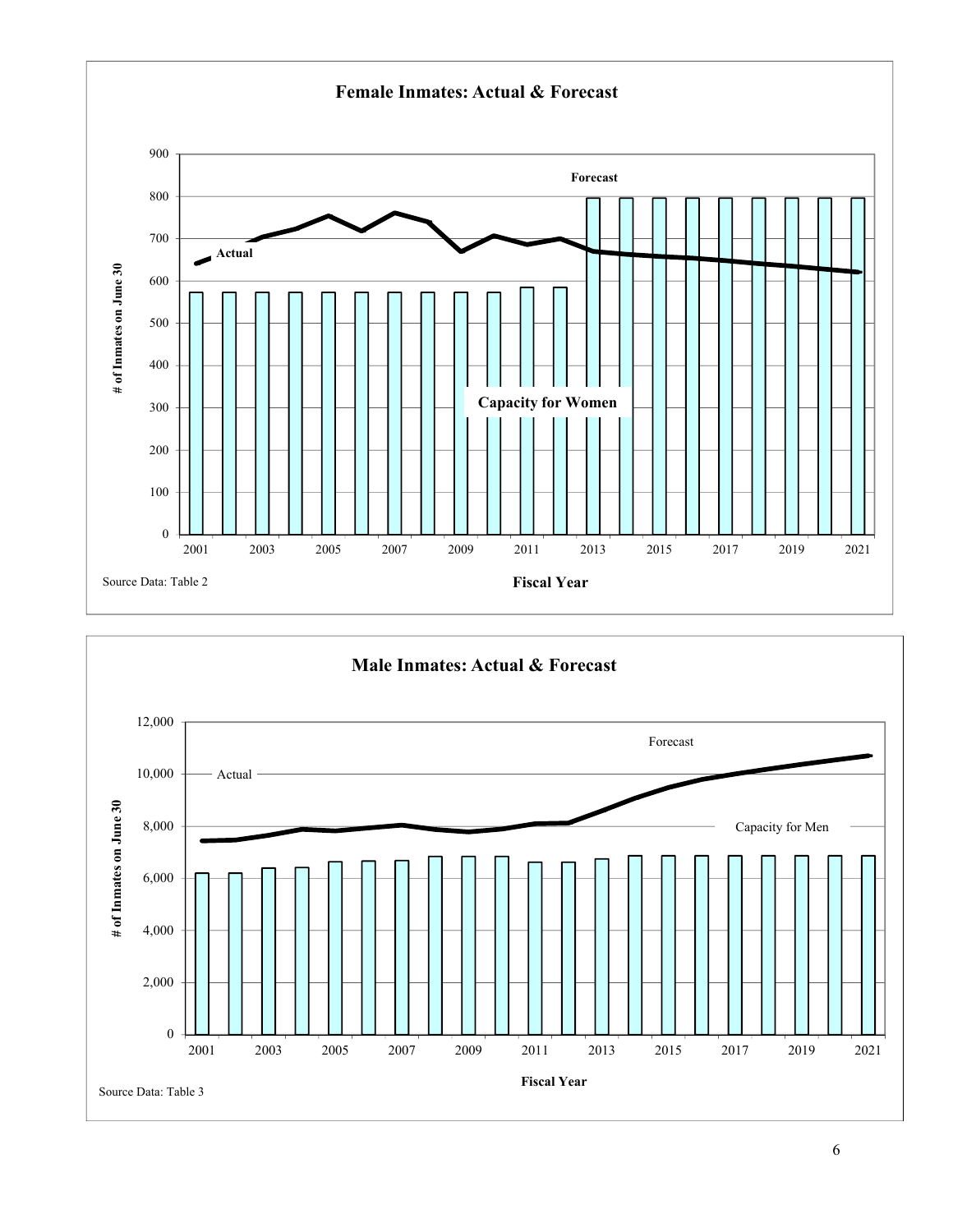### **FACTORS INFLUENCING PRISON GROWTH**

The forecast this year continues to show a return of patterns suggesting continuing increases in Iowa's prison population. This year's forecast suggests a new record-high population by the end of FY2013, with yearly increases thereafter.

To some extent, the last months of FY2010 and beginning of FY2011 constituted a "perfect storm" vis-à-vis the prison population, as both direct court commitments and probation revocations turned upward while paroles lagged. While the beginning of FY12 showed a drop in population as the result of Anderson v. Iowa, the forecast suggests that population pressures remain that will result in the return of ever-rising prison populations. Last year, CJJP projected 10,409 inmates by mid-year 2020, if current offender behaviors and justice system trends, policies, and practices continued. The current forecast for mid-year 2020 is 11,174, or nearly 800 more inmates than projected last year

This increase from last year's forecast appears to be due to these primary factors:

- x **A continuing drop in paroles.** While parole releases actually rose in FY11 (from 1,379 in FY10 to 1,450 in FY11), as a percentage of all releases paroles still constitute a considerably smaller portion than was true five or six years ago. In FY05-06, there were more than two parole releases for every expiration of sentence (e.g., in FY05 there were 2,305 parole releases and 1,035 expirations); In FY11 paroles and expirations were almost equal, with 1,450 paroles vs. 1,444 expirations. While the Board of Parole has continued to make extensive use of work release, parole releases from institutions lag well behind their numbers of the recent past.
- x **Changes in average (mean) time served prior to release**. After four years of increase, the average length-of-stay for first releases from prison decreased in FY11. The decrease was seen in nearly all felony groups except sex offenders. Serious misdemeanants and drunken driving offenders also tended to see their length-of-stay increase. We anticipate that sex offender length-of-stay will now stabilize, as nearly all sex offenders eligible for release now are covered by the Special Sentence, which provides supervision after release even for those who expire their sentences. Despite the drop in length-of-stay for first releases, those released after a previous release failure spent longer in prison than was true in any recent year.
- **•** An increase in the number of probation revocation admissions to prison. Probation revocation admissions to prison reached an all-time high in FY11. This suggests that the reduction in community-based corrections resources – which has resulted in higher probation caseloads -- may be having an impact on the ability to successfully maintain high-risk probationers in the community. One positive note, however, is that probation revocations were higher in the first half of FY11 than in the second half, so it is possible that the record high may be an anomaly.
- An increase in the number of Class B felons expected to be in the population in ten **years.** A year ago, CJJP estimated that there would be 2,199 Class B felons in the population at the end of FY2020. This year's forecast suggests 2,100 Class B felons at the end of FY2021. The difference between these numbers is largely accountable to Class B non-violent offenders (primarily drug offenders), whose projected number this year is smaller than last because their number of admissions in FY2011 was smaller than anticipated (thereby reducing projected admissions during the forecast period).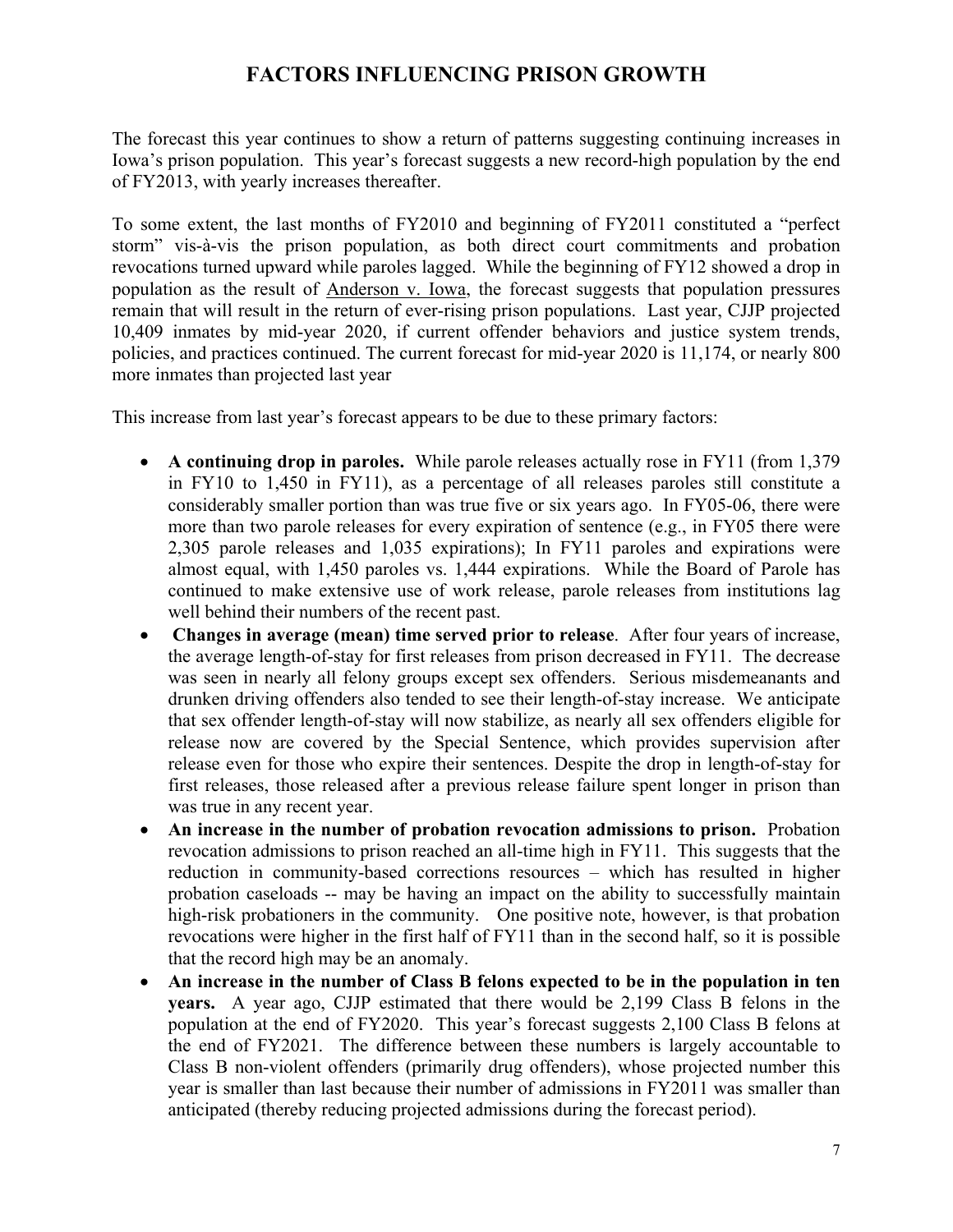x **An underestimation in the expected number of Special Sentence revocations in the population.** Each year since its initiation, CJJP has increased the anticipated number of Special Sentence violators expected in the population. Three years ago, CJJP forecasted that 123 Special Sentence violators would be in the population at the end of FY2018. Two years ago, we estimated that there would be 314 Special Sentence violators in the population at the end of FY2019. Last year, we projected 392 at the end of FY2020. This year, taking second-and-subsequent revocations into account for the first time, we project 679 Special Sentence revocations in prison at the end of FY2021. What these changes suggest is that revocation rates for those serving the Special Sentence have been higher than anticipated, both for those released from prison and those who served their original sex offense sentences in the community. Essentially, what has happened is that Special Sentence revocations have occurred at a much higher rate than previously seen for sex offenders in Iowa. Given the relatively short period of experience in dealing with the Special Sentence, it would not be surprising if the actual figure in ten years were even higher, depending on policies of the DOC and Board of Parole.

While changes enacted in the 2004 and 2005 legislative sessions will eventually assist in stemming the growth of the inmate population, these changes have had minimal impact through the end of FY2011. The foremost of these changes modified the mandatory minimum terms which had previously required that some inmates serve 85 percent of their terms. The change allows the Board of Parole to release affected inmates after serving 70 percent of their sentences (which still expire at 85 percent). This change has allowed the release of a number of Class C felons since its passage, but no impact will be seen on affected Class B inmates until at least 2016. The major growth in the prison population through FY2021 will be among those serving 70 percent sentences (the expected increase in Class B 70% sentences is 406 inmates between FY2011 and FY2021) and Special Sentence revocations.

After the three-year drop in new prison admissions (new court-ordered commitments and probation revocations), FY2010 and FY2011 saw a return to the pattern of increases seen earlier in the decade. Although there was a slight drop (-0.2%) in direct court commitments to prison in FY11, this decrease was more than offset by an increase (+12.9%) in probation revocation admissions. While there was an overall 5.4% increase in new commitments during the year, all of the increase occurred during the first half of the year; during the final two quarters of FY11 there was a 3.5 percent decrease in new admissions, with six of the eight judicial districts showing decreases.

Nonetheless, six of the judicial districts showed increases in admissions during FY11, with the Third and Fourth Judicial Districts being the two exceptions. The decreases in these two relatively small districts were more than offset by double-digit increases in larger districts, the Fifth (Des Moines) and Sixth (Cedar Rapids-Iowa City).

Taking these changes into account, the forecast projects an increase in new admissions over the next ten years (with a change from 3,439 admissions in FY2011 to about 4,001 admissions in FY2021 [Table 7]). As noted above, all the increase in admissions seen in FY2011 occurred in the first half of the fiscal year, as the first half of the year saw an increase of 232 and the last half saw a decrease of 51 admissions. Nearly half the increase was due to new drug commitments.

After a decrease in FY2010, readmissions decreased again in FY11, but that decrease was solely due to the elimination of the Violators Program, which has been discontinued. When one excludes Violator admissions in FY10, there was little change in return admissions (1,263 in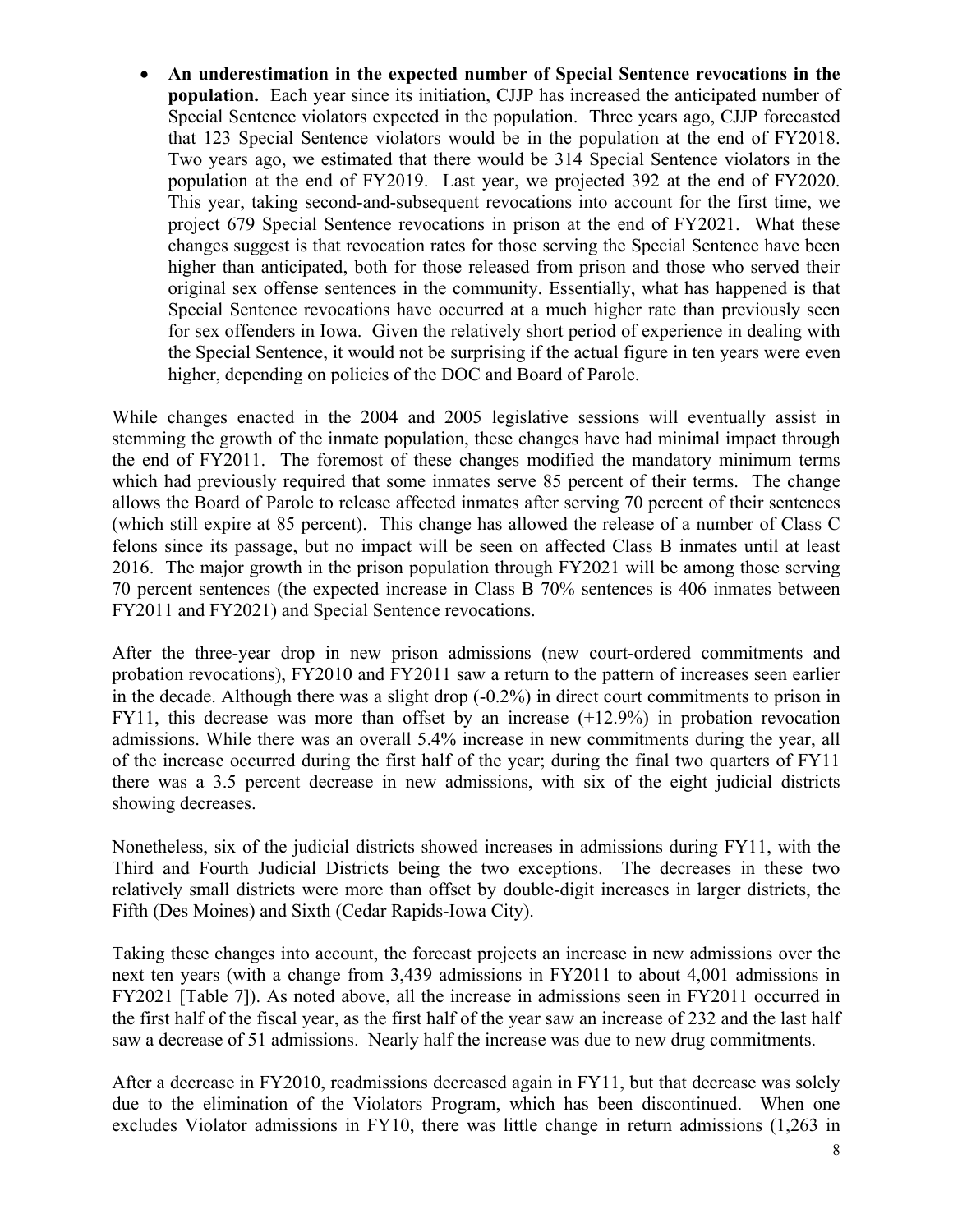FY10 and 1,266 in FY11). The readmission pattern was similar to that of new admissions, with a 5.7% increase in the first half of the year and a 4.7% decrease in the last half. Nonetheless, readmissions are expected to increase to about 1,641 over the next decade,

In the chart below, note that the dramatic increase in other admissions seen in FY2009 was a one-time occurrence due to flooding of the Linn County Jail and the temporary holding of Linn County Jail inmates in institutions of the Iowa DOC.

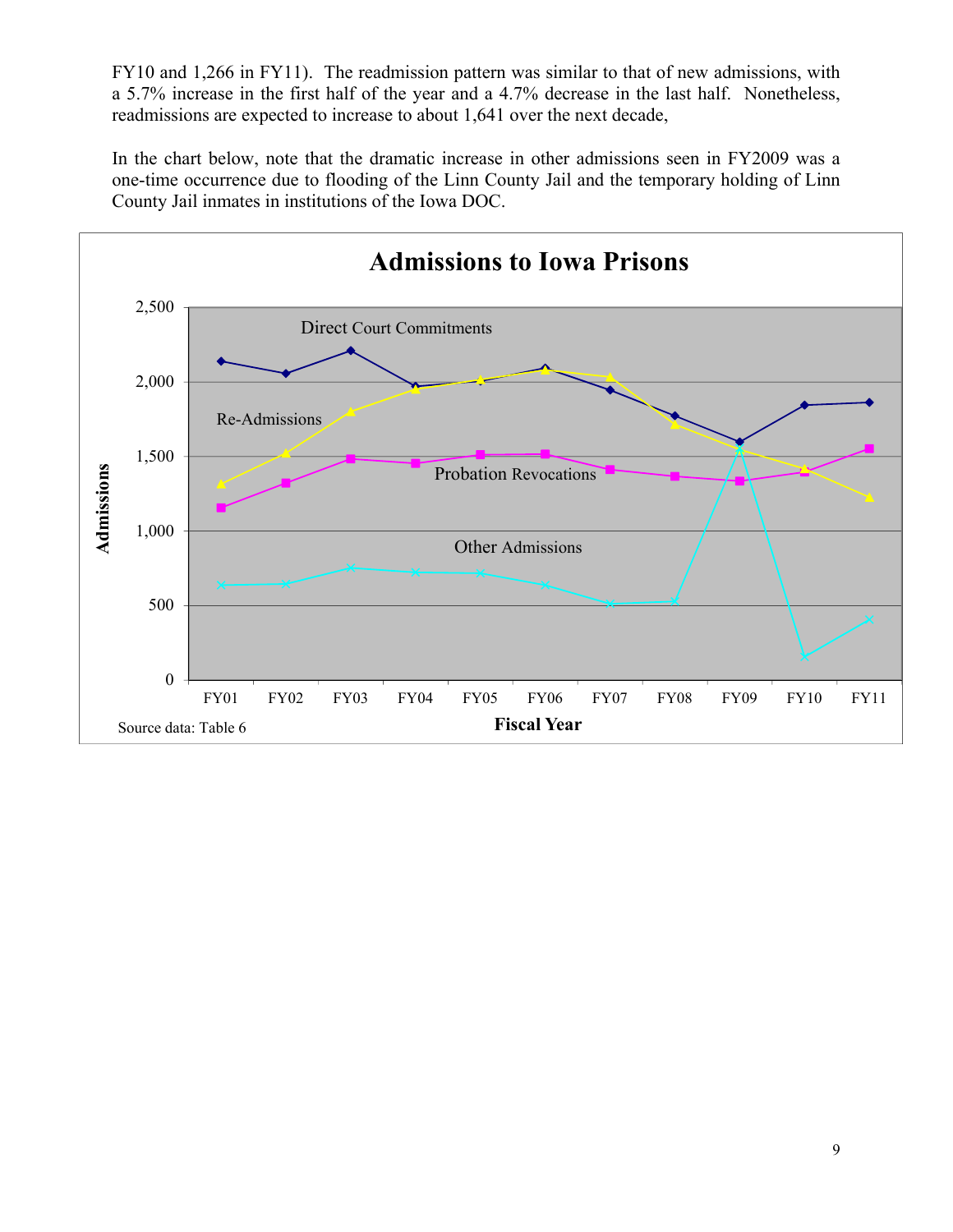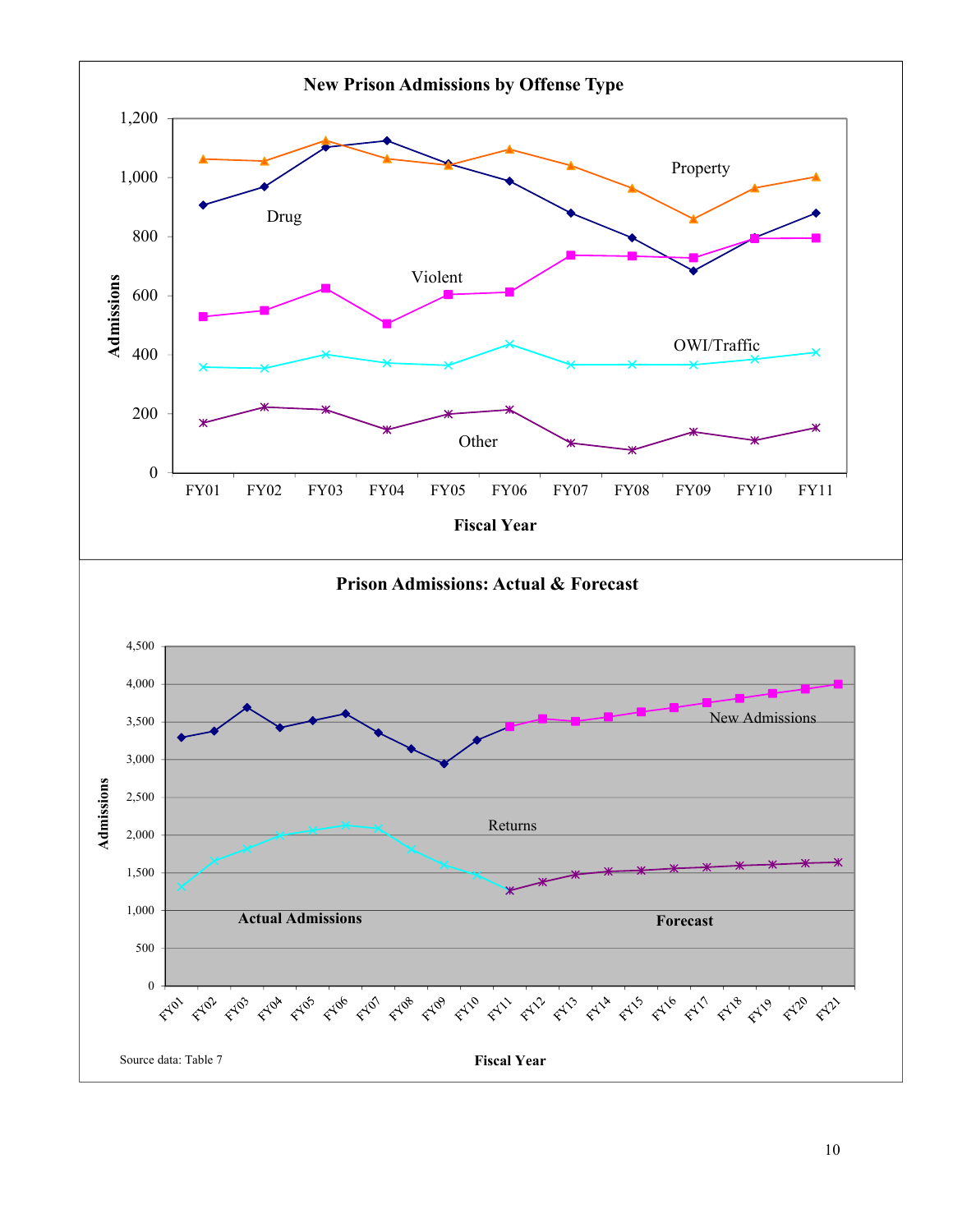There are other factors which, while their impact may not be so direct, appear to influence the prison population:

### x **Decreases in Felony Charges Disposed**

Projections of new prison admissions are informed by felony charges disposed and felony convictions in the Iowa District Court. As shown in the chart below, felony charges in FY11 dropped for the seventh time in the last eight years. Overall, felony charges disposed have dropped nearly one-third since FY2003. It is also noteworthy that the largest decreases have taken place among the most serious crimes: since 2003, filings of Class B felonies have dropped nearly 48 percent, and "other felonies," which tend to include sentencing enhancements that lead to long sentences, have dropped 45.5 percent.

Compared to disposed charges, felony convictions over the period have remained relatively stable. Total felony convictions in FY11 were nearly identical to the FY2003 total.



### x **Changes in Sentencing and Parole Eligibility**

The Violent Crime Initiative (*Iowa Code* §902.12), effective FY1997, abolished parole and most of the earned time for a number of violent offenses and required at least 85 percent of the maximum term be served. The offenses originally affected included all robbery and second degree murder, sexual abuse, and kidnapping. Attempted murder and certain instances of vehicular homicide were added effective FY1998.

Due to these changes, the expected length of stay for these offenses increased greatly (Table 4). However, under changes enacted during FY2004 and FY2005, all persons previously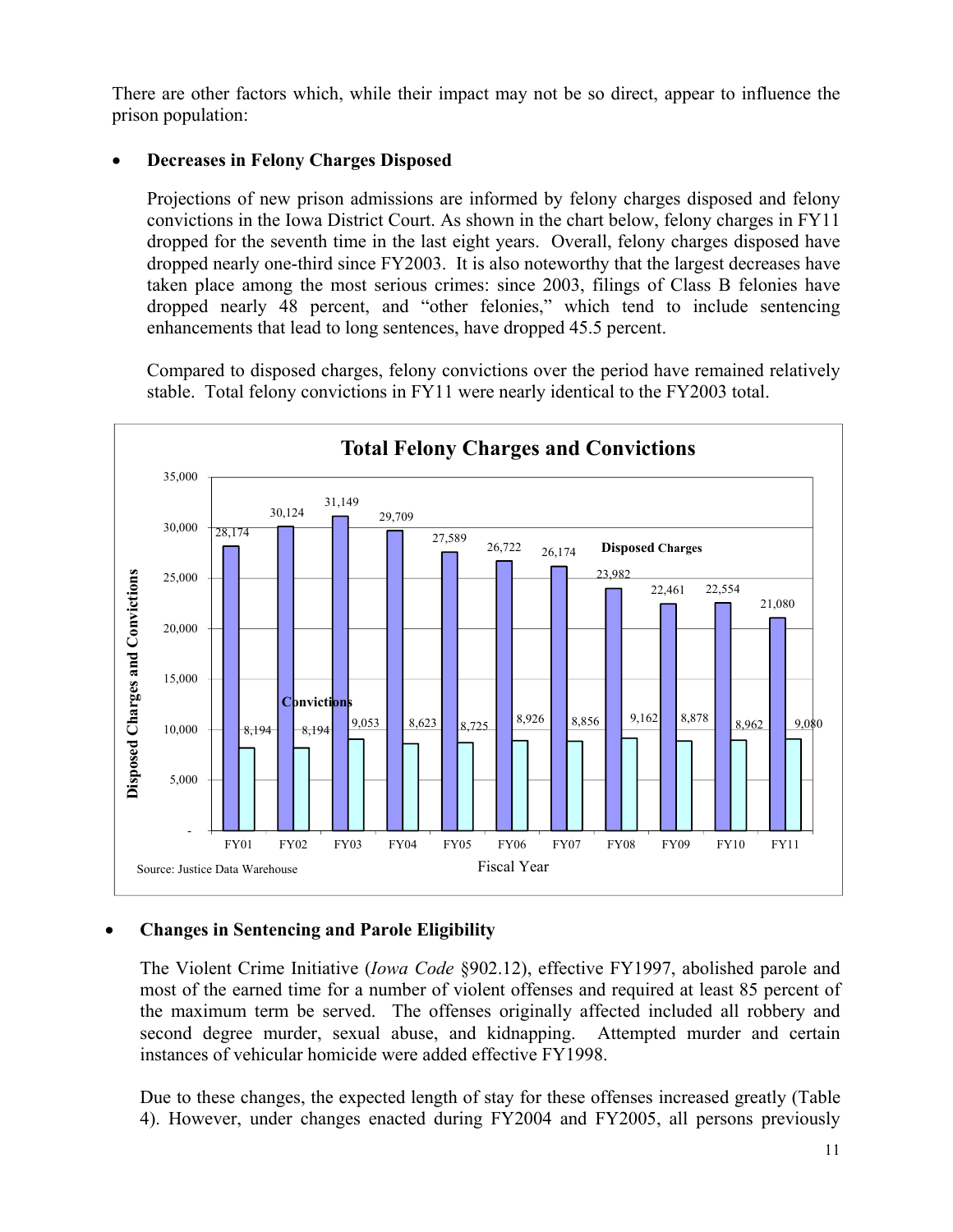admitted to prison for these crimes have become eligible for parole or work release after serving 70 percent of their sentences, leaving an opportunity for parole between 70 percent and 85 percent. The extent to which the Board of Parole releases offenders prior to the 85 percent expiration obviously affects the size of the prison population. Sixty-three of these offenders were released in FY2011 (compared to 67 in FY2010). CJJP estimates that 44 of these offenders would not have been released in FY2011 if the original 85 percent requirement were still in effect.

As of 6/30/11, of the 982 inmates serving minimum sentences under Iowa Code §902.12, 61 had passed their mandatory minimum release date. Twenty-one of the 61 had already failed during a previous release opportunity. Of the 982, CJJP estimates that 391 would have been released by 6/30/21 under the original 85 percent law. If this group, instead, were released at their 70 percent eligibility date, 545 will have been released. If release occurs, on average, midway between 70 percent and 85 percent, 454 will have been released. In addition, CJJP estimates that another 47 Class C 70 percent felons yet to be admitted will have been released prior to the end of FY2021 (who would **not** have been released under 85 percent provisions). Remember that the impact of the change to 70 percent on Class B felons will just start having an impact in FY2016, at which point the first of these offenders will become eligible for parole consideration, so the long-term impact of the change is more considerable. In January, 2018, when the first Class B 70 percent felons would have been released under the original 85 percent law, there will be 114 Class B inmates who will have passed the 70 percent point of their sentences and will be eligible for parole or work release. There will be 230 of these Class B offenders eligible for release under the 70 percent requirement as of 6/30/21; only 83 of these Class B offenders would have been released by 6/30/21 under the original 85 percent law.

By mid-year 2021, CJJP estimates that about 1,432 prisoners will be serving time under these mandatory sentencing provisions (not including 21 sex predators). While there is expected to be stability in the number of those serving 70 percent Class C sentences (a slight rise from 334 to 354), CJJP estimates that those serving 70 percent Class B sentences will rise from 625 to 1,031, as the first of these offenders will not become eligible for parole until January, 2016. Additional, substantial effects of these laws on the prison population will be realized beyond this forecasting period. For estimates of the make-up of the prison population in future years, see Table 10.

It should be noted that a high percentage of those serving sentences under §902.12 are African-American. Of the non-70 percent offenders in prison on 6/30/11, 24.5 percent were African-American. Of the 70 percent offenders, 38.4 percent were African-American (a rise of a full percentage point since FY10). In FY11, 52 percent of the new admissions for 70 percent crimes were African-American, a new high. Of the robbers entering prison under 70 percent sentences, 60.9 percent were African-American (including 70.4 percent of the Robbery-1 admissions). Thus, it will be difficult to reduce the racial disparity in Iowa's prison population without somehow modifying 70 percent sentences.

In addition to the Violent Crime Initiative, the Sexual Predator law (§901A, *Iowa Code*) effective in FY1997, imposes the requirement that certain repeat sex offenders serve 85 percent of the maximum term, *and* increases those maximum terms from the sentences that would otherwise have been imposed. While recent sentencing changes provide for parole eligibility for those sentenced under the Violent Crime Initiative, parole remains abolished for offenders sentenced under §901A. On June 30, 2011, there were 34 offenders serving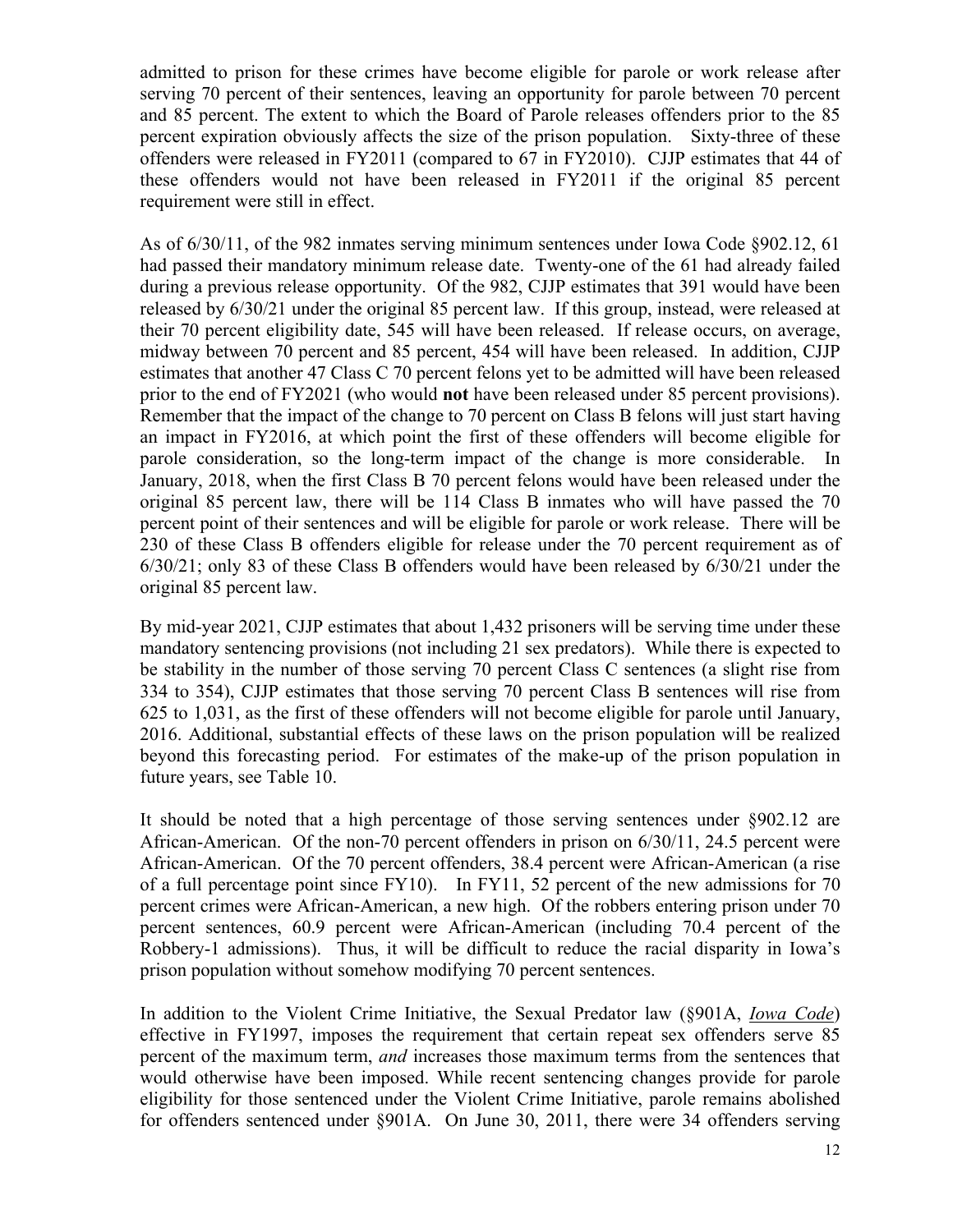sentences under §901A (including one lifer). There were four additional lifers sentenced under the enhanced sentencing provisions of §902.14 (second and subsequent sex offenses). In FY11 there were four releases of offenders sentenced under the sexual predator provisions of §901A.

### x **Admissions of Drug Offenders**

After five straight years of declines in drug admissions to prison, new drug admissions increased in both FY2010 and FY2011. Drug admissions have been one of the driving forces behind rising prison populations in Iowa for more than the past decade. Drug admissions reached their peak in FY2004, when 32 percent of the new inmates entering prison were committed for drug offenses. More broadly, between FY2005 and FY2011, about 26 percent of Iowa's prison population has entered prison after conviction for drug crimes. In addition, there are obviously other inmates who have been committed to prison for non-drug crimes which stem from drug involvement.

As time passes, it becomes more evident that the rise in drug admissions that peaked in FY2004 was related to the manufacture and trafficking in methamphetamines and a subsequent focus on the apprehension and prosecution of meth dealers and users. CJJP analysis of Department of Corrections' records reveals that, of drug offenders admitted to prison during FY2011, about 47 percent had offenses involving methamphetamines, amphetamines, or precursor substances. This is a rise from 44 percent in FY10, but a drop from 66 percent in FY2005. Between FY2010 and FY2011 new drug admissions rose by 82, 58 of which involved meth-related crimes. CJJP estimates that prison admissions for methrelated drug crimes increased from about 244 admissions in FY1996 to 416 admissions in FY2011, with an estimated high of 805 in FY2003.

Another factor pertaining to drug commitments that bears continued inspection is the relationship between Iowa's historically high rate of African-American imprisonment and drug commitments. As admissions for methamphetamines rose from the 1990's through 2004, the percentage of white drug admissions also rose, as meth tends to be a "white" drug. As meth admissions dropped, however, there was a tendency for cocaine-related admissions – who are principally black -- to increase. While admissions for meth and cocaine both increased in FY11, the percentage of drug admissions accounted for by cocaine dropped to 17.2 percent, the lowest since FY2005. White drug admissions rose by 57 in FY11, while black admission rose by 27. The increase in black drug admissions was entirely due to an increase in admissions for crack cocaine, as cocaine powder admissions dropped for both whites and blacks.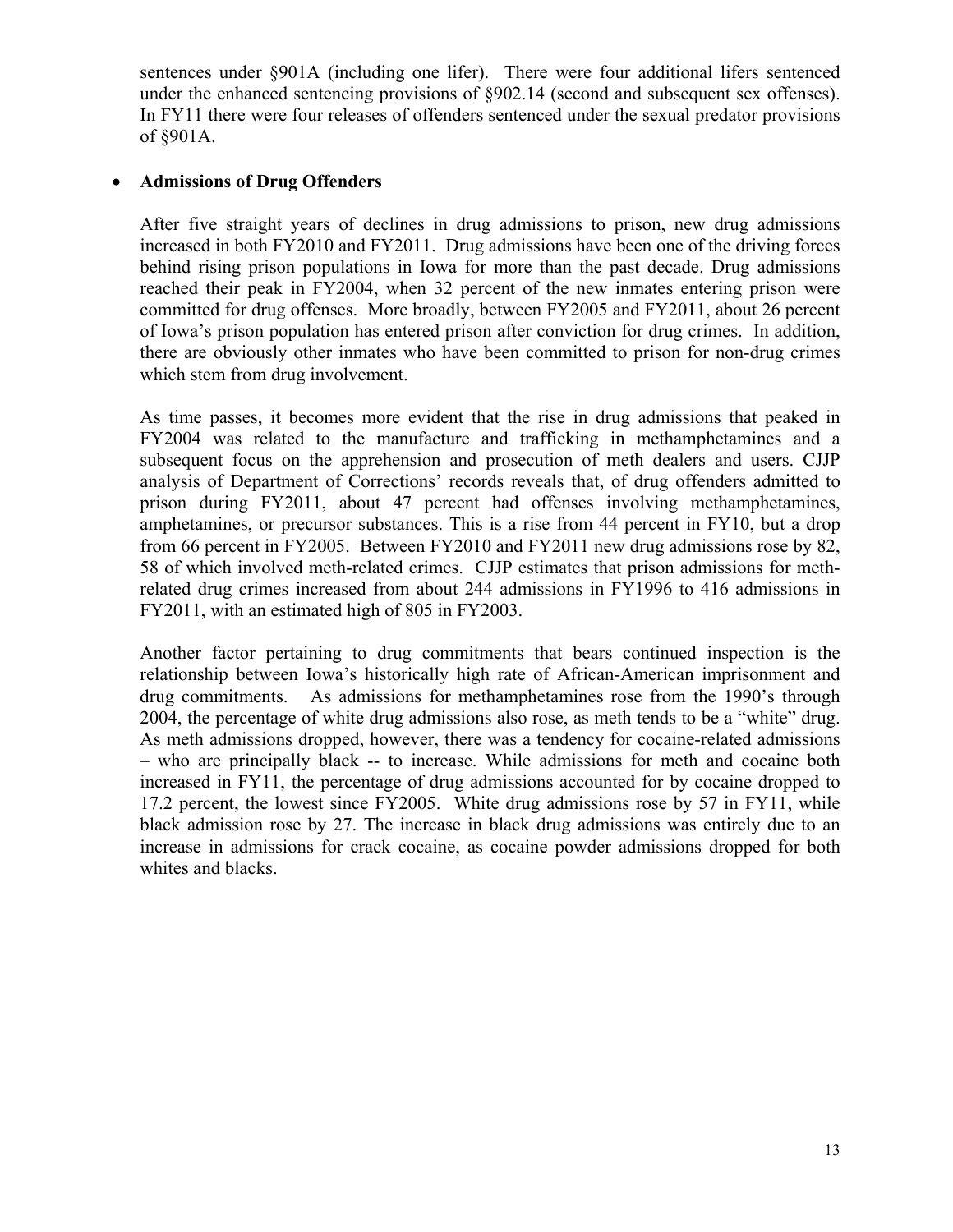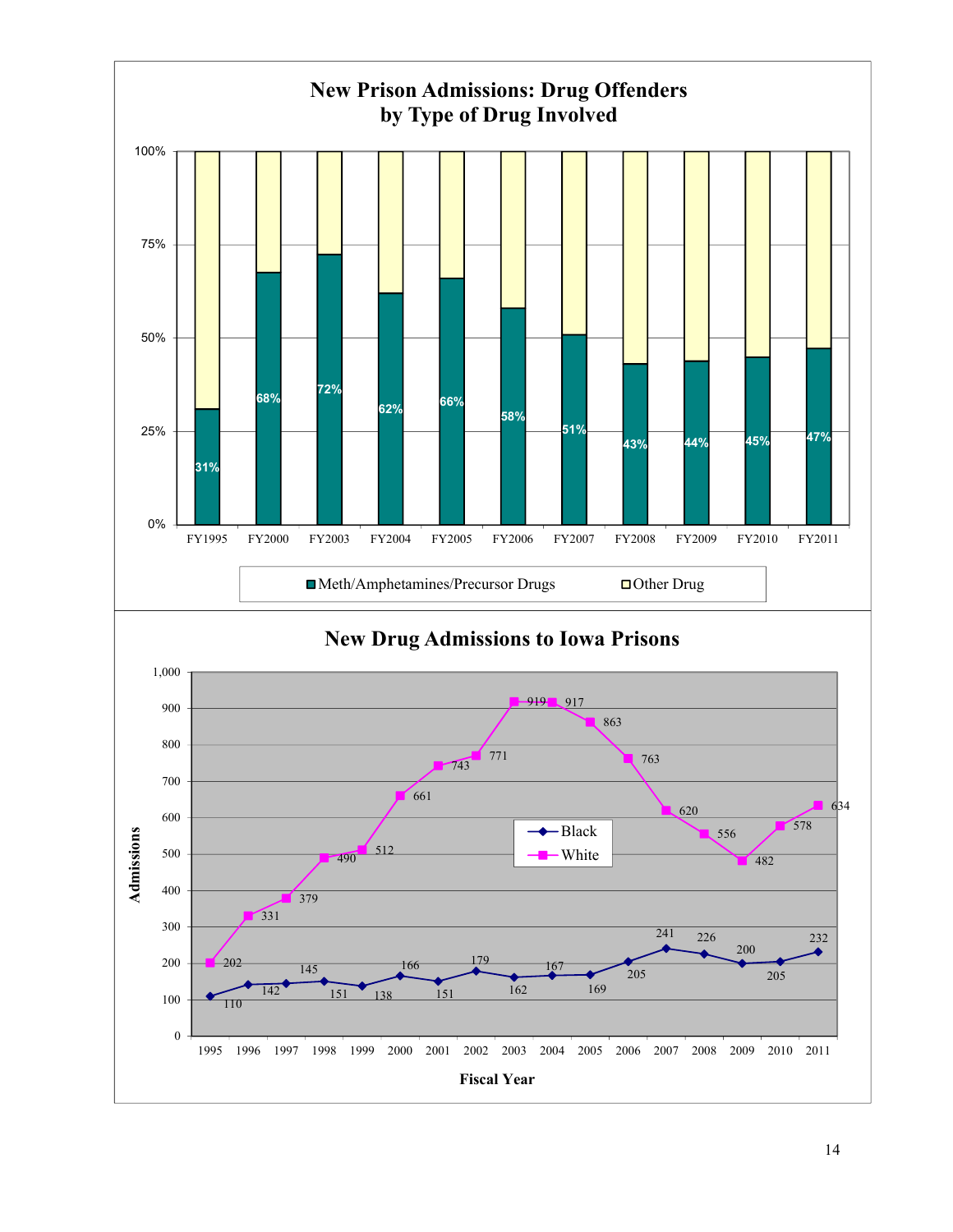### x **Increases and Decreases in Paroles**

While paroles increased in FY2011, as a percentage of total release their number changed very little. Each of the last three years has seen approximately equal numbers of paroles and expirations. The rate of paroles continues well below the rate of FY2005.

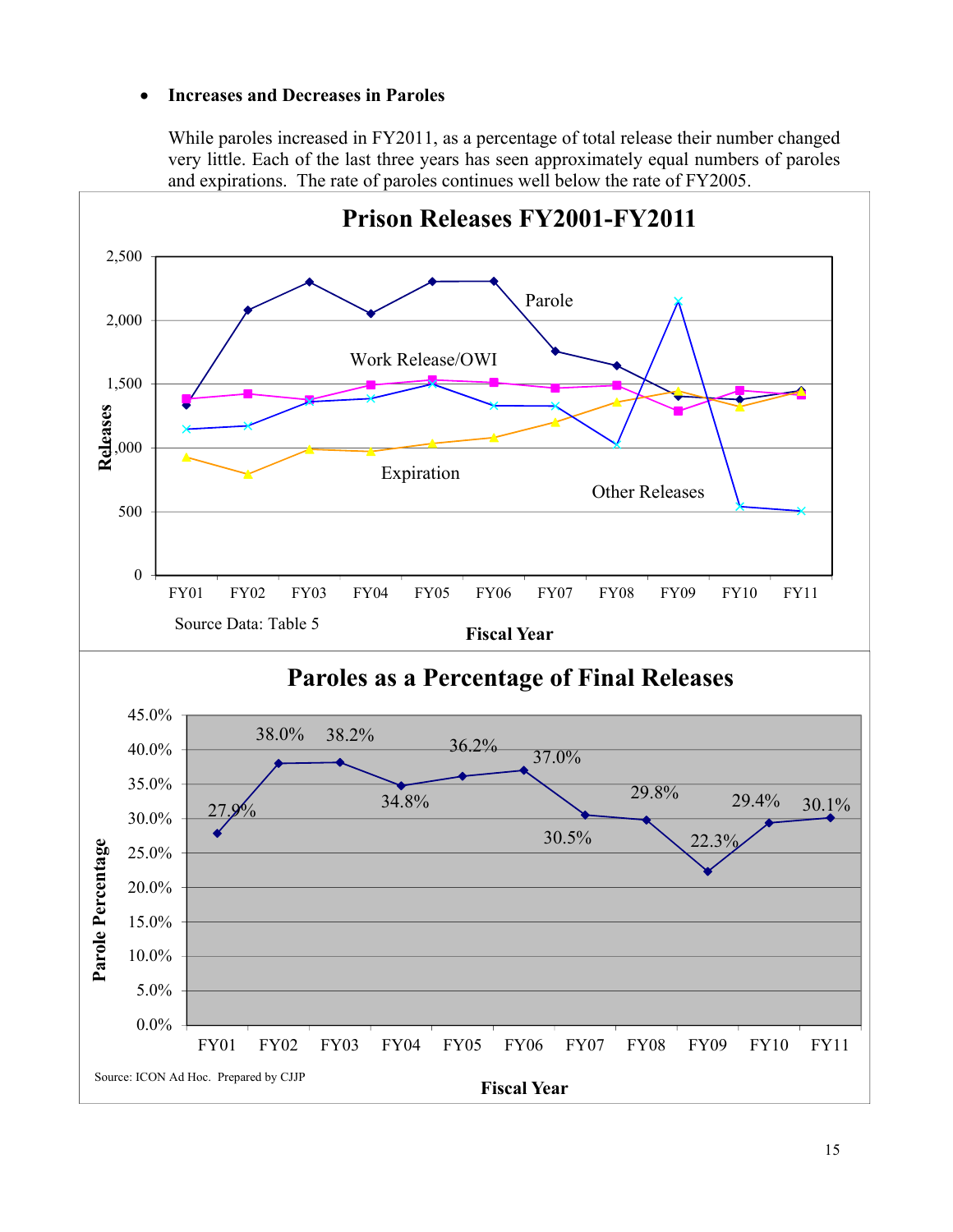#### x **Increases in Inmate Average Length of Stay**

As parole releases rise and fall, average time served for departing inmates also tends to rise and fall. Analysis of time served is done by class and offense type for two groups: new inmates who are leaving prison for the first time, and inmates who have previously been released but have returned and are being released for a second or subsequent time. Average time served for the second group tends to be shorter than the first because of their having usually served a significant portion of their sentences prior to their original release.

Average time served in prison prior to release dropped for new admissions in FY11 and rose for returns (Table 4).<sup>2</sup> Comparing FY2011 figures with FY2000 (FY2001 figures are unavailable), one sees decreases in average time served for nearly all first release groups, with the average dropping to a level similar to that seen in FY07 and FY08. Inmates released for a second or subsequent time on a sentence in FY2011, on the other hand, tended to split increases and decreases, with increases for the most serious offenders (Class B and Other Felonies) and decreases for Class C and Class D felonies.

Note that sex offenders in every category tend to serve more time in prison than other inmates within the same offense classes. This group was also most likely to see a further lengthening of time served in FY11. With the creation of a "Special Sentence" in 2005 that provides for post-incarceration supervision for all sex offenders, CJJP expects this trend to continue. The majority of sex offenders expire their sentences in prison.



Source Data: Table 4. Data prior to FY2004 are based on samples of released prisoners. Length of stay figures do not reflect the amount of time that will eventually be served on crimes for which parole has been abolished (see page 10). "Other felony" category includes habitual criminals and some drug offenders. Figures for "all returns" are not available prior to FY2004.

 $\overline{\phantom{a}}$ <sup>2</sup> See the section "Forecasting the Prison Population" for a description of admission and release categories.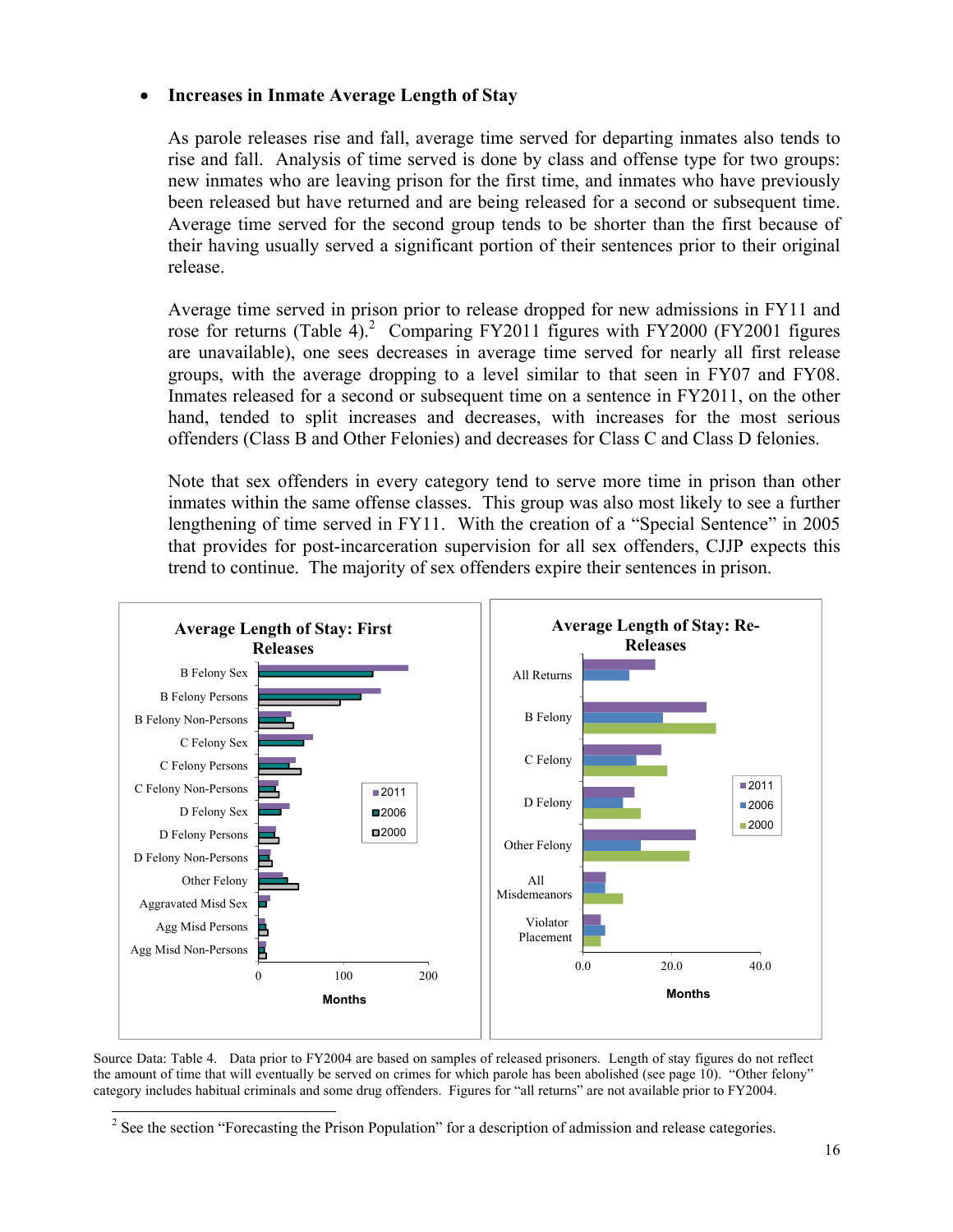Note, too, that slight variations in average length-of stay can have considerable impact on the prison population. If the 1,258 "subsequent release" inmates in FY2011 had been released at the same point as "subsequent release" inmates in FY2010 (i.e., in 15.2 months instead of 16.3 months), the result would be 115 fewer inmates, less those returned for violations. On the other hand, if the 3,186 "first release" inmates in FY11 had been released at the same point as in FY2010 (23.2 months instead of 20.8 months), the prison population at the end of FY11 would have been increased by 664 inmates. Thus, the size of the prison population is very sensitive to variations in average length-of-stay.

#### x **Changes in Community-Based Offender Populations**

As shown in the charts below, probation and parole populations have varied over the past ten years. While the relationship is not necessarily linear, there appears to be a connection between the number of offenders under supervision in the community and the number eventually entering prison.

The parole supervision population has risen and dropped during the decade, with the peak figure of 3,630 (at the end of FY2006) followed by five years of declines. This drop in parole populations appears to be the result of a decrease in paroles granted. Accompanying this drop in parolees supervised in the community has been a drop of more than one-third in parole revocations since FY2006 (970 in FY2006 and 637 in FY2011).

Note in the parole supervision chart that the number of Special Sentence offenders has been added (in red). This population is expected to rise dramatically in the next ten years.

The end-of-year probation population has risen 7.4 percent since FY2001 (19,993 offenders in FY2001 and 21,470 offenders in FY2011), but the number of probation revocations entering prison has risen 34.3 percent. This rise in probation revocations has been accompanied by a decrease of 12.9 percent in the number of direct court commitments, suggesting that more offenders are being given a chance to succeed in the community rather than being directly committed to prison (Table 6).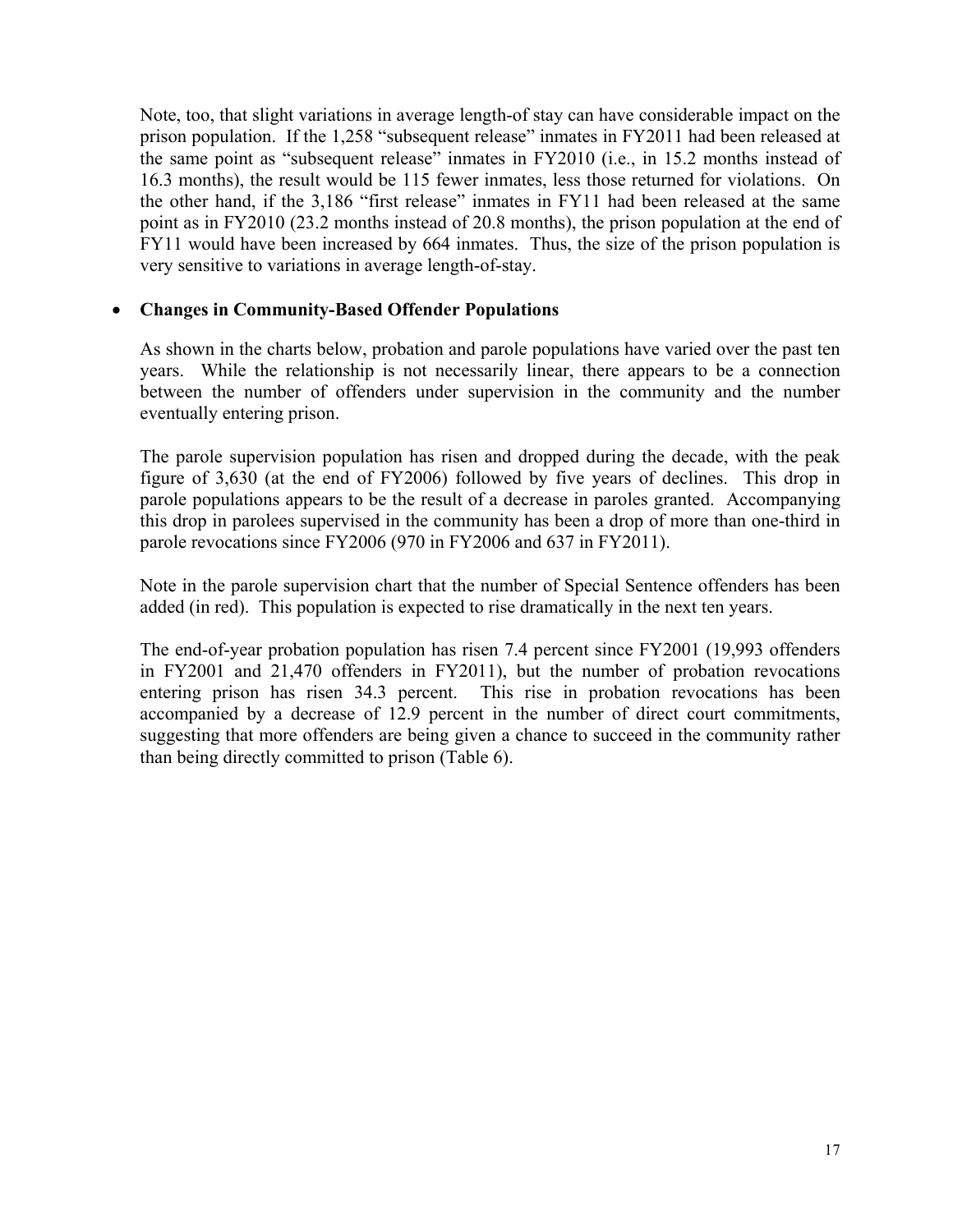



### **End-of-Year Probation Populations (Field Supervision)**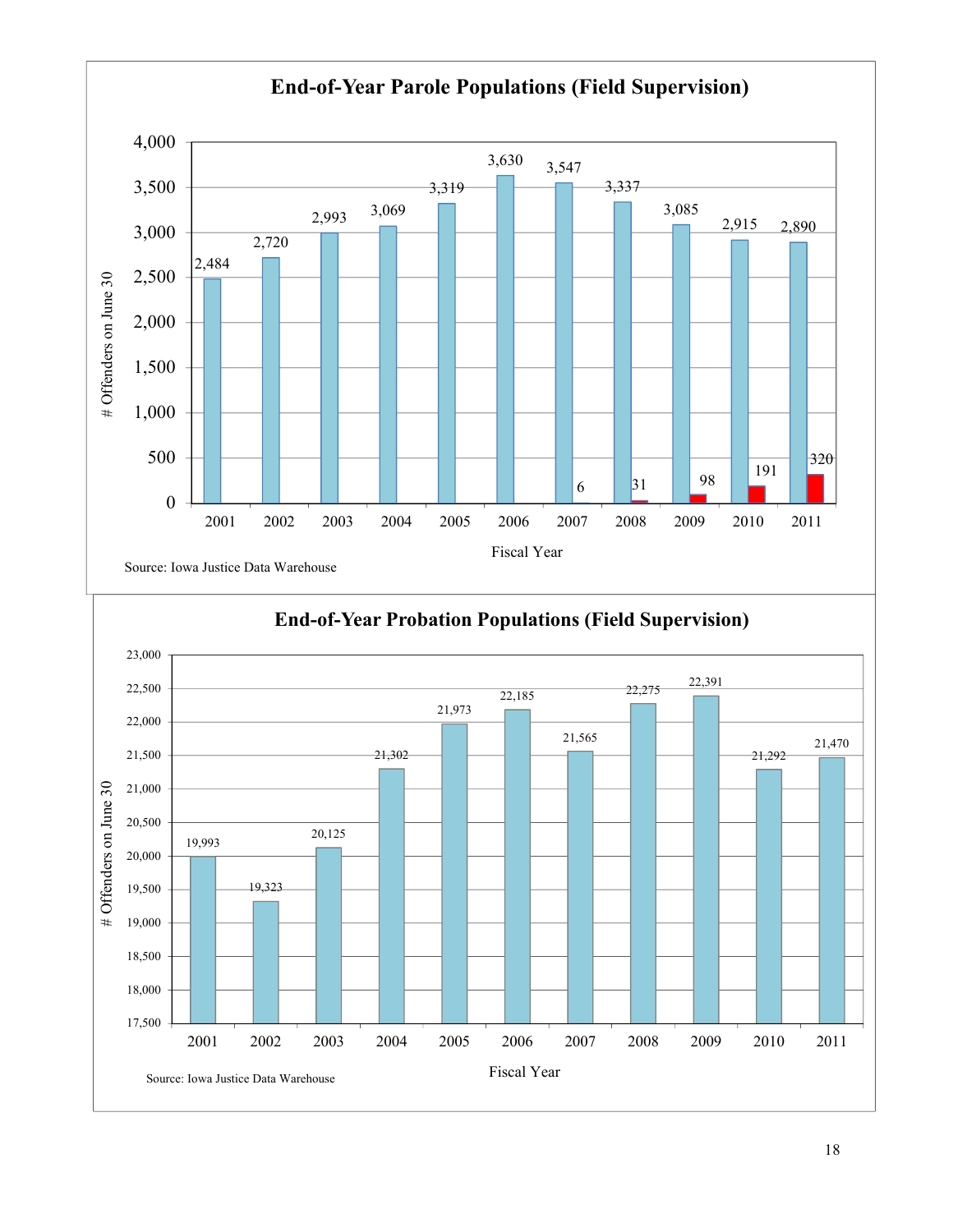### x **Housing Federal Prisoners/Detainees**

Much of the increase in "other" prison admissions and releases in recent years is due to the housing of federal prisoners/detainees (Tables 5 and 6). At mid-year 2011, there were 87 interstate compact, safekeepers, and federal prisoners in Iowa prisons (an increase of three from FY10). Another 30 inmates were on "hold" status awaiting revocation or other action. For purposes of the prison population forecast, it is assumed that these numbers will remain constant throughout the forecast period.

#### x **New Concentration on Sex Offenders**

In response to a particularly heinous rape and murder of a young girl, in 2005 the Iowa General Assembly enacted legislation that significantly toughened sentences for sex offenders, especially those whose victims are children. Three of the provisions of this legislation have particular impact on the prison population:

- Life sentences for second and subsequent sex offenses
- An increase in the severity of penalties for some categories of Lascivious Acts with a Child
- Establishment of ten-year or lifetime post-release supervision for felony sex offenders (the "Special Sentence").

Based on analysis of past admission trends, CJJP in 2005 estimated that the new Class A provision would result in admissions of 13 new Class A inmates per year. Through FY10, only one inmate had entered the Iowa prison system covered by this sentence. During FY11, however, four new inmates were received under this statute. In this forecast CJJP is estimating such admissions (including life sentences for Sex Abuse- $1<sup>st</sup>$ ) at four every year (accounting for forty new inmates by mid-2021).

CJJP also estimates that, by mid-year 2021, revocations of the "Special Sentences" to be served by sex offenders will result in an increase from 108 inmates on June 30, 2011 (up from 71 a year earlier) to 679 on June 30, 2021 (up from 392 one year ago). Eighteen of these current inmates are serving five-year sentences for a second-or-subsequent revocation (up from five a year ago). Because there is yet little experience in determining how long those entering prison on the Special Sentence will spend in prison, we have assumed an imprisonment period of two years for first revocations and five years for second-andsubsequent revocations. Until this year we have not attempted to estimate the impact of second-and-subsequent revocations, but there is now sufficient experience to assess their eventual impact. We expect inmates revoked to prison on second-and-subsequent revocations to outnumber first-offense inmates by the end of FY13.

After starting with Special Sentence revocations about evenly split between former prisoners and former probationers, during the last two years former prisoners have outnumbered former probationers about 2:1. These revocations are still a relatively recent phenomenon, however, and we expect variability in their numbers until a pattern becomes well-established. It should be noted that the number of offenders being supervised under the Special Sentence continues to rise rapidly, so it is not unexpected that the number revoked will rise similarly, in the absence of policy changes. All the increase in the imprisoned sex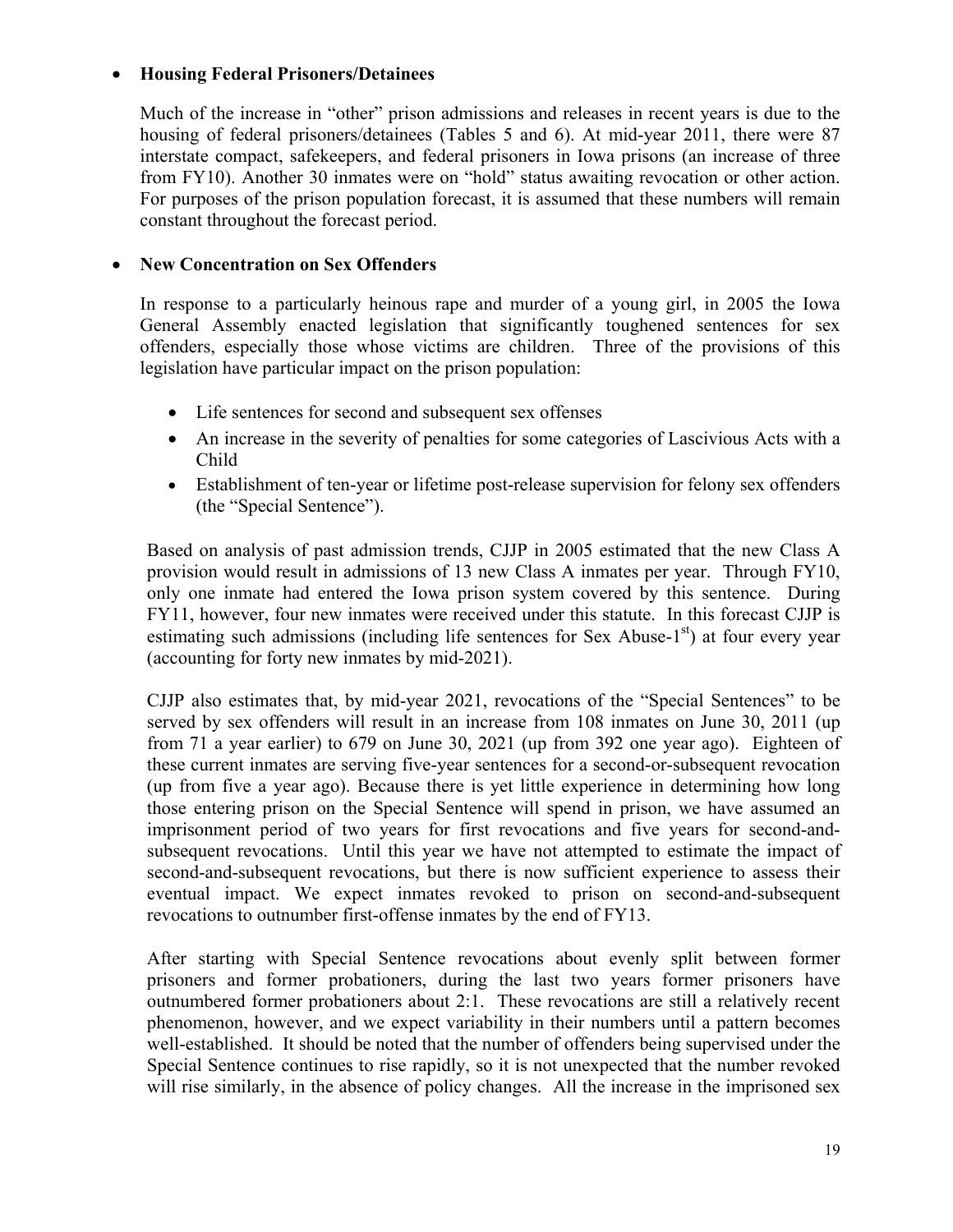offender population in Iowa between FY2010 and FY2011 was accounted for by inmates serving sentences for violation of Special Sentences.

There has also been another impact stemming from establishment of the Special Sentence. Given that all sex offenders receiving the Special Sentence will receive field supervision upon discharging their original sentences, the Board of Parole no longer is required to approve early release of an inmate to ensure a period of field supervision. Given that fact, the Board has become more and more reluctant to release sex offenders on parole. Thus, the extent to which sex offenders are serving their entire sentences prior to release has risen, further increasing the number of sex offenders in Iowa's prison system. In FY2011, for example, of the "first release" sex offenders, nearly 2/3 served their entire sentences. This compares to other violent offenders, 47% of whom were released via expiration of sentence.

With these new sex offender provisions, CJJP estimates that the number of offenders serving sentences for sex offenses in Iowa's prisons will rise from 1,270 to 2,222 by midyear 2021 (not including those serving time for sex offender registry violations, which are public order crimes). The full impact of the new sex offender legislation is not expected to be reached until well after this forecasting period.

#### x **Increases in Housing Class A Felons**

Iowa has seen its population of institutionalized Class A felons rise from 198 in 1986 to 643 on June 30, 2011. Consistent with recent forecasts, an attempt has been made here to estimate what will happen to this specific population over the next decade.

To achieve this estimate, it has been assumed that current Class A felons will die or leave the prison system due to other factors after serving approximately 30 years (at a median age of 60). If this is so, about 252 lifers will be leaving the prison system between 2011 and 2021, with a jump to double-digit departures starting in FY2012. In this case, it is projected that Iowa's Class A felon population will rise from its current level to 646 later in FY2012 and then begin to drop as more inmates die or otherwise leave the prison system than are admitted. Under this scenario, the number of Class A felons is projected to be 581 at the end of FY2021 (including A Felony sex offenders). This is higher than last year's estimate due to the admission of four Class A Sex Offenders during FY2011 under a provision used only once in the previous five years. *Regardless of the accuracy of this estimate, as long as the number of Class A felons admitted to prison remains at its current low level, at some point during the decade the number of Class A inmates will begin to decline.*

In fact, the median time served for lifers dying in prison during recent years has been 18 years, so the estimate used above should be conservative. The median age of death for lifers in Iowa prisons has been 58 years. Other Class A inmates have also left prison due to commutation or by court order.

As of 6/30/11, 25 of the lifers in the Iowa prison system were age 70 and above, further reinforcing the notion that some lifers will be leaving prison within the next decade.

As a separate group, the number of Class A sex offenders is difficult to forecast, as on June 30 there were only 19 inmates serving life sentences for sex offenses. A new Class A penalty for subsequent sex offenses was adopted in 2005, but the first inmate sentenced under that provision didn't enter prison until late 2010. An additional four entered during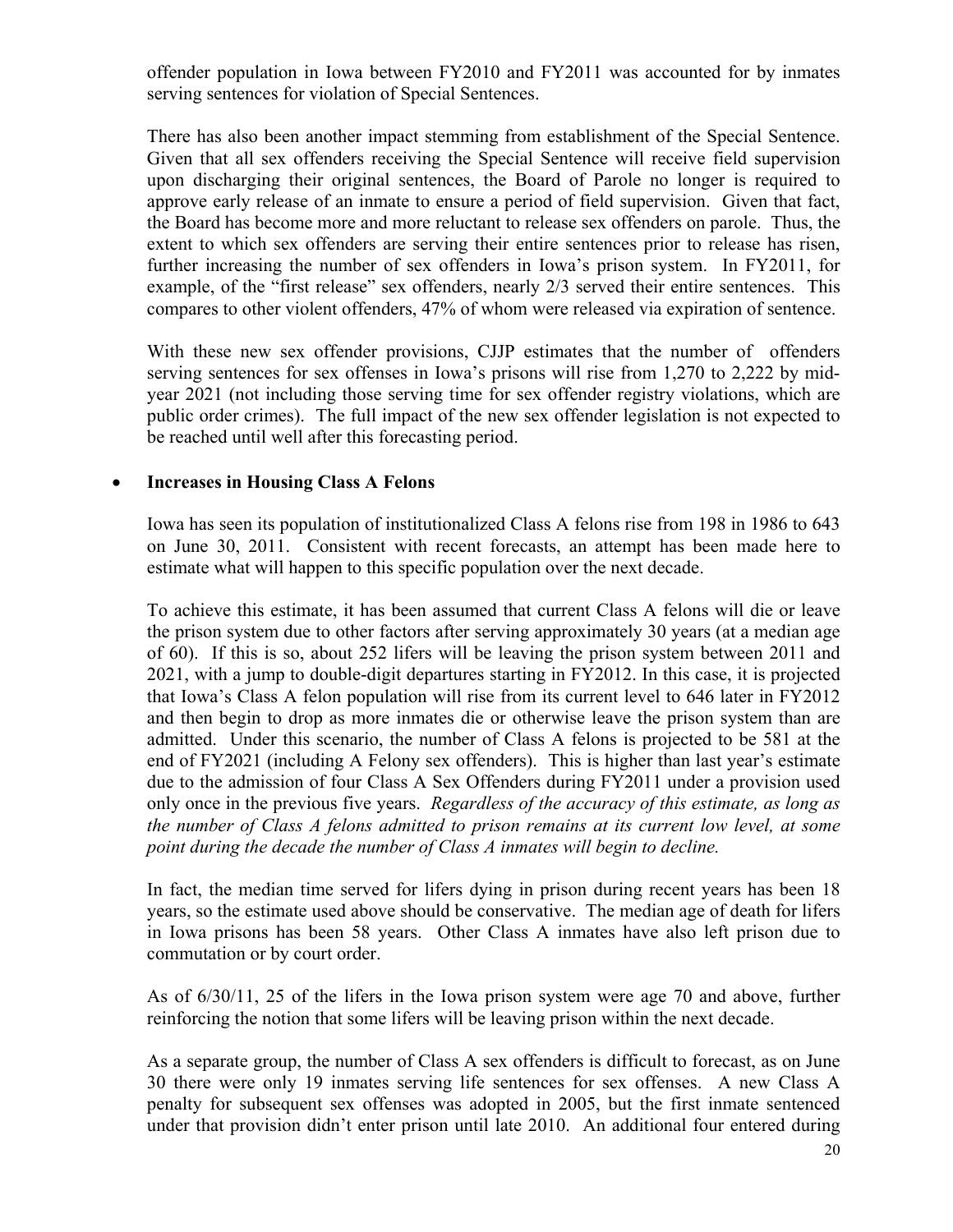FY11. For the purpose of this forecast, it is estimated that one new Class A sex offender will be admitted every quarter. With the passage of time, it will be possible to develop a more rigorous estimate of future admissions.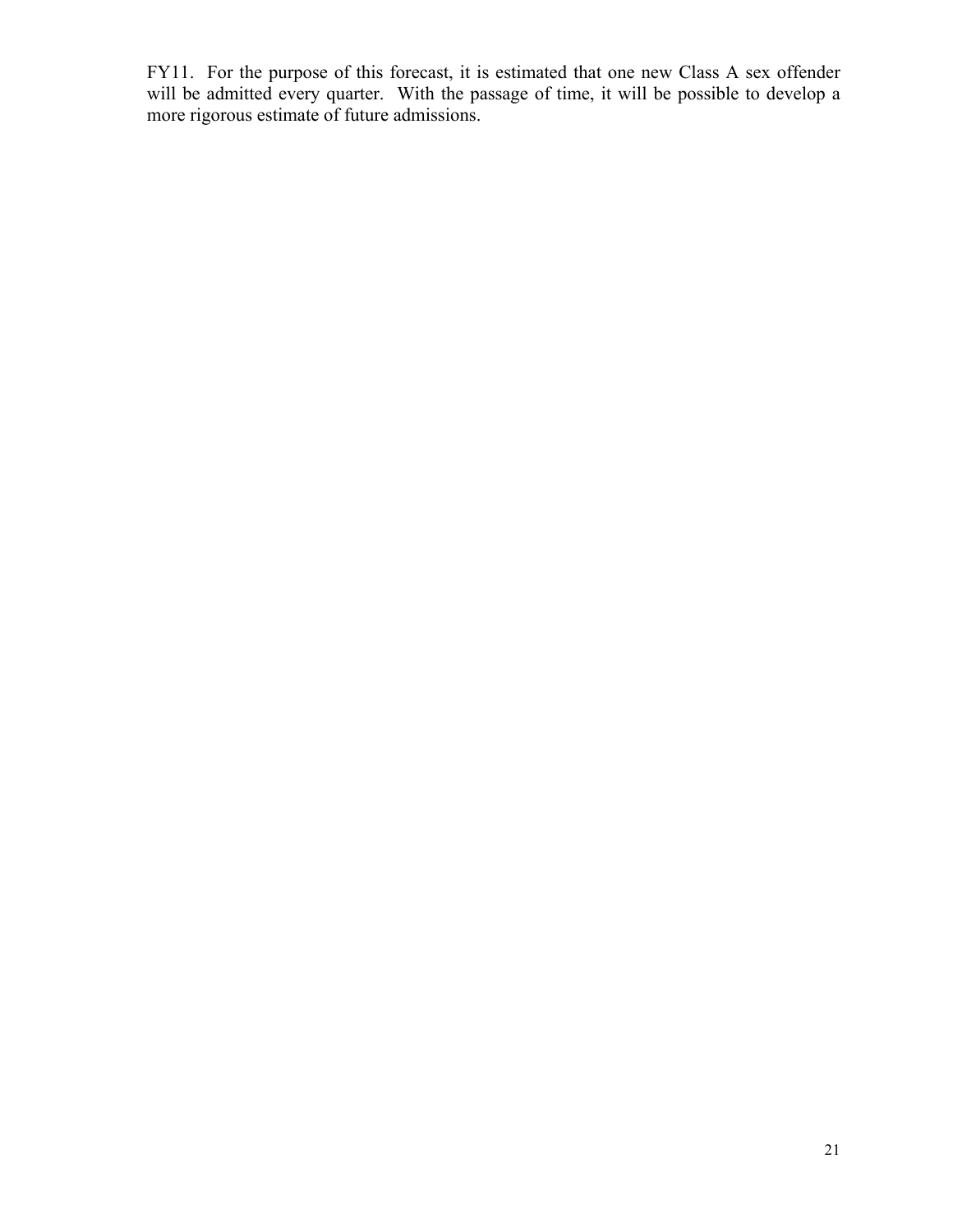### **OPPORTUNITIES FOR CHANGE**

The growth in Iowa's prison population in FY11 provides further proof that, even after several years of relatively stable populations, Iowa cannot be complacent if it wishes to effectively manage the size of its prison population. While recent forecasts suggested that prison population pressures in Iowa have abated somewhat, the last four months of FY2010 and the first half of FY2011 saw nearly unprecedented growth in the population. This growth abated during the last half of FY11, but population pressures remain.

The graph below provides some historical context for the growth in prison population in Iowa, and illustrates the pattern of growth experienced since 1973. While the last seven years have shown some stability in population, the previous 30 years showed consistent growth. The question is whether the stability of the last seven years will be overcome by the same pressures that caused growth in the previous 30 years.



Source: Iowa Department of Corrections and CJJP

We have written previously that the population surge since 1990 was driven primarily by the methamphetamines epidemic, and the population stability since 2005 was due in part to an effective effort to reduce the incidence of meth labs in the State. It doesn't appear coincidental, then, that most of the increase in new commitments in FY11 was due to an increase in drug commitments. In turn, most of the additional drug commitments involved methamphetamines.

Another factor to consider is that the DOC "Violator Program" was discontinued in late FY2010, and the last of those entering the program had left the prison system by the end of the first quarter of FY2011. It is uncertain at this point how this program's discontinuation will affect the prison population. In the short term the population will be reduced, as typically there have been about 100 of these short-term inmates in the population. To the extent that the Violator Program was able to reduce later probation revocations, however, the impact of its elimination may result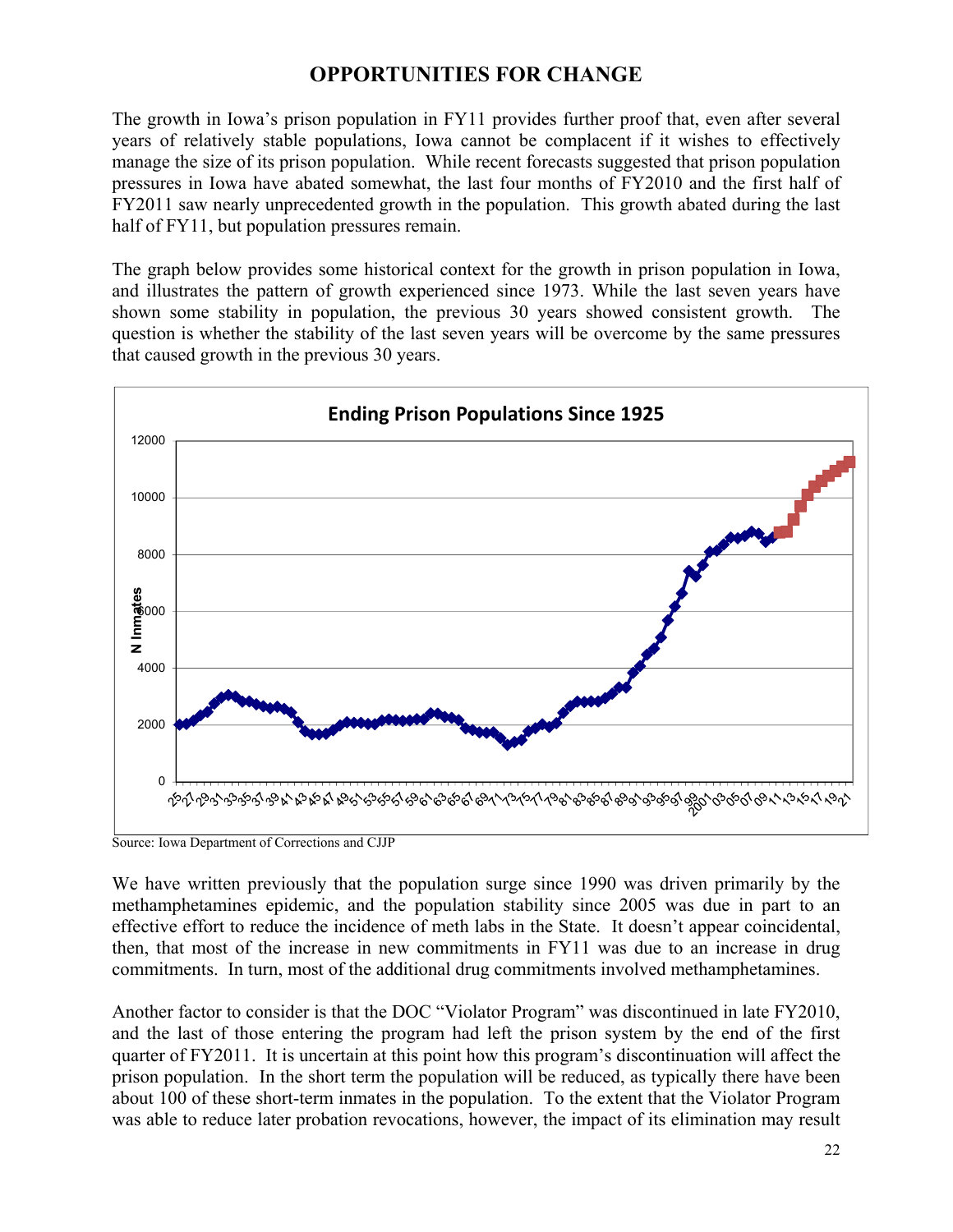in a long-term rise in the population. With direct court commitments remaining stable in FY11 and probation revocations rising, there is a suggestion that the Violator Program might have assisted in reducing probation revocations.

We wrote two years ago that, despite three years of reduced admissions at the time, there were still pressures on the population that could result in future population increases. That appears to have been exactly what has happened in the last two years, as direct court commitments have risen 16.6 percent in the last two years, and probation revocations have risen 16.8 percent. Partially responsible for these increases, new drug commitments have risen each of the last two years after five years of decreases. While there was a slight drop in commitments of new "70%" inmates in FY11, at the end of the year there were 64 more of these inmates in prison than was true at the end of FY2010. The one encouraging note about admissions is that despite the rise in FY2011, admissions still trail their FY2003 peak.

While paroles increased during FY2011, the rate of parole remains well below those of five or six years ago. It should be remembered that a major reason for the stability of Iowa's prison population between FY2004 and FY2006 was an increase in paroles. Even with the small increase seen in FY11, parole releases have dropped 37 percent since FY2006. Some of this may be due to the addition of several new Board members in FY11, as making release decisions on prison inmates is a daunting task. That experience among Board members can be an aid in increasing paroles can be seen in data from the last six months, as the FY11 increase in paroles occurred only during the last months of the fiscal year. Paroles also rose substantially during the first quarter of FY12. Iowa can't avoid increasing prison populations without assistance from the Board of Parole.

In recent years the Department and the local Departments of Correctional Services have moved purposefully toward implementation of "evidence-based practices" throughout the correctional system. Accompanying this movement has been adoption of a policy supporting more rigorous monitoring and evaluation of correctional programming. Included among the interventions are a variety of sex offender programs and a host of programs designed to facilitate an offender's transition from institution to community.

This movement toward data-driven decision-making should be applauded on a variety of fronts. First, it promises more efficient use of correctional resources in a time of limited budgets. Second, it holds the promise of reduced recidivism and, ultimately, a safer Iowa. Accompanying reduced recidivism, of course, should be a justice system more able to efficiently handle the volume of offenders coming to its attention.

Consistent with this movement toward evidence-based programming, the Department of Corrections is spearheading Iowa's involvement of the "Results First" cost/benefit analysis model developed by the Washington State Institute for Public Policy and now being supported by the Pew Center on the States. Through use of this model, Washington State has seen a drop in its crime rate while avoiding \$1.3 billion in justice system costs per biennium. States implementing the Results First model also have access to Pew Center technical assistance in determining what options will utilize state financial resources most efficiently.

Results First is a cost/benefit analysis model that analyzes programs across the justice system. The model aggregates the best national research to identify evidence-based programs that are effective. States are also able to tailor the model by using available state data to assess the impact of current programming and estimate the anticipated impact of proposed changes in law,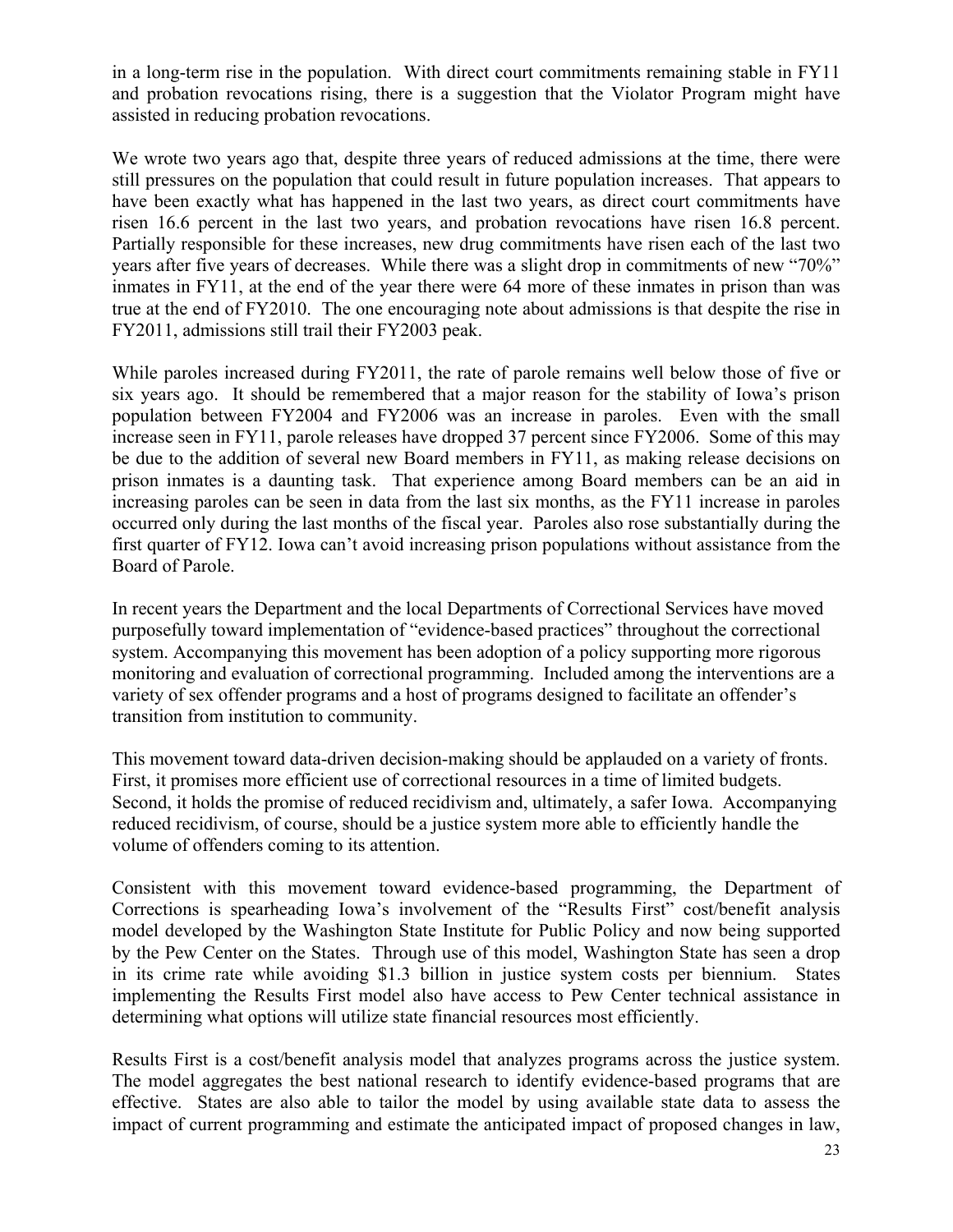policy, or programs. The model is able to estimate the return-on-investment for existing and proposed programs, enabling a determination of how best to use state resources to control or reduce crime. It is anticipated that Iowa's Public Safety Advisory Board can use the Results First model in recommending changes to justice system legislation, policy, and programs to reduce crime in Iowa while maximizing efficiency.

In FY2011 releases from prison due to expiration of sentence continued at a high level. This may be due to a variety of factors, including inmates' refusal of parole, the parole board's desire to incapacitate some dangerous inmates as long as possible, and previous failures on parole and/or work release (about 38 percent of the institutional expirations in FY2011 had had previous release opportunities). Other factors may also come into play, such as lack of treatment resources in the community and high parole and probation caseloads in departments of correctional services (although the average monthly parole caseload dropped about 79 between the end of FY2010 and the end of FY2011). In that context, funds allocated to community-based corrections and treatment programs are well spent, as maintaining offenders in the community is much less costly than institutionalization. As Iowa addresses the needs of its corrections system, it would be wise to ensure that community-based resources are adequate. Cuts in communitybased programming will likely result in rises in institutional populations. The possibility exists that the increase in commitments during the last half of FY2010 and first half of FY2011 may be related to a reduction of resources in community-based corrections. This is another area in which the Results First model can help in determining how to best use justice system resources.

One opportunity for change lies in Iowa's response to drug offenders. There have been some hopeful signs vis-à-vis drug offenders in recently, as from FY2005 through FY2009 admissions for drug offenses dropped (particularly admissions for Class B drug offenses). Iowa should continue examining drug offenders and drug sentences to ensure that those committed to prison for drug offenses could not be handled more effectively elsewhere or, perhaps, handled in prison for shorter periods of time. One step in this regard may be to equalize powder and "crack" cocaine sentences, one of the recommendations of the Public Safety Advisory Board (PSAB). While there was disagreement on the PSAB as to how crack and powder sentences should be equalized, the Board agreed that the current disparity in penalties was unwarranted.

As noted previously, during the 2005 General Assembly considerable changes were made in legislation pertaining to sex offenders. The anticipated impact of these changes (as they currently exist) is included in the population forecast presented here. While admissions of new sex offenders to prison have changed little over the past 20 years, changes in policy – particularly the establishment of the lifetime Special Sentence – have begun to have a significant impact on Iowa's prison population. It will be difficult to stem future population increases without somehow addressing sex offender policy, as, without some modifications either to the length of Special Sentence supervision or to which offenders are subject to lifetime supervision, sex offenders will constitute an ever-larger proportion of offenders under community supervision. This year's forecast suggests over 2,600 offenders under supervision in the community at the end of 2021 (up from about 370 at the end of 2011). With community-based corrections already strained due to budget cuts, it is difficult to understand how this additional workload can be adequately handled.

A final possibility to controlling future population increase lies with inmates serving 70 percent sentences, particularly those with 25- and 50-year terms. At the end of FY2011, Class B 70 percent inmates constituted 7.1 percent of Iowa's inmate population (up from 6.1 percent just two years ago). This year's forecast suggests that 9.2 percent of the FY2021 population will be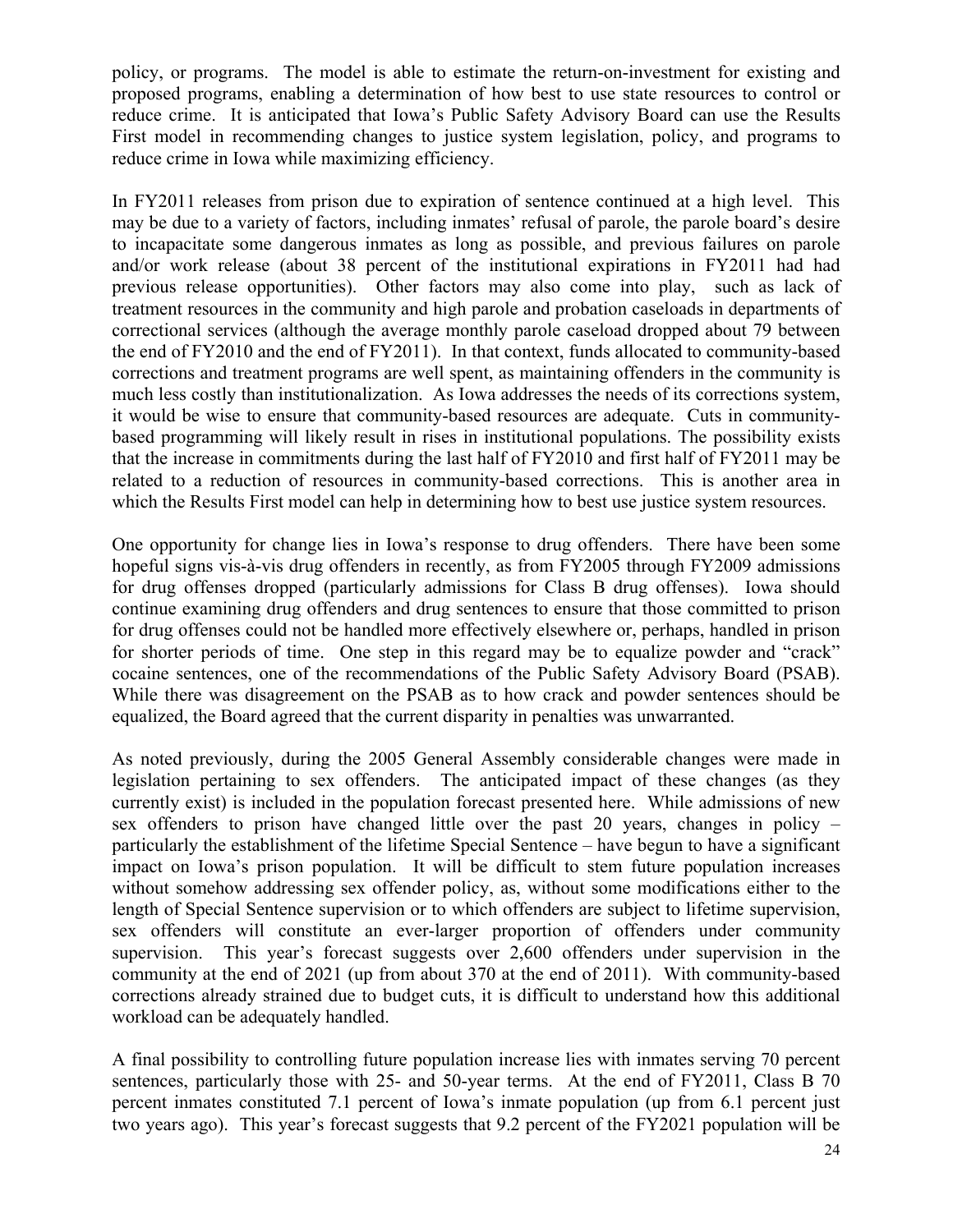serving 70 percent Class B sentences. While there is little argument that the inmates serving these sentences deserve punishment, and in many cases warrant long sentences for the purposes of public protection, Iowa should consider whether it is wise correctional policy to imprison all of these offenders for a minimum of 17.5 years when, prior to adoption of (then) 85 percent sentences, these inmates served an average of about seven years.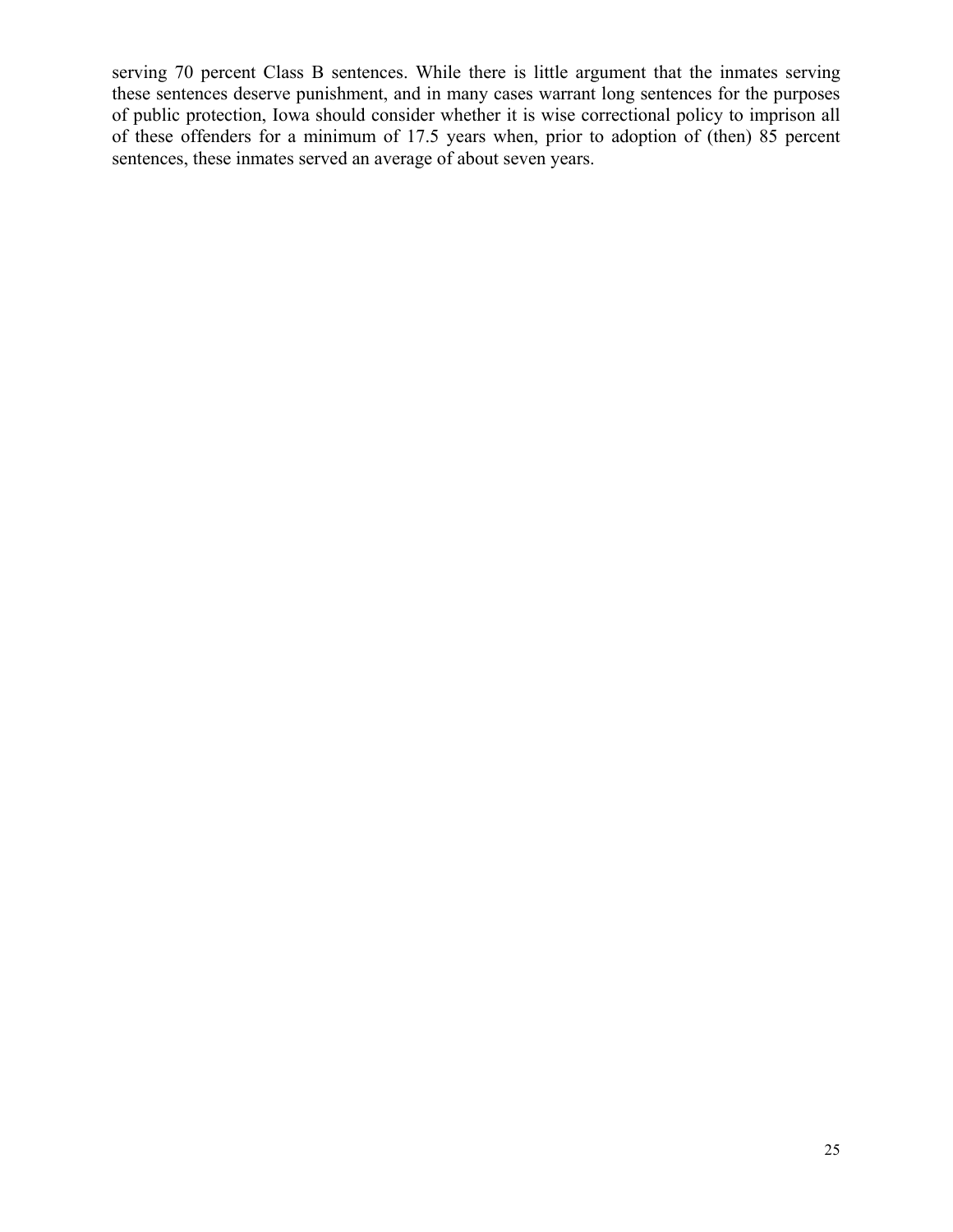### **THE CHANGING FACE OF IOWA'S PRISON POPULATION**

Iowa's prison population has grown from 2,495 inmates at mid-year 1990, to 7,645 inmates at mid-year 2000, to 8,787 inmates at mid-year 2011. In addition to the large increase in prisoners, the offender population has changed in regard to offense type, age, race/ethnicity and sex.

Regarding offense types, the percent of inmates serving sentences for drug crimes (as their most serious offense) has increased from two percent in 1988 (data are unavailable for FY1991), to 23 percent in 2001, remaining at 23 percent in 2011 (after reaching a high of 26 percent in FY2005). With an upturn in drug commitments in FY2011, CJJP expects their representation in the prison population to remain stable during the coming decade.

As drug offenses increased, there has been an accompanying drop in property offenders over the period (40 percent in 1988 to 21 percent in 2011). CJJP expects the percentage of property offenders in prison to remain at about that level during the coming decade.

The percentage of violent (non-sex) offenders in Iowa' s prison pop pulation has s crept slow ly up during the past 20 years. CJJP expects the percentage of violent offenders to fall slightly in the next decade despite a continued increase in 70 percent inmates. The percentage of sex offenders in the population is expected to rise significantly. Note that the definition of sex offenders in this instance includes those returned for violation of the Special Sentence. expected to account for about sixty percent of the increase in imprisoned sex offenders during the coming decade. These revocations are The T

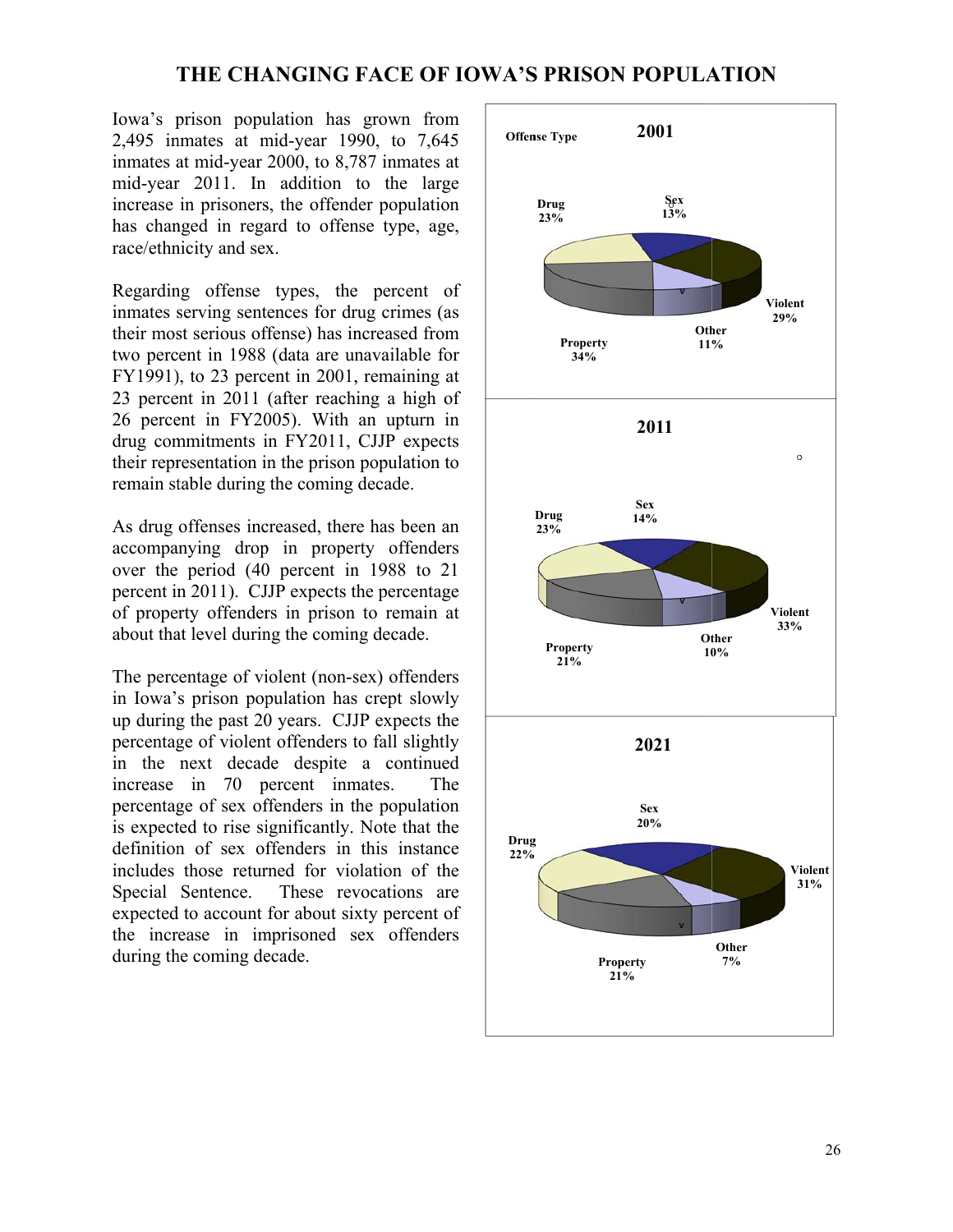The population has also changed over the past two decades. While there has been concern over the years about the rising "lifer" population, in fact the percentage of lifers in the population dropped between 1991 and 2001 and has risen slightly since then  $(7.7\%$  in 1991 to 6.4% in 2001 to 7.3% in FY2011). CJJP predicts a slight drop in the lifer population in the coming years because of a drop in Class A admissions and expected mortality percentage of Class C "lead" sentences is also expected to drop in the next decade as the percentage of Class B and "other" felons increases. Part of the increase in Class D population is due to an expected increasing number of second-and-subsequent Special Sentence revocations (which are here classified as D Felonies due to their maximum classified as D Felonies due to their maximum<br>term of five years). CJJP predicts that the largest increase in the population in the next decade will occur among Class B 70% felons (an increase from  $625$  to  $1,031$ , or  $65$ percent). stribution of sentences in th y among current lifers. $3$  Th he he

 $\overline{\phantom{a}}$ 

 $\overline{\phantom{a}}$ 

l



 $3^3$  Lifers were assumed to exit the system after 30 years in most cases. For inmates who had already served 30 years, they were assumed to exit at age 60 (if below age 60) or 75 (if between 60 and 75). The few remaining inmates were assessed on an individual basis. The resulting figures should be conservative, as the median historic length-ofstay (LOS) for lifers who have left the prison system since 1987 is 16 years; the median age of lifers who have died is 58. This approach yields a median LOS of 30 years and median age of departure at 59 years.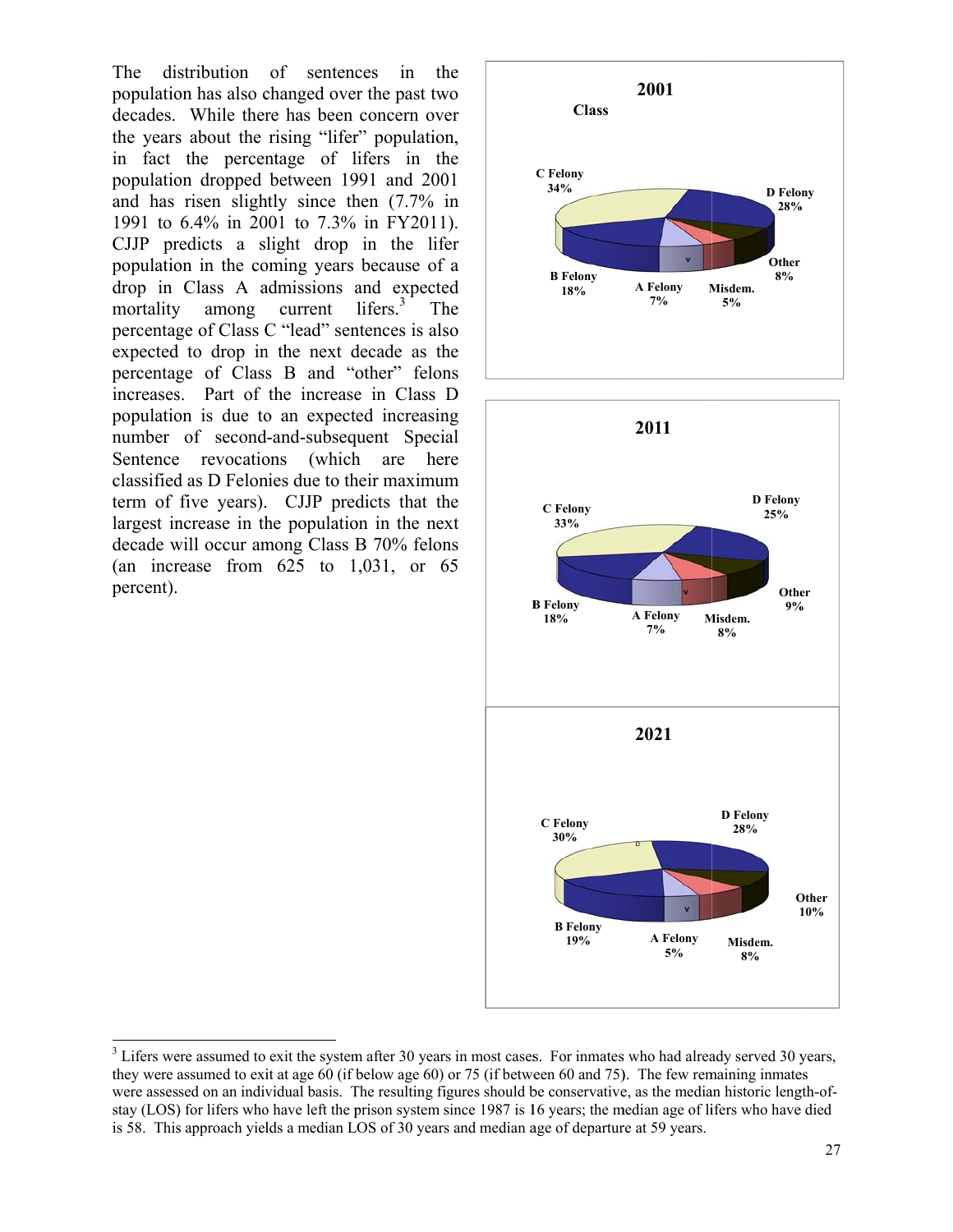Iowa's prisoners are also older than in prior decades. The median age of the population has increased from 29 in 1991 to 32 in 2001 to 34 in 2011. During the twenty year period, the percentage of inmates age 30 and below has dropped from 57 percent to 40 percent and the percentage of inmates over fifty has tripled.

This trend toward older populations is projected to continue, as the number of young inmates is expected to rise only slightly in the coming decade while older inmates increase more m markedly. I average age of the population will rise about two years in the decade, and the number of inmates older than  $50$  will rise from 1,129 at the end of  $FY2011$  to around 2,000 by the end of FY202 21. It is expected that the

This "graying" of the prison population has significant implications, as a recent National Governors Association release cited research showing that, while the "average" inmate costs approximately \$29,000 per year, elderly inmates cost  $$70,000$ <sup>4</sup>

 $\overline{\phantom{a}}$ 

 $\overline{\phantom{a}}$ 

l



<sup>&</sup>lt;sup>4</sup> NGA Center for Best Practices, "State Efforts in Corrections and Sentencing Reform," released October 27, 2011, citing "Addressing the Needs of Elderly, Chronically III, and Terminally III Inmates," February 2004, 11.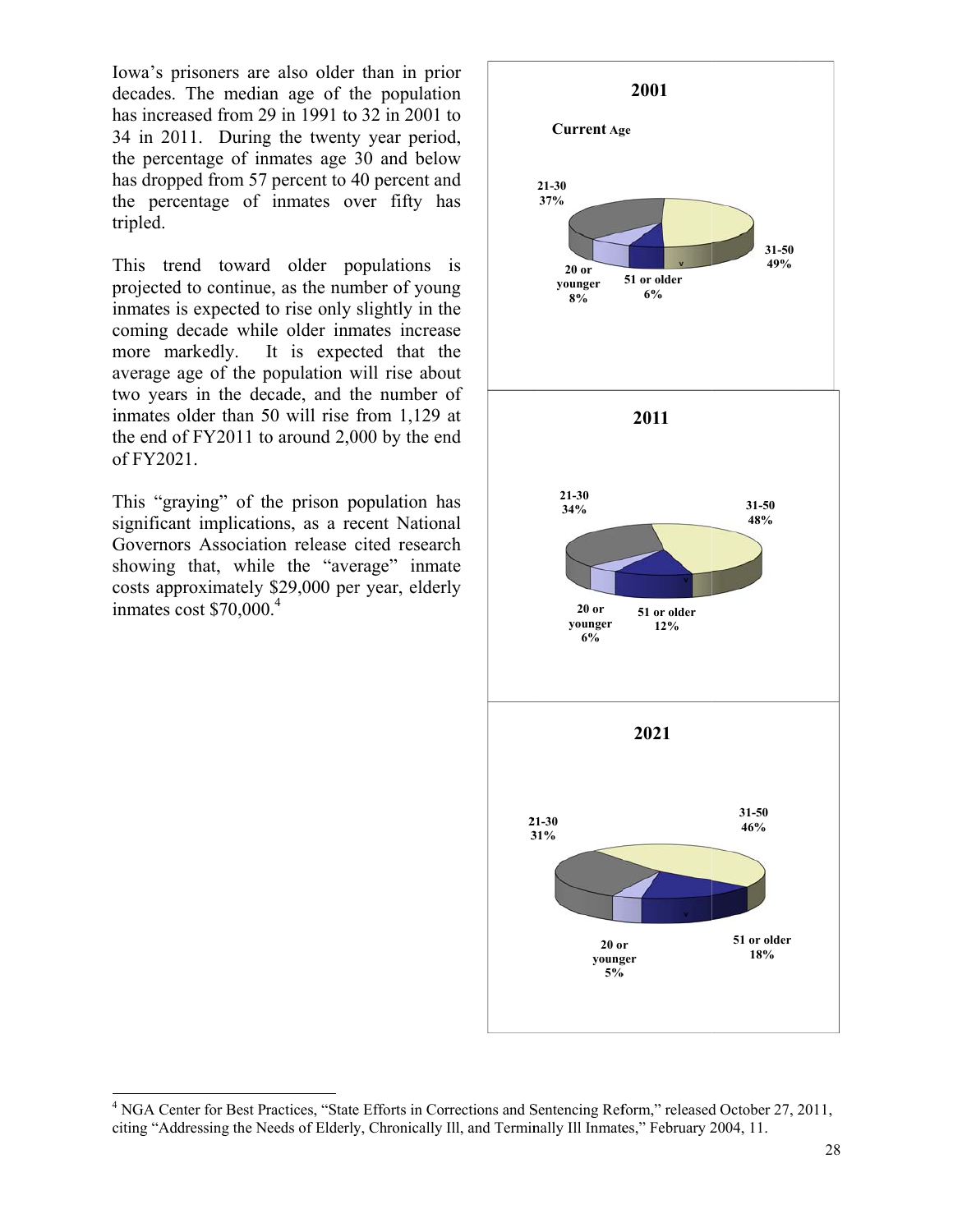The inmates increased d from 22.2 2 percent in 1991 to  $22.8$  percent in  $2001$ , to  $25.1$  percent in 2011, clearly showing African-American over-representation in Iowa's prisons (Iowa's African-American percentage in the 2010 Census was 2.9%). The 2011 figure ties for the second-highest going back to 1 1987. The p percentage o f Latino, Native American, and Asian inmates has steadily increased in Iowa as well, from 3.0 percent in 1991 to 7.5 percent in 2001 to 9.3 percent in 2011. H Hispanics in Iowa's prison population tend to be over-represented in drug crimes, OWI, and crimes against persons and underrepresented in property and public order offenses. A significa ant percenta ge of the "safekeep pers" he prosecuti although FY2010 and FY2011 saw a dramatic reduction in safekee epers in Iowa's prison system. ercent of in Iowa 's prison system have African-A American held for been federal Hispanic,

A projection of the population by race suggests that African-Americans will continue to be over-represented in the prison p population in 2021, as their percentag ge is expec ted to rise to about 27.5 percent in the coming years. The big change in population, however, is expected d among L Latino inm mates, as Iowa's Latino population is expected to rise dramatically in the coming years. If the Latino prison population rises to the same extent as is projected in the general population, Iowa can expect an increase from 586 Latino inmates at the end of  $FY2011$  to about  $1,152$  at the end of FY2021.

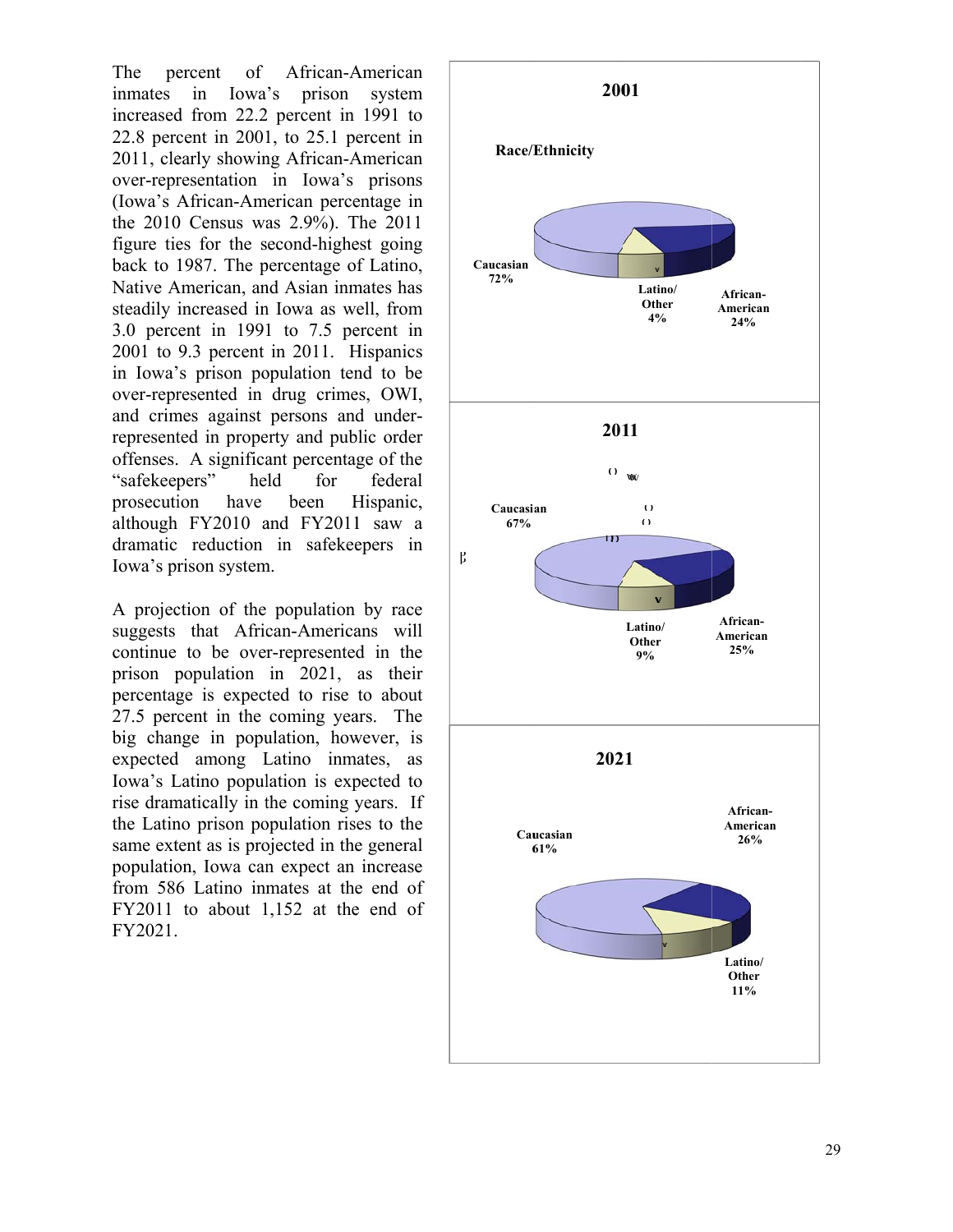CJJP estimates that at mid-year 2021, female inmates will make up about 5.5 female inmates will make up about 5.5 percent of Iowa's prison population. This percentag ge estimate is lower th han was the case last year, as new statistical modeling suggests a drop in the female inmate population over the next decade. Over time, however, the percent of female inmates has increased, from 5.3 percent in 1990 to 7.9 percent i in 2000 to a a high of 8.8 8 percent in 2008. The current forecast suggests that the female inmate population will rise slightly between 2011 and 2 2012 and th hen begin a slow around 720 inmates at the end of the forecast period. This is a change from last year's forecast, which suggested a leveling-off of the female population at around 750 inmates. Regardless, the size of the imprisoned female population is expected to be well within the available bed space when new facilities are completed at Mitchellville in 2013. downward progression, reaching

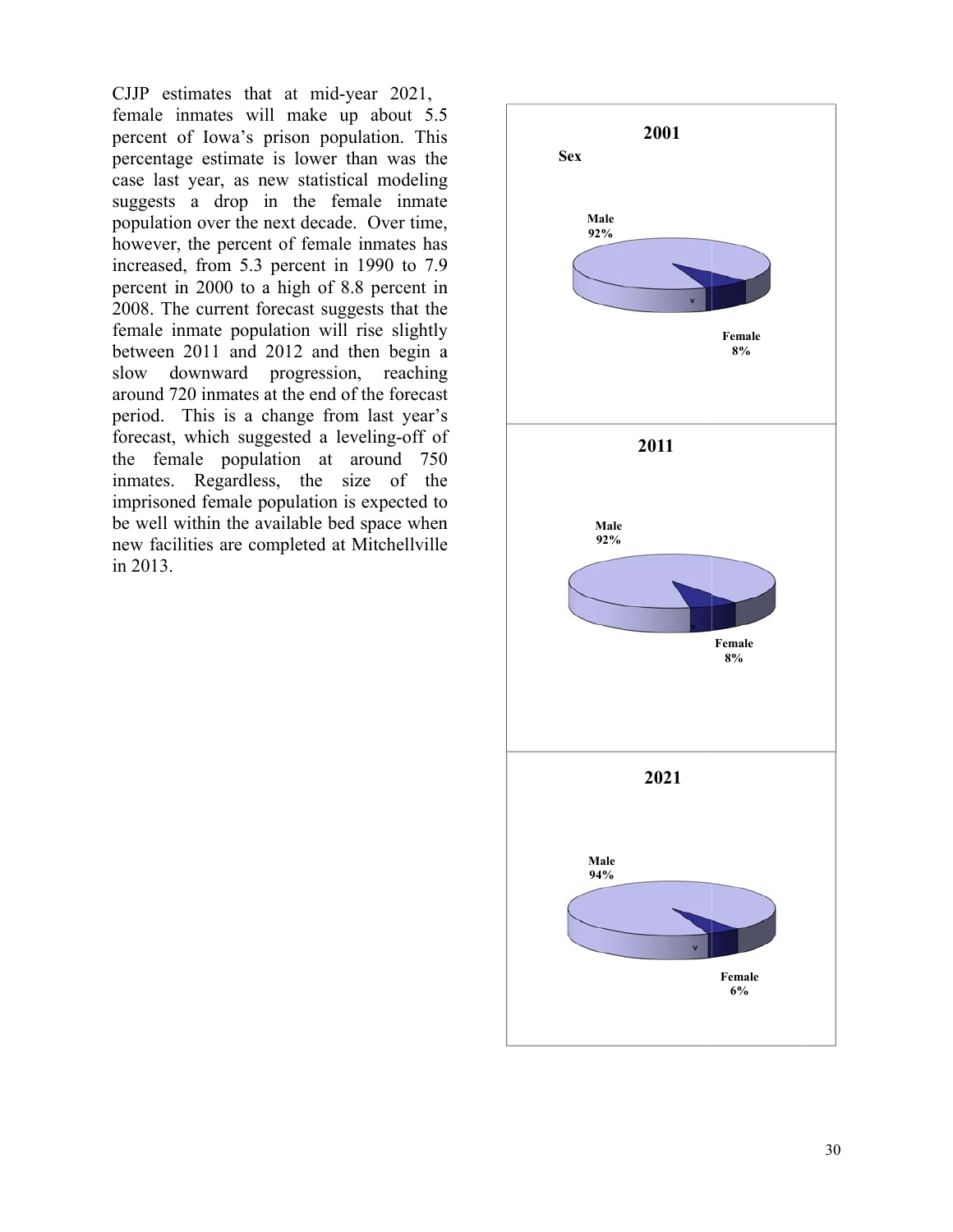### **FORECASTING THE PRISON POPULATION**

### *Benefits of Forecasting*

- To make a determination of the number of inmates who may be incarcerated at some point in the future, if current justice system trends, policies and practices continue.
- x To simulate alternative corrections futures based on specific changes in laws, policies and/or practices. For example, data from the forecast are used extensively in estimating changes resulting from proposed legislation.

### *Iowa's Forecasting Model*

The statewide prison population forecast and policy simulation model used by the Division of Criminal and Juvenile Justice Planning (CJJP) is a matrix that distributes Iowa's prison population over the projection period by quarter. There are three basic components of the model:

- *Projected prison admissions*. This is accomplished through analysis of historical prison admissions data, obtained from the Adult Corrections Information System (ACIS), the Iowa Corrections Offender Network (ICON), and felony charges and convictions disposed from the Iowa Justice Data Warehouse (which includes statewide court information). Projected admissions are made for various offense classes and types of offenses (e.g., Class C 70% offenders, Class C violent [non-sex] offenders, Class C sex offenders, and Class C nonviolent offenders) in two separate categories described below. Sex offenders as separate categories have been broken out since FY2006, in part because sex offenders tend to serve higher percentages of their sentences than other offenders. Projections are accomplished through ARIMA modeling, a statistical time series technique, with adjustments based on knowledge of recent law changes that may not yet be reflected in observed trends.
- *Projected average length of stay*. This is accomplished through annual data collection conducted by CJJP utilizing ICON information. Projected average lengths of stay are made for various offense classes and types of offenses in two separate categories described below.
- x *Projected releases of offenders who are incarcerated at the onset of the projection period ("decay").* This is accomplished through analysis of the prison population at the beginning of the projection period combined with historical data on numbers of inmates released. This year's forecast uses a technique begun in 2007, using three different calculations based upon the inmate group:
	- The average length of time inmates have been released prior to their discharge dates;
	- The average length of time inmates with mandatory terms have been released following expiration of the mandatory term;
	- The average length of time served prior to release.

One significant change was made to the model in 2007 is continued here, made to correct what had been perceived as a weakness of previous forecasts. This change relates to the timing of the release of new and returned inmates. In previous forecasts, releases for the preceding year were analyzed to obtain an average length of time spent in prison prior to release for each class of inmates. Then, as the projected number of new or returned inmates in a particular class reached that length of time served, they were all "released" by the model at that length of time.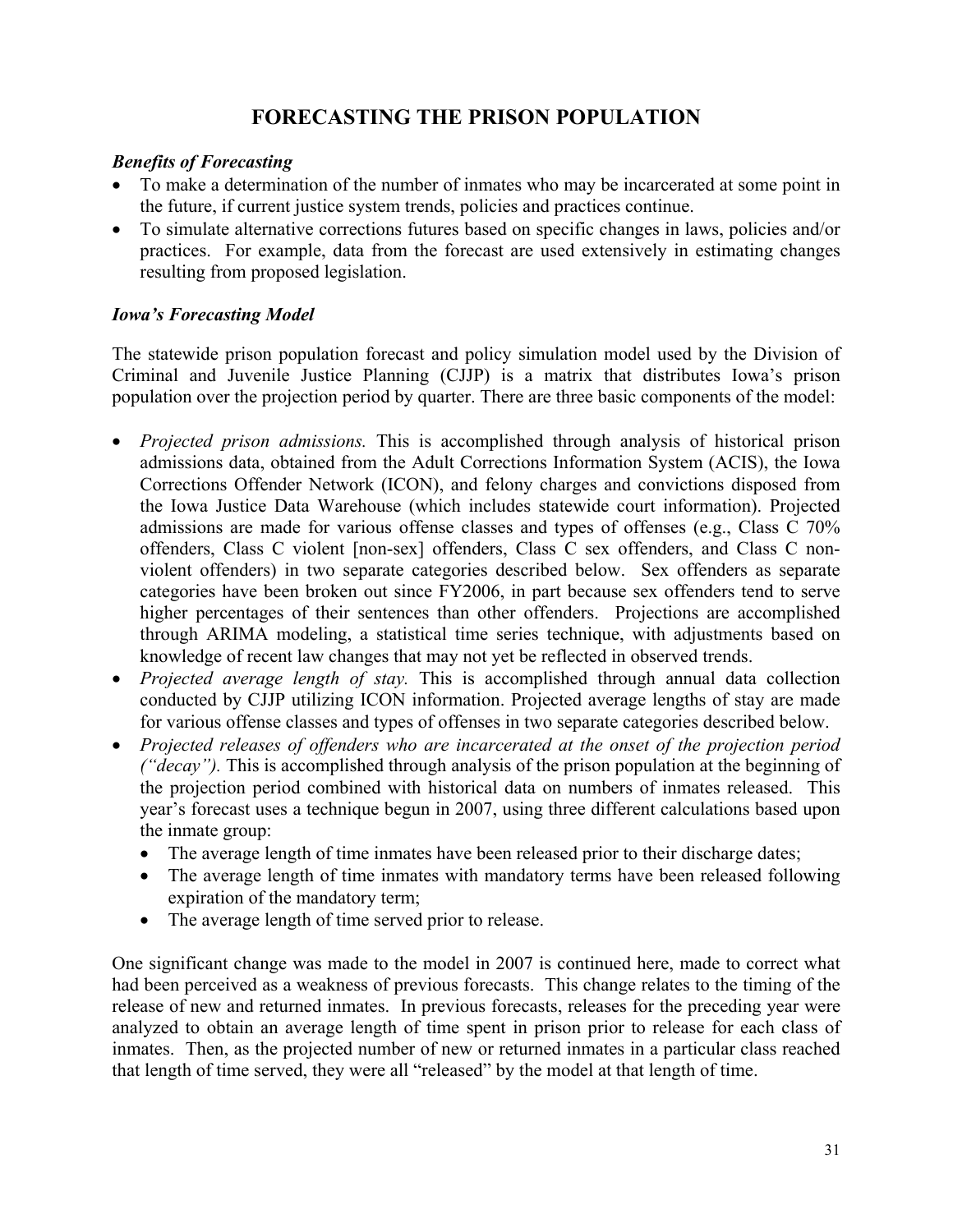The problem with this approach is that Class D inmates serving time for violent offenses, for example, are not *all* released after identical lengths-of-stay. Rather, releases take place over a period of time depending on such things as the heinousness of the crime, the inmate's prior record, institutional misconduct, and so forth. Thus, using these Class D inmates as an example, they may be released after serving only a short period of time or, conversely, may be held until their sentences expire.

The practical problem caused by the original approach is that it tended to escalate the population forecast in the short term, as it did not "allow" for early releases. As a result, adjustments were made elsewhere in the model each year to counterbalance the artificial short-term increase.

To rectify this problem, rather than applying the *average* time served for each class of inmate, forecasts since 2007 have applied the *distribution* of releases for the previous year. Returning to the example above, if ten percent of the Class D violent releases in FY2011 left prison within the first quarter after admission, the model applied this figure to the projected number of admissions in this class in the first quarter after admission. If the model projected ten admissions of inmates in this class during a quarter, one of them was counted as having left during that quarter, leaving nine still in prison. Conversely, if 20 percent of these Class D inmates expired their sentences after three years (due to earned time) the model "kept" these inmates in prison through three years. Use of this methodology has eliminated the artificial population rise seen in early drafts of the forecast in previous years, necessitating less "adjustment" of short-term population estimates.

Prison admissions and average length of stay data are analyzed within two broad categories based on the type of prison admission:

- *New Admissions* are new court-ordered commitments and probation revocations. Length of stay for this category is defined as time served in prison prior to first release (which may be parole, work release, expiration of sentence, etc.).
- *Readmissions* include all offenders who had one or more prior unsuccessful conditional releases on their current commitments, including those revoked from OWI facility placement. Length-of-stay for this category is defined as the time served in prison from the last admission (or readmission) to release (which may be parole, work release, expiration of sentence, etc.). Please note that, while this category is labeled "readmissions," it includes some offenders who were not previously incarcerated; examples include OWI offenders who were directly placed in community-based OWI treatment facilities but were later revoked.

Admissions are further categorized by whether or not the crime was a sex offense or another crime against persons. Crimes against persons are those offenses involving death, injury, attempted injury, abuse, threats, coercion, intimidation, or duress. Examples of crimes against persons include all forms of homicide, assault, robbery, terrorism, child endangerment, first degree burglary, and first degree arson. Examples of crimes not against persons include burglary and arson offenses other than first degree, drug offenses, forgery, theft and weapons possession (as opposed to use).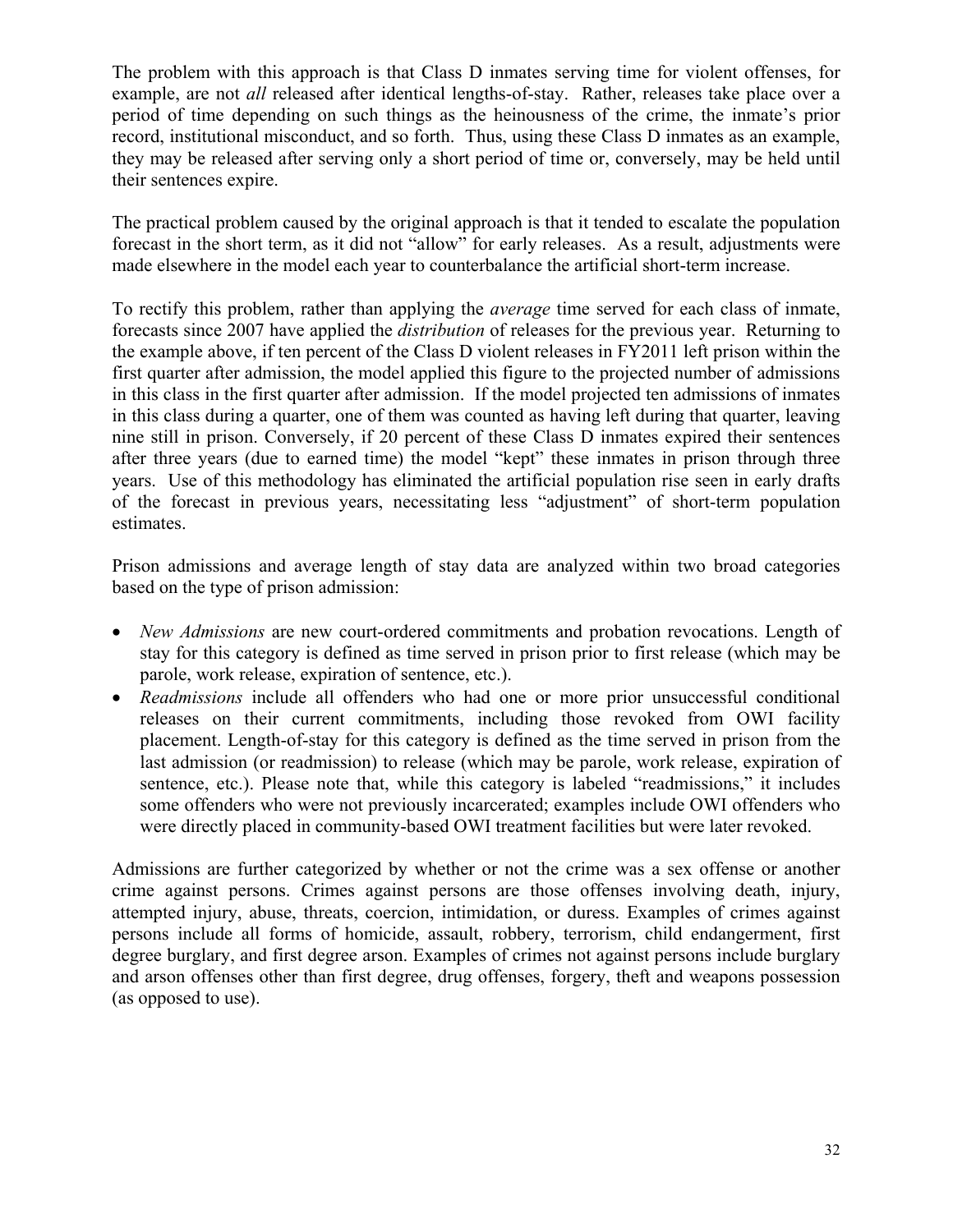Regarding length of stay figures as contained in this report:

- x *Average length of stay for sexual predators* sentenced under §901A, as shown in Table 4, is lower than will be true in the long term, as the few predators who have been released were sentenced to short terms. This is reflected in data for FY2005-FY2011. Over time it is expected that the length-of-stay for this group will increase, eventually approaching the original estimated length-of-stay for this group (144.0 months).
- *Length of stay data* through FY2003 are based on samples of released prisoners, with data since FY2004 based upon a census of departing inmates. These figures differ from average time-served data generated by the Board of Parole because: a) the data contained in this report include *all* types of releases, not just parole releases; b) the data contained in this report distinguish between first releases and re-releases; c) the data contained in this report exclude jail credit and other time not spent within the prison system; and d) BOP figures calculate the amount of time spent from admission to the parole *decision*, not actual release.
- x *"Drunk Driving Initial Stay"* describes drunken drivers sentenced to prison who are awaiting placement at community-based treatment facilities.

Iowa's prison population forecast is updated annually in order to take into consideration the most recent trends in prison admissions and average length of stay. While the model may be modified from year to year, its basic structure remains the same. When changes occur in justice system policy, however, forecast results may differ (occasionally substantially) from year to year. Trends may change from year-to-year as new statutes (e.g., new sex offender legislation) result in changes in admissions or length-of-stay. An example of how forecasts may change from year to year is found following the tables at the end of the report.

In addition to the statewide prison population forecast, CJJP completes projections for the female inmate population, utilizing same ARIMA technique used for the total population. The inmate population of males is determined by subtracting the forecast for females from total projected inmates. This is a change from forecasts prior to 2009, which used a straight-line technique to project the female population.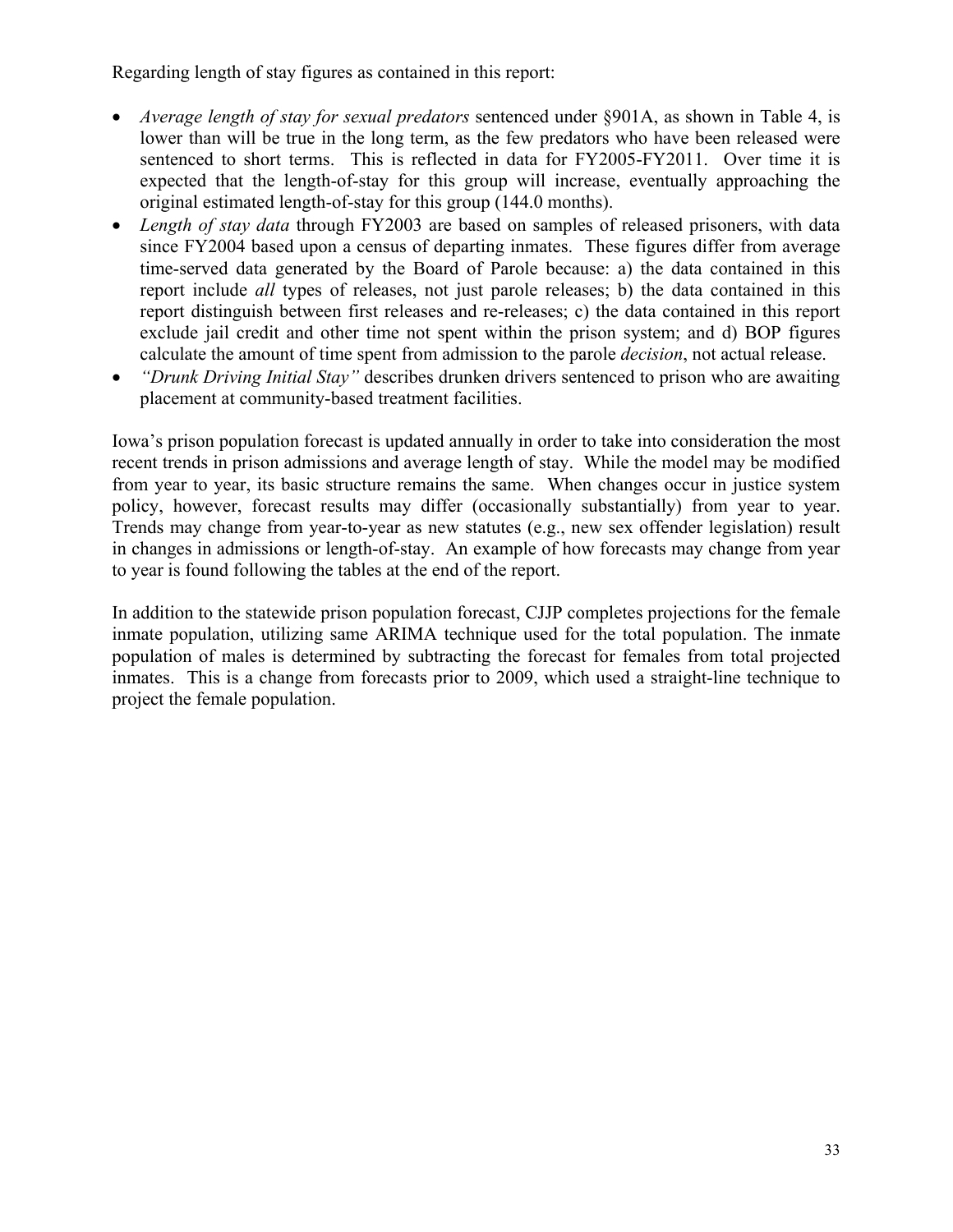### *Forecasting Assumptions*

- It is assumed that certain historical phenomena such as trends in population growth, prison admissions rates, and length of stay of prisoners will continue in the same direction or will change in explicitly stated ways (see below). It is further assumed that the data provided as measurements of these phenomena accurately reflect actual conditions.
- It is assumed that no catastrophic social or economic disruptions such as war or major depressions will occur during the projection period.
- It is assumed there will be no major legislative changes in the state criminal code or criminal procedures during the projection period.
- It is assumed there will be no major changes in judicial sentencing, parole board release policies, or probation/parole revocation policies and practices during the projection period.
- It is assumed that inmates serving 70% mandatory terms will be released midway between the expiration of their mandatory term and the 85% expiration of sentence.
- It is assumed that sex offenders (including Special Sentence revocations) will be released upon expiration of their sentences rather than being paroled or otherwise released.
- It is assumed that new prison admissions will increase by about 16.3 percent between FY2011 and FY2021.
- It is assumed that readmissions to prison will increase by about 29.6 percent between FY2011 and FY2021. In calculating this percentage, admissions to the violator program, which has been discontinued, are not included.

### *Acknowledgments*

The staff of Division of Criminal and Juvenile Justice Planning would like to thank the following agencies and individuals for contributing to this year's forecast report (CJJP remains solely responsible for the report's contents):

- For providing information on current and planned prison population capacities: John Baldwin, Director, Iowa Department of Corrections, and Lettie Prell, Research Director, Iowa Department of Corrections.
- For developing the original methodologies of our prison population forecasting and policy simulation tool: Mary Mande, former director of the Colorado Statistical Analysis Center and corrections research consultant.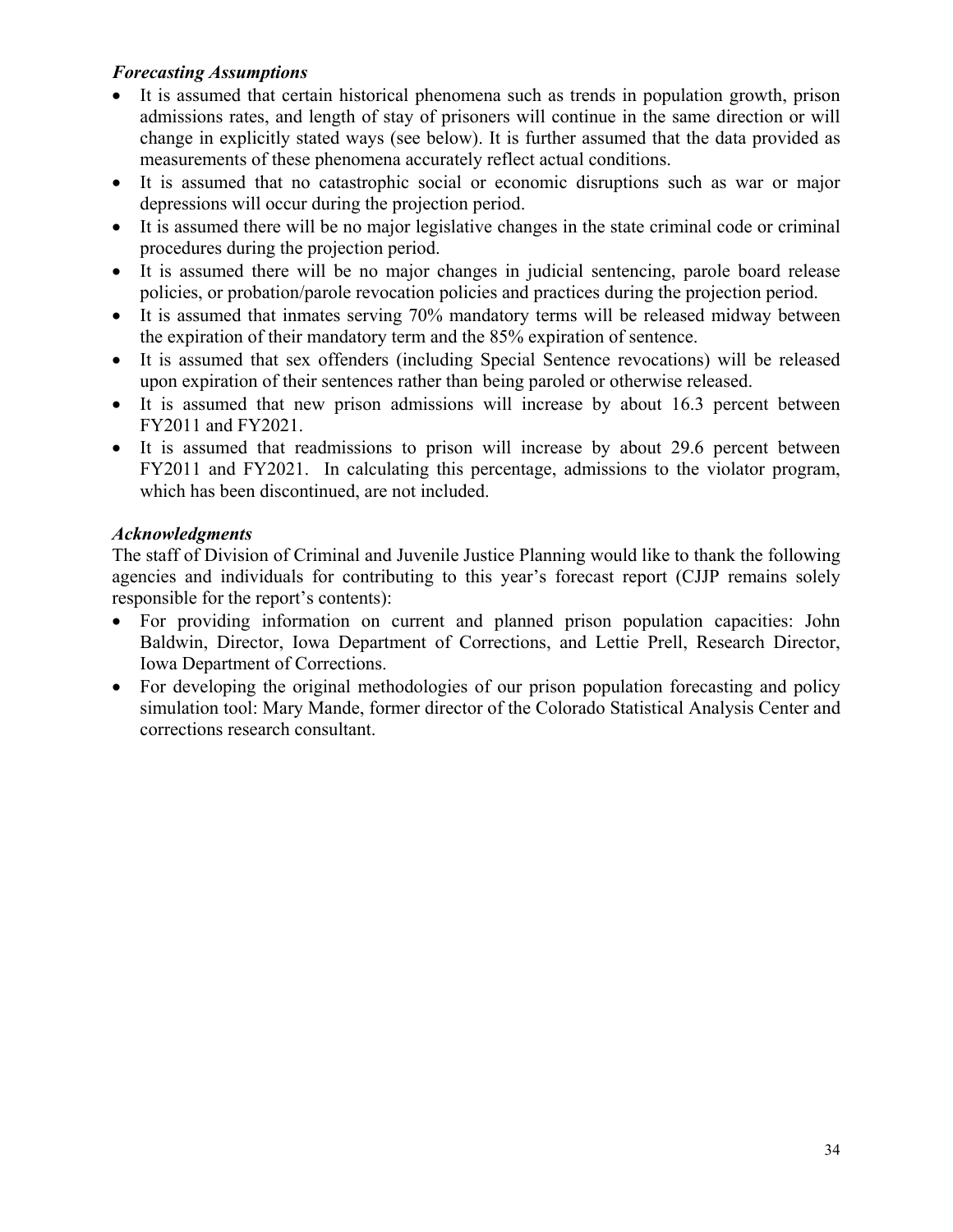# **APPENDIX: STATISTICAL TABLES**

|                  | Table 1. Mid-Year Prison Populations and Capacities: Total |                               |                                |                                           |                                            |  |  |  |
|------------------|------------------------------------------------------------|-------------------------------|--------------------------------|-------------------------------------------|--------------------------------------------|--|--|--|
| Year             | <b>Total</b><br><b>Inmates</b><br>June 30th                | <b>Increase</b><br>(Decrease) | $\frac{0}{0}$<br><b>Change</b> | <b>Total</b><br><b>Prison</b><br>Capacity | <b>Population as</b><br>$%$ of<br>Capacity |  |  |  |
| 2001             | 8,083                                                      | 448                           | 5.9%                           | 6,772                                     | 119.4%                                     |  |  |  |
| 2002             | 8,141                                                      | 58                            | 0.7%                           | 6,772                                     | 120.2%                                     |  |  |  |
| 2003             | 8,361                                                      | 220                           | 2.7%                           | 6,972                                     | 119.9%                                     |  |  |  |
| 2004             | 8,607                                                      | 246                           | 2.9%                           | 6,989                                     | 123.2%                                     |  |  |  |
| 2005             | 8,577                                                      | (30)                          | $-0.3%$                        | 7,215                                     | 118.9%                                     |  |  |  |
| 2006             | 8,658                                                      | 81                            | 0.9%                           | 7,240                                     | 119.6%                                     |  |  |  |
| 2007             | 8,807                                                      | 149                           | 1.7%                           | 7,256                                     | 121.4%                                     |  |  |  |
| 2008             | 8,618                                                      | (189)                         | $-2.1%$                        | 7,414                                     | 116.2%                                     |  |  |  |
| 2009             | 8,453                                                      | (165)                         | $-1.9%$                        | 7,414                                     | 114.0%                                     |  |  |  |
| 2010             | 8,602                                                      | 149                           | 1.8%                           | 7,414                                     | 116.0%                                     |  |  |  |
| 2011             | 8,935                                                      | 333                           | 3.9%                           | 7,209                                     | 123.9%                                     |  |  |  |
| <b>Forecast:</b> |                                                            |                               |                                |                                           |                                            |  |  |  |
| 2012             | 8,824                                                      | 37                            | 0.4%                           | 7,209                                     | 122.4%                                     |  |  |  |
| 2013             | 9,259                                                      | 435                           | 4.9%                           | 7,546                                     | 122.7%                                     |  |  |  |
| 2014             | 9,743                                                      | 484                           | 5.2%                           | 7,666                                     | 127.1%                                     |  |  |  |
| 2015             | 10,147                                                     | 404                           | 4.1%                           | 7,666                                     | 132.4%                                     |  |  |  |
| 2016             | 10,453                                                     | 306                           | 3.0%                           | 7,666                                     | 136.4%                                     |  |  |  |
| 2017             | 10,656                                                     | 203                           | 5.0%                           | 7,666                                     | 139.0%                                     |  |  |  |
| 2018             | 10,841                                                     | 185                           | 3.7%                           | 7,666                                     | 141.4%                                     |  |  |  |
| 2019             | 11,013                                                     | 172                           | 3.4%                           | 7,666                                     | 143.7%                                     |  |  |  |
| 2020             | 11,174                                                     | 333                           | 4.9%                           | 7,666                                     | 145.8%                                     |  |  |  |
| 2021             | 11,330                                                     | 317                           | 4.5%                           | 7,666                                     | 147.8%                                     |  |  |  |

Note: Populations exclude sex offender civil commitment unit.

Source: E-1 Reports and ICON, Iowa Department of Corrections; forecast by CJJP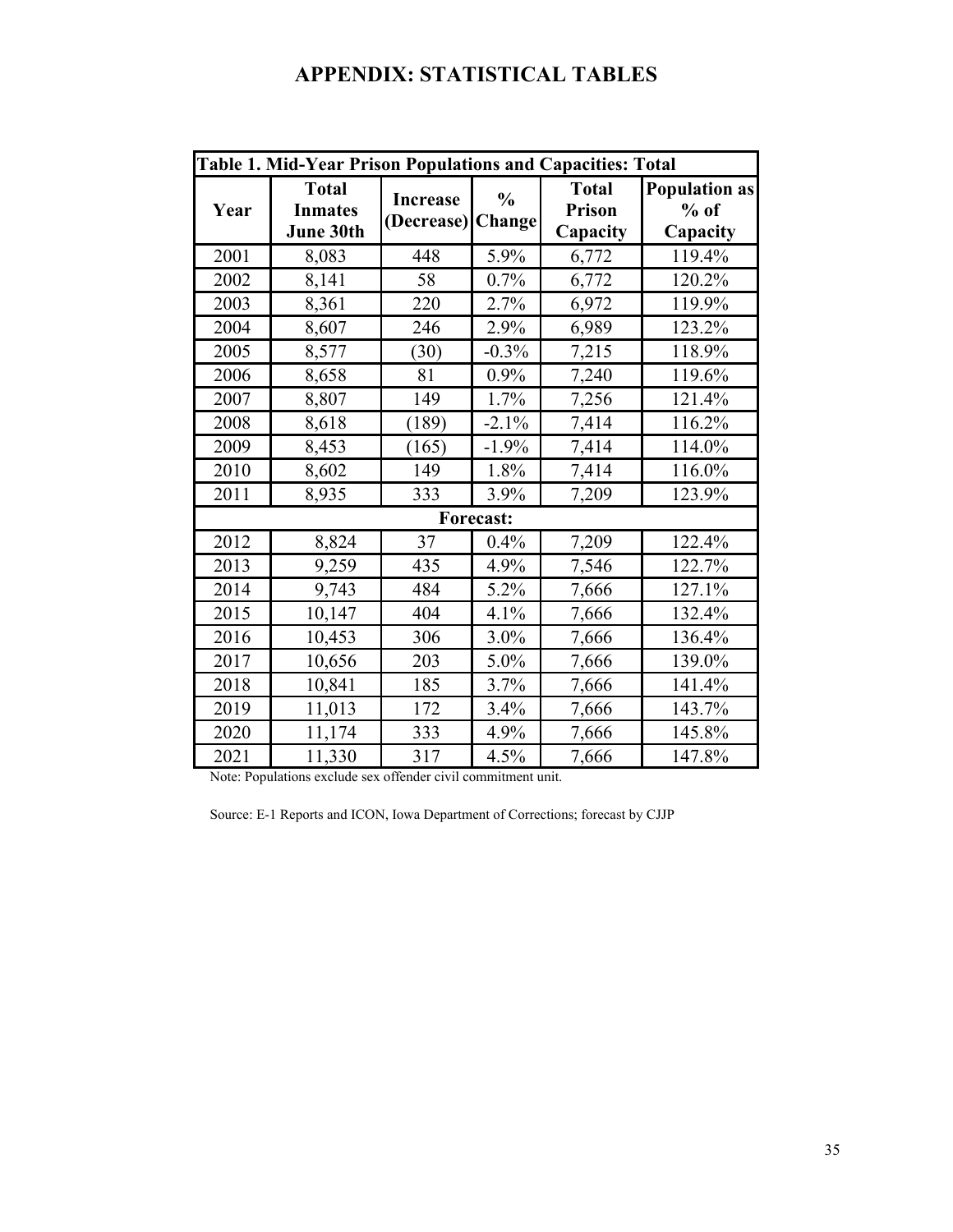|                  | Table 2. Mid-Year Prison Populations and Capacities: Females |                                      |               |                          |                                    |  |  |  |
|------------------|--------------------------------------------------------------|--------------------------------------|---------------|--------------------------|------------------------------------|--|--|--|
| Year             | # Women<br>June 30th                                         | <b>Increase</b><br>(Decrease) Change | $\frac{0}{0}$ | Capacity<br>for<br>Women | Popula-<br>tion as% of<br>Capacity |  |  |  |
| 2001             | 641                                                          | 37                                   | 6.1%          | 573                      | 111.9%                             |  |  |  |
| 2002             | 670                                                          | 29                                   | 4.5%          | 573                      | 116.9%                             |  |  |  |
| 2003             | 704                                                          | 34                                   | 5.1%          | 573                      | 122.9%                             |  |  |  |
| 2004             | 723                                                          | 19                                   | 2.7%          | 573                      | 126.2%                             |  |  |  |
| 2005             | 754                                                          | 31                                   | 4.3%          | 573                      | 131.6%                             |  |  |  |
| 2006             | 718                                                          | (36)                                 | $-4.8%$       | 573                      | 125.3%                             |  |  |  |
| 2007             | 761                                                          | 43                                   | 6.0%          | 573                      | 132.8%                             |  |  |  |
| 2008             | 740                                                          | (21)                                 | $-2.8%$       | 573                      | 129.1%                             |  |  |  |
| 2009             | 669                                                          | (71)                                 | $-9.6%$       | 573                      | 116.8%                             |  |  |  |
| 2010             | 707                                                          | 38                                   | 5.7%          | 573                      | 123.4%                             |  |  |  |
| 2011             | 724                                                          | 17                                   | 2.4%          | 585                      | 123.8%                             |  |  |  |
| <b>Forecast:</b> |                                                              |                                      |               |                          |                                    |  |  |  |
| 2012             | 700                                                          | 14                                   | 2.0%          | 585                      | 119.7%                             |  |  |  |
| 2013             | 670                                                          | (30)                                 | $-4.3%$       | 796                      | 84.2%                              |  |  |  |
| 2014             | 663                                                          | (7)                                  | $-1.0\%$      | 796                      | 83.3%                              |  |  |  |
| 2015             | 658                                                          | (5)                                  | $-0.8%$       | 796                      | 82.7%                              |  |  |  |
| 2016             | 654                                                          | (4)                                  | $-0.6%$       | 796                      | 82.2%                              |  |  |  |
| 2017             | 648                                                          | (6)                                  | $-0.9%$       | 796                      | 81.4%                              |  |  |  |
| 2018             | 641                                                          | (7)                                  | $-1.1%$       | 796                      | 80.5%                              |  |  |  |
| 2019             | 635                                                          | (6)                                  | $-0.9%$       | 796                      | 79.8%                              |  |  |  |
| 2020             | 628                                                          | (13)                                 | $-2.0\%$      | 796                      | 78.9%                              |  |  |  |
| 2021             | 621                                                          | (14)                                 | $-2.2%$       | 796                      | 78.0%                              |  |  |  |

Source: E-1 Reports and ICON; forecast by CJJP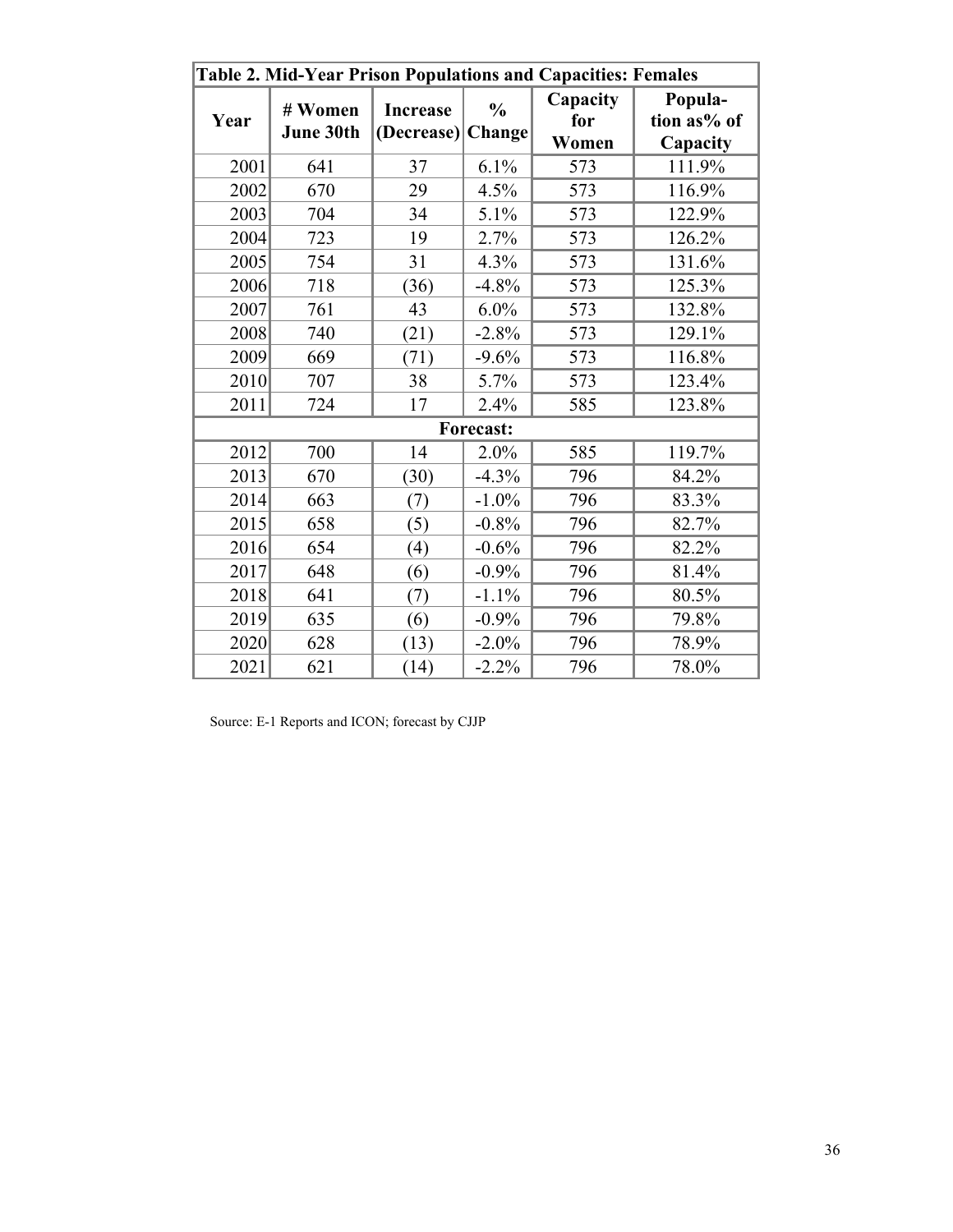|                  | Table 3. Mid-Year Prison Populations and Capacities: Males |                   |               |                |                      |  |  |  |
|------------------|------------------------------------------------------------|-------------------|---------------|----------------|----------------------|--|--|--|
|                  | # Men                                                      | <b>Increase</b>   | $\frac{0}{0}$ | Capacity       | <b>Population as</b> |  |  |  |
| Year             | June 30th                                                  | (Decrease) Change |               | <b>For Men</b> | $%$ of               |  |  |  |
|                  |                                                            |                   |               |                | Capacity             |  |  |  |
| 2001             | 7,442                                                      | 411               | 5.8%          | 6,199          | 120.1%               |  |  |  |
| 2002             | 7,471                                                      | 29                | 0.4%          | 6,199          | 120.5%               |  |  |  |
| 2003             | 7,657                                                      | 186               | 2.5%          | 6,399          | 119.7%               |  |  |  |
| 2004             | 7,884                                                      | 227               | $3.0\%$       | 6,416          | 122.9%               |  |  |  |
| 2005             | 7,823                                                      | (61)              | $-0.8%$       | 6,642          | 117.8%               |  |  |  |
| 2006             | 7,940                                                      | 117               | 1.5%          | 6,667          | 119.1%               |  |  |  |
| 2007             | 8,046                                                      | 106               | 1.3%          | 6,683          | 120.4%               |  |  |  |
| 2008             | 7,878                                                      | (168)             | $-2.1%$       | 6,841          | 115.2%               |  |  |  |
| 2009             | 7,784                                                      | (94)              | $-1.2%$       | 6,841          | 113.8%               |  |  |  |
| 2010             | 7,895                                                      | 111               | 1.4%          | 6,741          | 117.1%               |  |  |  |
| 2011             | 8,101                                                      | 206               | 2.6%          | 6,624          | 122.3%               |  |  |  |
| <b>Forecast:</b> |                                                            |                   |               |                |                      |  |  |  |
| 2012             | 8,124                                                      | 23                | 0.3%          | 6,624          | 122.6%               |  |  |  |
| 2013             | 8,589                                                      | 465               | 5.7%          | 6,750          | 127.2%               |  |  |  |
| 2014             | 9,080                                                      | 491               | 5.7%          | 6,870          | 132.2%               |  |  |  |
| 2015             | 9,489                                                      | 409               | 4.5%          | 6,870          | 138.1%               |  |  |  |
| 2016             | 9,799                                                      | 310               | 3.3%          | 6,870          | 142.6%               |  |  |  |
| 2017             | 10,008                                                     | 209               | 2.1%          | 6,870          | 145.7%               |  |  |  |
| 2018             | 10,200                                                     | 192               | 1.9%          | 6,870          | 148.5%               |  |  |  |
| 2019             | 10,378                                                     | 178               | 1.7%          | 6,870          | 151.1%               |  |  |  |
| 2020             | 10,546                                                     | 346               | 3.4%          | 6,870          | 153.5%               |  |  |  |
| 2021             | 10,709                                                     | 331               | 3.2%          | 6,870          | 155.9%               |  |  |  |

Note: Populations exclude sex offender civil commitment unit.

Source: E-1 Reports and ICON; forecast by CJJP.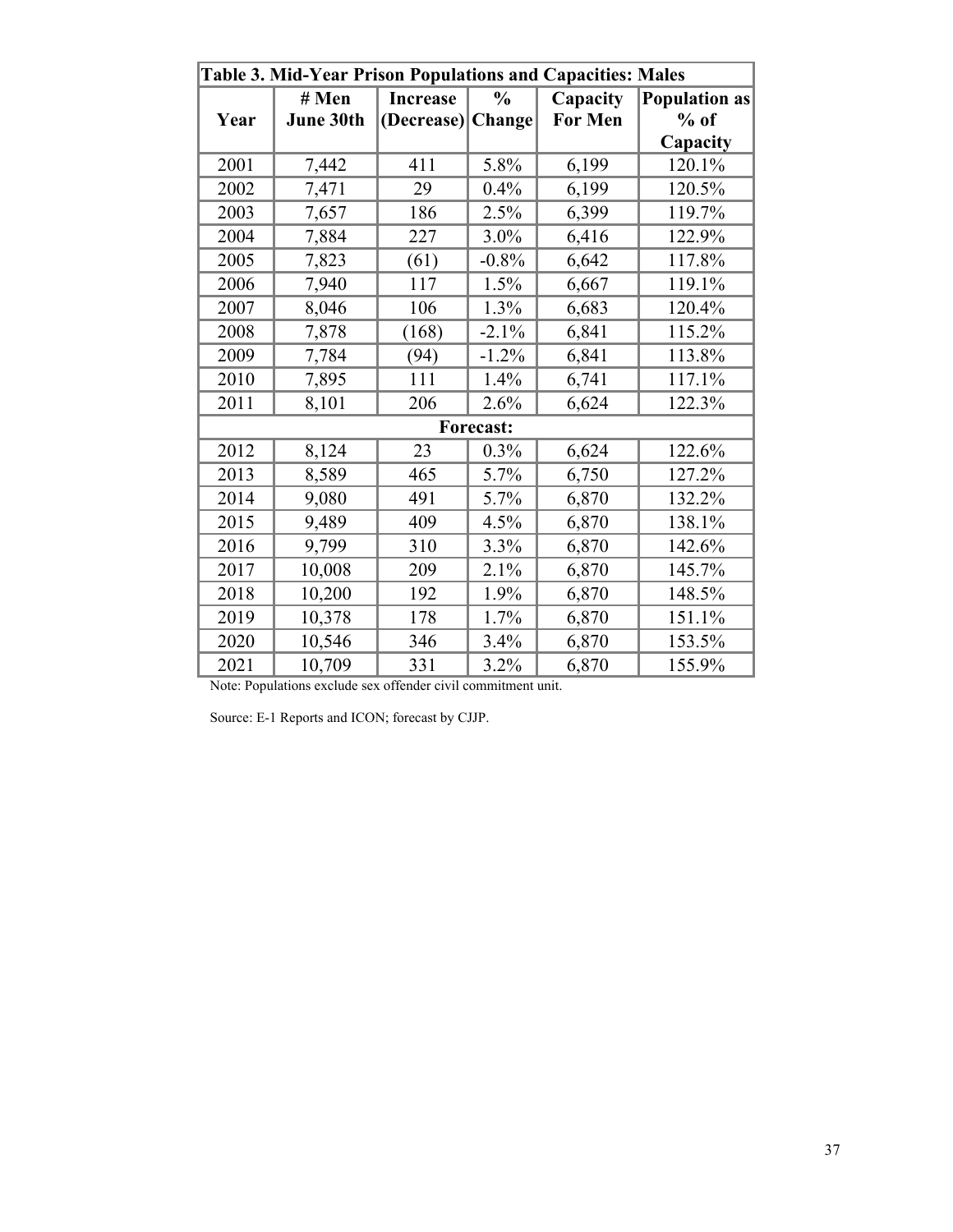#### **Table 4. Inmate Average Length Of Stay (In Months)**

|                                               |                          |                          |                |                |                                  |                                  |                        |            |            |            |            | % Chng           |
|-----------------------------------------------|--------------------------|--------------------------|----------------|----------------|----------------------------------|----------------------------------|------------------------|------------|------------|------------|------------|------------------|
|                                               |                          |                          |                | 2004           |                                  | 2006                             |                        |            |            |            |            | $2001 -$<br>2011 |
| No Parole - Murder-2nd                        | 2001<br>--               | 2002<br>$\overline{a}$   | 2003<br>--     | $\overline{a}$ | 2005<br>$\overline{a}$           | 464.1                            | 2007<br>$\overline{a}$ | 2008<br>-- | 2009<br>-- | 2010<br>-- | 2011<br>-- |                  |
| No Parole - Other Class B                     |                          |                          |                |                |                                  |                                  | 43.0                   | 78.7       | 95.1       | 14.3       |            |                  |
| No Parole - Class C                           | $\overline{\phantom{m}}$ | $\overline{\phantom{a}}$ | $-$            | $-$            | $\overline{\phantom{a}}$<br>84.0 | $\overline{\phantom{a}}$<br>86.0 | 88.3                   | 89.8       | 89.1       | 88.9       | --<br>89.4 | $-12.8%$         |
| No Parole - Sex Predators                     | --                       | --                       | $-$            | $-$            |                                  |                                  | 30.8                   |            |            | 40.6       |            |                  |
| <b>B</b> Felony Persons                       | --                       | $-$                      | $-$            | $\overline{a}$ | 33.0                             | 44.0                             |                        | 80.8       | 47.5       |            | --         | $-71.8%$         |
|                                               | 112.0                    | 111.0                    | 135.0          | 114.0          | 124.0                            | 114.0                            | 120.6                  | 134.4      | 117.4      | 125.0      | 144.0      | 11.6%            |
| <b>B</b> Felony Non-Persons                   | 44.0                     | 32.0                     | 33.0           | 35.0           | 36.4                             | 31.0                             | 34.2                   | 40.3       | 36.5       | 42.8       | 38.6       | $-2.7%$          |
| <b>B</b> Felony Sex                           | --                       | $\overline{a}$           | --             | 127.0          | 146.0                            | 134.0                            | 132.3                  | 158.8      | 173.7      | 187.2      | 176.3      |                  |
| C Felony Persons                              | 51.0                     | 52.0                     | 48.0           | 43.0           | 40.0                             | 36.0                             | 44.9                   | 46.2       | 44.5       | 47.6       | 43.7       | $-6.7%$          |
| C Felony Non-Persons                          | 24.0                     | 22.0                     | 20.0           | 20.0           | 20.5                             | 20.0                             | 19.8                   | 21.3       | 21.8       | 24.7       | 23.3       | 2.9%             |
| C Felony Sex                                  | --                       | --                       | $-$            | 57.0           | 53.0                             | 53.0                             | 56.8                   | 53.9       | 57.5       | 59.7       | 64.0       |                  |
| D Felony Persons                              | 25.0                     | 23.0                     | 23.0           | 19.0           | 19.0                             | 19.0                             | 20.1                   | 19.3       | 21.0       | 22.0       | 20.6       | $-12.0%$         |
| D Felony Non-Persons                          | 15.0                     | 15.0                     | 13.0           | 13.0           | 12.5                             | 12.0                             | 12.4                   | 13.3       | 14.1       | 14.6       | 14.5       | $-2.7%$          |
| D Felony Sex                                  | $\overline{a}$           | $\overline{a}$           | ÷-             | 29.0           | 32.0                             | 26.0                             | 31.1                   | 31.5       | 35.2       | 31.5       | 36.8       |                  |
| Other Felony                                  | 44.0                     | 41.0                     | 35.0           | 38.0           | 33.3                             | 35.0                             | 33.4                   | 41.6       | 45.6       | 41.5       | 39.9       | $-5.7%$          |
| Other Felony Non-Persons                      | --                       | --                       | $\overline{a}$ | 35.0           | 32.0                             | 32.0                             | 33.4                   | 39.8       | 40.9       | 38.1       | 34.4       |                  |
| Other Felony Persons                          | $\overline{\phantom{a}}$ | --                       | $-$            | 42.0           | 64.0                             | 79.0                             | 64.5                   | 41.3       | 80.7       | 66.6       | 46.6       |                  |
| Other Felony Sex                              | --                       | --                       | --             | 80.0           | 25.0                             | 33.0                             | 78.1                   | 80.8       | 92.3       | Ξ.         | 409.8*     |                  |
| Agg Misdemeanor Persons                       | 10.0                     | 9.0                      | 10.0           | 10.0           | 9.0                              | 9.0                              | 9.3                    | 9.9        | 10.5       | 9.5        | 9.0        | $-5.0\%$         |
| Agg Misd. Non-Persons                         | 9.0                      | 8.0                      | 7.0            | 7.0            | 6.5                              | $7.0\,$                          | 7.5                    | 7.6        | 8.0        | 7.9        | 7.7        | $-12.2%$         |
| Agg Misdemeanor Sex                           | --                       | --                       | ÷-             | 11.0           | 12.0                             | 9.0                              | 9.4                    | 14.2       | 12.5       | 11.5       | 13.5       |                  |
| Serious Misdemeanor                           | 8.0                      | 7.0                      | 8.0            | 7.0            | 6.3                              | 5.0                              | 6.6                    | 6.4        | 12.4       | 6.4        | 6.9        | $-20.0\%$        |
| Drunk Driving Initial Stay                    | 2.0                      | 5.0                      | 6.0            | 5.0            | 5.2                              | 5.0                              | 6.0                    | 5.7        | 6.6        | 5.6        | 8.0        | 180.0%           |
| <b>All New Admissions</b>                     | --                       | --                       | --             | 19.6           | 20.5                             | 19.2                             | 20.1                   | 21.4       | 22.5       | 23.2       | 20.8       |                  |
| <b>Readmissions:</b>                          |                          |                          |                |                |                                  |                                  |                        |            |            |            |            |                  |
| <b>B</b> Felony                               | 27.0                     | 16.0                     | 23.0           | 27.0           | 22.9                             | 18.0                             | 22.1                   | 21.3       | 31.1       | 30.3       | 27.8       | 12.2%            |
| C Felony                                      | 18.0                     | 14.0                     | 12.0           | 12.0           | 13.0                             | 12.0                             | 11.8                   | 12.9       | 16.0       | 15.4       | 17.6       | $-14.4%$         |
| D Felony                                      | 11.0                     | 10.0                     | 9.0            | 8.0            | 9.1                              | 9.0                              | 8.5                    | 9.9        | 9.9        | 10.6       | 11.6       | $-3.6%$          |
| Other Felony                                  | 20.0                     | 21.0                     | 14.0           | 22.0           | 18.3                             | 13.0                             | 15.8                   | 25.8       | 23.5       | 26.3       | 25.4       | 31.5%            |
| Drunk Driving Returns                         | --                       | -−                       | -−             | 8.0            | 10.0                             | 9.0                              | 9.1                    | 10.7       | 9.9        | 10.0       | 12.4       |                  |
| All Misdemeanors                              | 7.0                      | 8.0                      | 6.0            | 6.0            | 6.0                              | 5.0                              | 5.3                    | 6.5        | 5.8        | 6.4        | 5.0        | $-8.6%$          |
| Violator Placement                            | 5.0                      | 5.0                      | 5.0            | 4.0            | 4.9                              | 5.0                              | 4.7                    | 4.6        | 4.8        | 4.8        | 4.0        | $-4.0%$          |
| <b>All Returns (no Violators/Safekeepers)</b> |                          |                          | --             | 11.2           | 11.8                             | 10.4                             | 10.8                   | 12.7       | 14.2       | 15.2       | 16.3       |                  |

Source::ICON, compiled by CJJP7/12/11

\* One "Other Felony-Sex" released to work release in FY11

Notes: All data prior to FY2004 are based on samples of exiting prisoners, typically those released during the first 4-6 months of the calendar year. Figures since FY2004 are based upon actual time served for all releases. "No parole" groups marked with an asterisk (\*) reflect sentences under §902.12 or §901A, effective for persons committing certain violent crimes after July 1, 1996. Time served from 2000-2008 denotes *expected* length of stay unless there have been actual releases in those categories.

Length-of-stay for sex offenders prior to FY2004 is not currently available. Figures for "persons" offenders prior to FY2004 include sex offender releases. Figures for FY2004 and thereafter do not. For further explanation of forecasting categories and time served calculations, please refer to the section, F*orecasting the Prison Population*.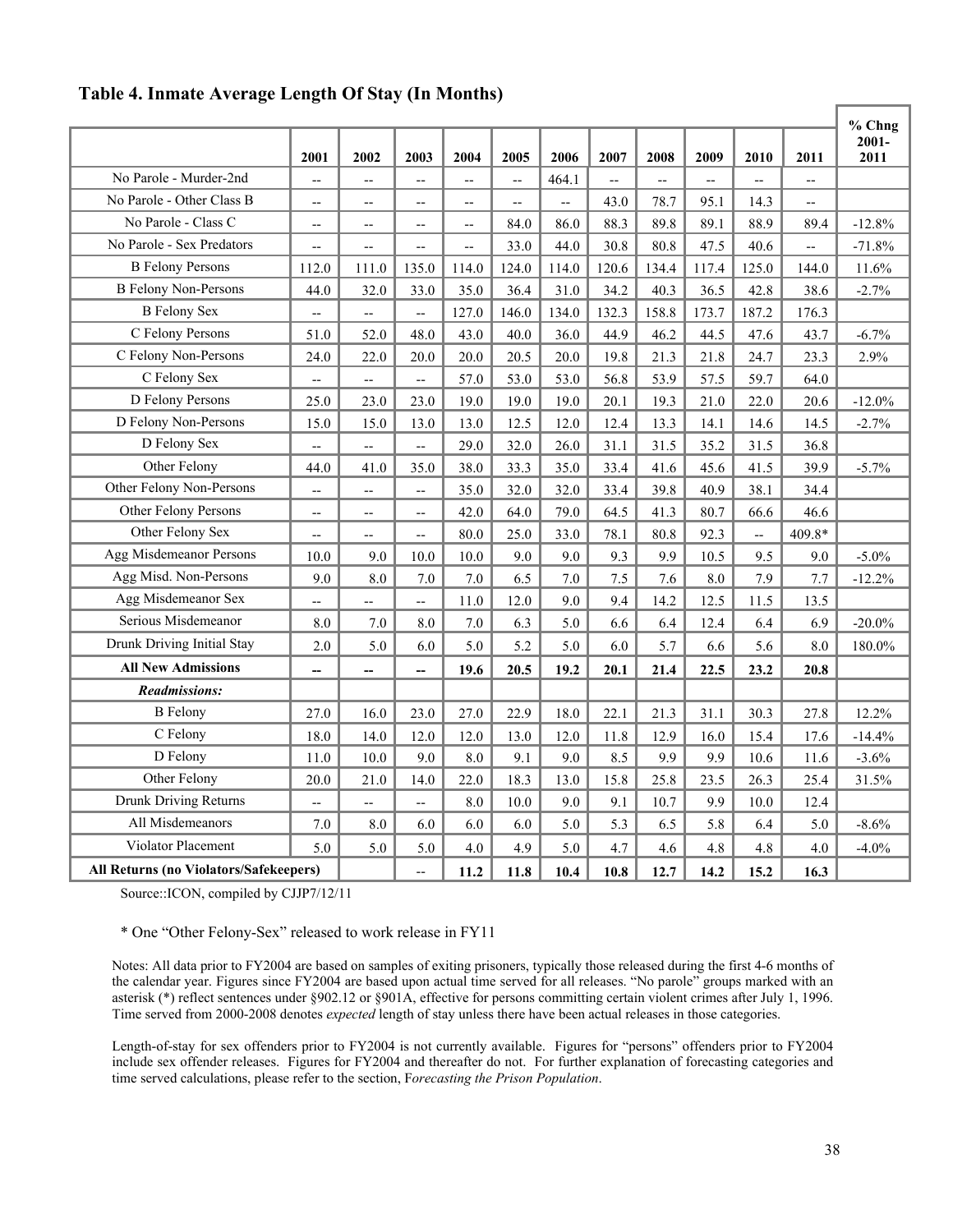| Table 5. Prison Releases by Release Reason: FY2001-2011 |       |       |                |                  |                  |               |             |                |       |                |                |                            |
|---------------------------------------------------------|-------|-------|----------------|------------------|------------------|---------------|-------------|----------------|-------|----------------|----------------|----------------------------|
|                                                         | FY01  | FY02  | <b>FY03</b>    | FY <sub>04</sub> | FY <sub>05</sub> | FY06          | <b>FY07</b> | FY08           | FY09  | $\bf FY10$     | $\bf{E}$       | % Change<br><b>FY01-11</b> |
| To Parole                                               | 1,336 | 2,080 | 2,301          | 2,053            | 2,305            | 2,307         | 1,758       | 1,645          | 1,405 | 1,379          | 1,449          | 8.5%                       |
| To Work Release                                         | 1,120 | 1,209 | 1,163          | 1,272            | 1,334            | 1,304         | 1,271       | 1,283          | 1,095 | 1,261          | 1,222          | 9.1%                       |
| To OWI Facility                                         | 264   | 215   | 214            | 221              | 199              | 209           | 198         | 207            | 194   | 190            | 192            | $-27.3%$                   |
| Expiration of<br>Sentence                               | 927   | 794   | 989            | 972              | 1,035            | 1,081         | 1,202       | 1,359          | 1,446 | 1,323          | 1,444          | 55.8%                      |
| Probation<br>To Shock                                   | 273   | 252   | 222            | 197              | 175              | 177           | 177         | 159            | 154   | 114            | 112            | $-59.0%$                   |
| Other Violator<br>Releases                              | 251   | 276   | 370            | 398              | 481              | 495           | 477         | 382            | 278   | 274            | $\overline{4}$ | $-84.1\%$                  |
| Escapes                                                 | ᡤ     |       | 5              |                  | $\circ$          | 5             |             | $\circ$        |       |                |                | $-100.0\%$                 |
| Discharges<br>Other Final                               |       |       | $\frac{8}{18}$ | $\overline{19}$  |                  | $\frac{8}{3}$ | 23          | $\overline{c}$ | 80    | $\overline{1}$ |                | $-18.2%$                   |
| <b>Other Releases</b>                                   | 609   | 633   | 747            | 772              | 838              | 606           | 650         | 464            | 1,638 | 138            | 344            | $-43.5%$                   |
| <b>Total Releases</b>                                   | 4,794 | 5,471 | 6,029          | 5,905            | 6,374            | 6,232         | 5,757       | 5,519          | 6,291 | 4,693          | 4,813          | 0.4%                       |
| Source: E-1 Reports and ICON                            |       |       |                |                  |                  |               |             |                |       |                |                |                            |

The spike in other releases in FY2009 was due to holding Linn County Jail inmates in DOC institutions during the aftermath of flooding. The spike in other releases in FY2009 was due to holding Linn County Jail inmates in DOC institutions during the aftermath of flooding.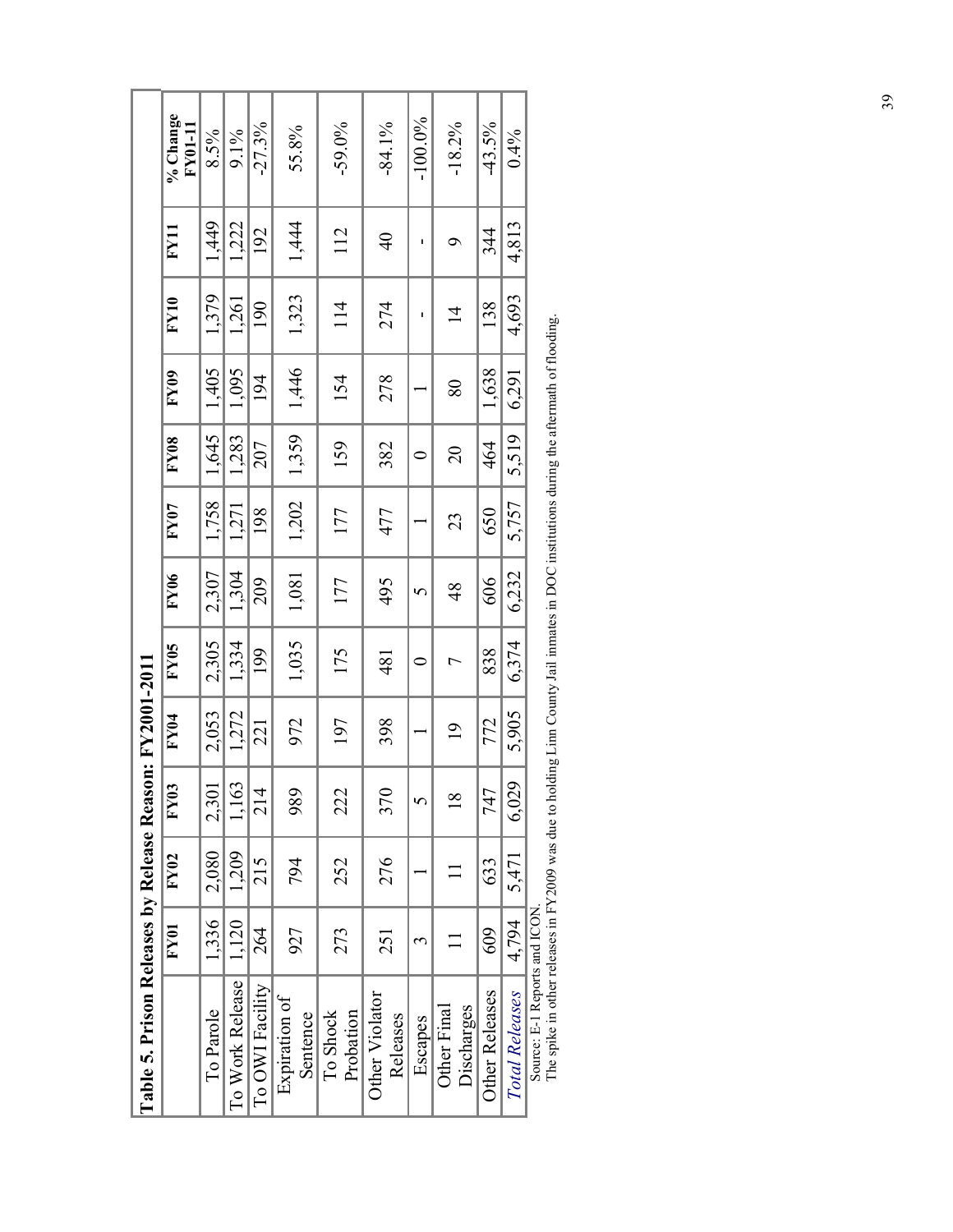| 1,396<br>3,259<br>195<br>667<br>$\overline{18}$<br>$\supseteq$<br>2,946<br>1,335<br>236<br>768<br>35<br>13<br>3,145<br>1,367<br>279<br>859<br>50<br>$\sigma$<br>1,412<br>3,358<br>352<br>957<br>93<br>$\bullet$<br>1,516<br>3,610<br>376<br>970<br>75<br>$\circ$<br>3,518<br>1,512<br>394<br>809<br>69<br>$\bullet$ |
|---------------------------------------------------------------------------------------------------------------------------------------------------------------------------------------------------------------------------------------------------------------------------------------------------------------------|
|                                                                                                                                                                                                                                                                                                                     |
|                                                                                                                                                                                                                                                                                                                     |
|                                                                                                                                                                                                                                                                                                                     |
| 3,425                                                                                                                                                                                                                                                                                                               |
| 762<br>403<br>$\mathcal{L}$<br>725                                                                                                                                                                                                                                                                                  |
| 368<br>76<br>309<br>69                                                                                                                                                                                                                                                                                              |
| 256                                                                                                                                                                                                                                                                                                                 |
| Probation - Violator Program                                                                                                                                                                                                                                                                                        |

**Table 6. Prison Admissions by Admission Reason: FY2001-2011**  Table 6. Prison Admissions by Admission Reason: FY2001-2011

Note: admission figures may vary slightly from previous publications.

Note: admission figures may vary slightly from previous publications.<br>Note: the rise in "other admissions" in FY2009 was due to placement of Linn County inmates as the result of jail flooding.<br>New Special Sentence admissio Note: the rise in "other admissions" in FY2009 was due to placement of Linn County inmates as the result of jail flooding. New Special Sentence admissions include two whose most serious charge was another offense Source: ACDS and ICON

40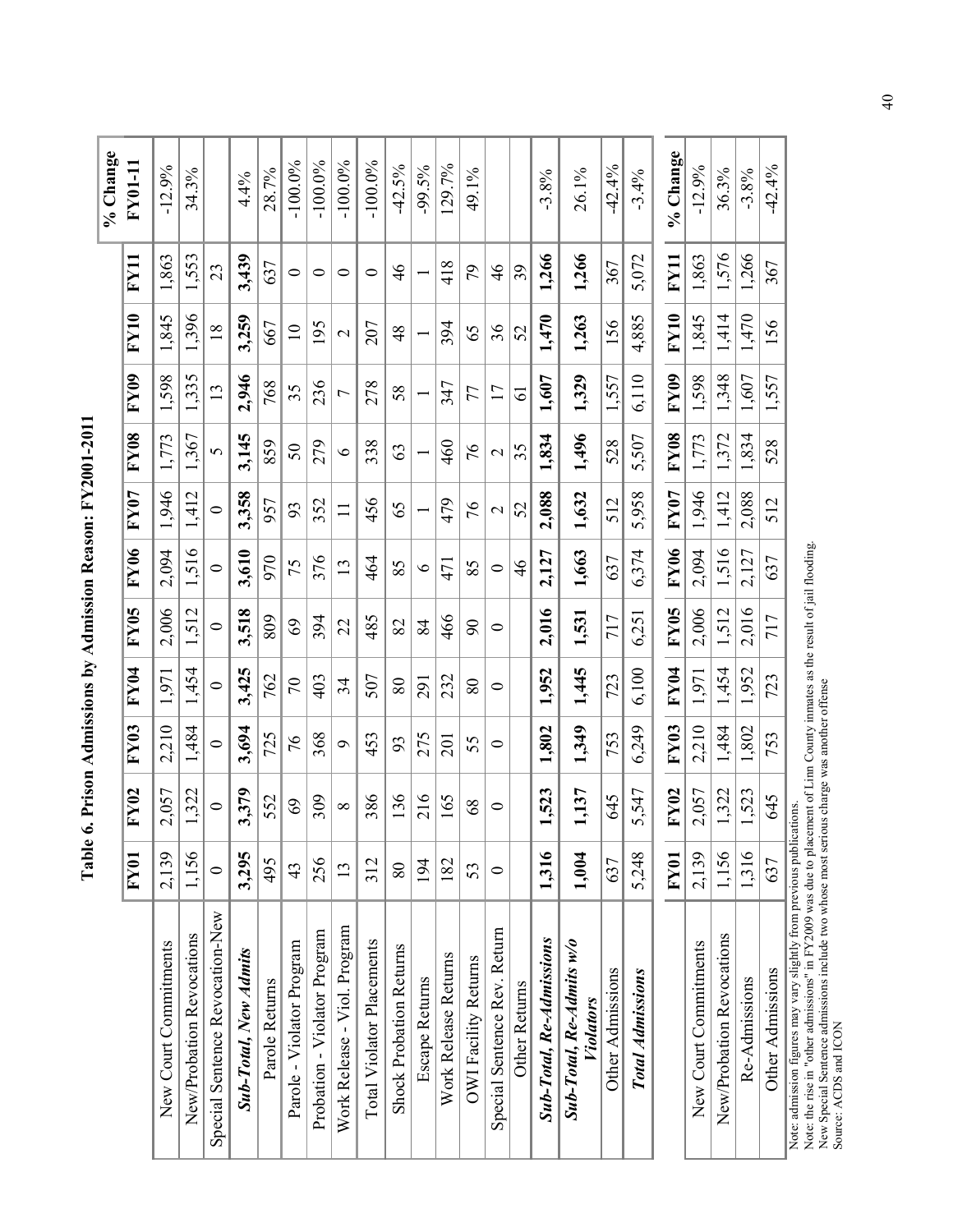| Table     | 7.<br><b>Prison</b> | <b>Admissions:</b>     |  |       | <b>Actual</b><br>and |  |
|-----------|---------------------|------------------------|--|-------|----------------------|--|
| Projected |                     |                        |  |       |                      |  |
|           |                     | <b>New Admissions:</b> |  |       | <b>Readmissions:</b> |  |
|           | #                   | % Change               |  | #     | % Change             |  |
|           |                     | Actual:                |  |       |                      |  |
| FY2001    | 3,295               | 3%                     |  | 1,316 | 7%                   |  |
| FY2002    | 3,379               | 3%                     |  | 1,659 | 26%                  |  |
| FY2003    | 3,694               | 9%                     |  | 1,819 | 10%                  |  |
| FY2004    | 3,425               | $-7%$                  |  | 1,996 | 10%                  |  |
| FY2005    | 3,518               | 3%                     |  | 2,064 | 3%                   |  |
| FY2006    | 3,610               | 3%                     |  | 2,132 | 3%                   |  |
| FY2007    | 3,358               | $-7%$                  |  | 2,088 | $-2\%$               |  |
| FY2008    | 3,145               | $-6%$                  |  | 1,812 | $-13%$               |  |
| FY2009    | 2,946               | $-6\%$                 |  | 1,607 | $-11%$               |  |
| FY2010    | 3,259               | 11%                    |  | 1,470 | $-21%$               |  |
| FY2011    | 3,439               | 5%                     |  | 1,266 | $-16%$               |  |
| Forecast  |                     |                        |  |       |                      |  |
| FY2012    | 3,543               | 3%                     |  | 1,380 | 8%                   |  |
| FY2013    | 3,509               | $-1\%$                 |  | 1,478 | 7%                   |  |
| FY2014    | 3,567               | 2%                     |  | 1,520 | 3%                   |  |
| FY2015    | 3,633               | $2\%$                  |  | 1,533 | $1\%$                |  |
| FY2016    | 3,690               | 2%                     |  | 1,560 | 2%                   |  |
| FY2017    | 3,755               | 2%                     |  | 1,576 | $1\%$                |  |
| FY2018    | 3,814               | 2%                     |  | 1,598 | $1\%$                |  |
| FY2019    | 3,878               | 2%                     |  | 1,612 | $1\%$                |  |
| FY2020    | 3,937               | $1\%$                  |  | 1,630 | $1\%$                |  |
| FY2021    | 4,001               | $2\%$                  |  | 1,641 | $1\%$                |  |

Note: For an explanation of forecast categories, please refer to the previous section, *Forecasting the Prison Population*.

Source: CJJP, based on data obtained from the Adult Corrections Information System and Iowa Corrections Offender Network (ICON).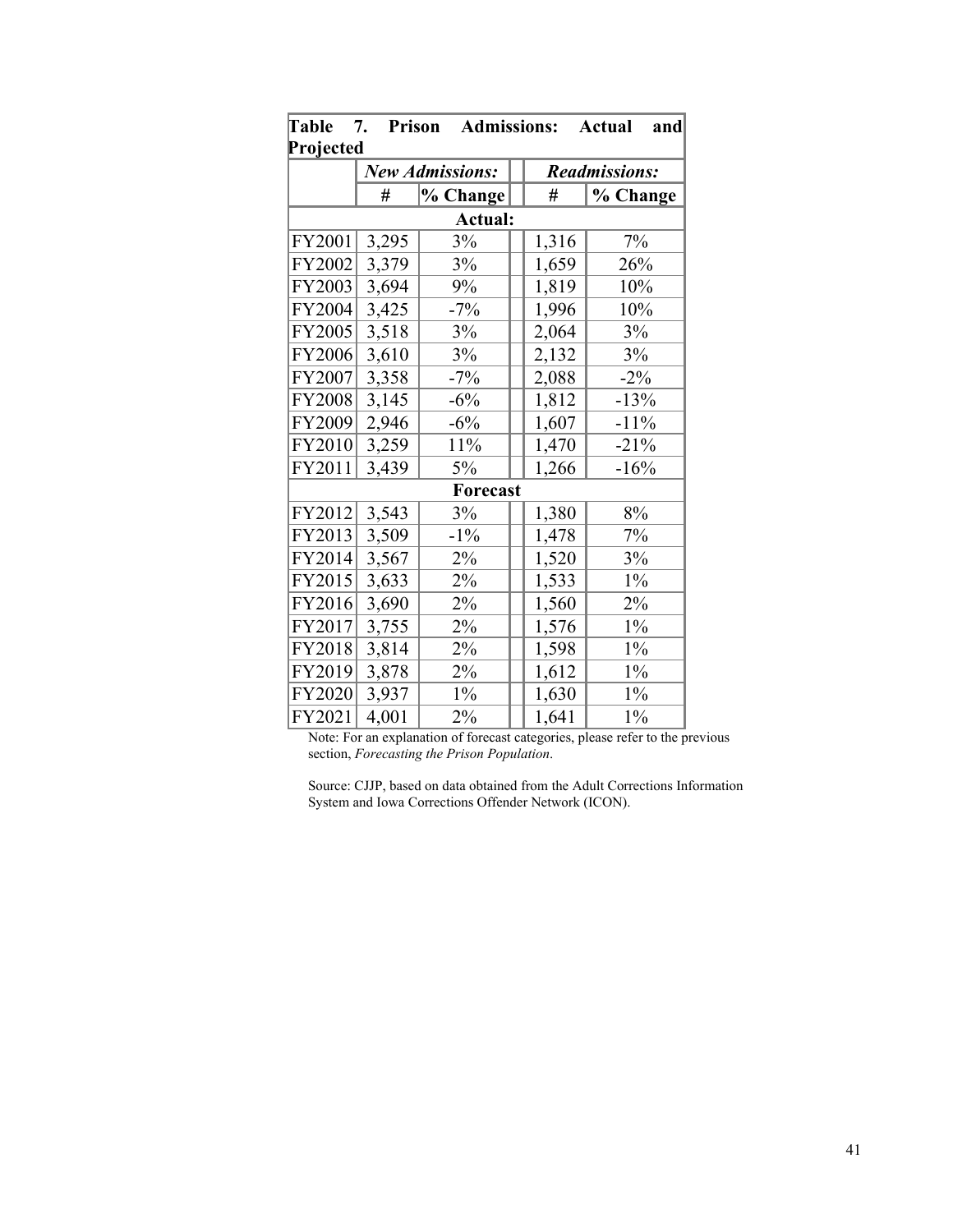| $01 - 111 = 0$ |                 |                 |                          |                |                 |                 | Prison Admissions by Offense Tyne: $\bf KV200112011$ |                |                | Table 9 New     |                 |                             |
|----------------|-----------------|-----------------|--------------------------|----------------|-----------------|-----------------|------------------------------------------------------|----------------|----------------|-----------------|-----------------|-----------------------------|
| $4.0\%$        | 3,439           | 3,259           | 2,946                    | 3,145          | 3,358           | 3,610           | 3,518                                                | 3,434          | 3,704          | 3,412           | 3,307           | <b>Total New Admissions</b> |
| 31.2%          | 101             | 28              | 37                       | 102            | 95              | $\mathcal{S}^0$ | 93                                                   | 76             | 110            | $\overline{61}$ | 77              | All Other Offenses          |
| $0.0\%$        | 56              | 50              | 39                       | 35             | 54              | 63              | 55                                                   | 45             | $\overline{6}$ | 52              | 56              | Weapons                     |
| 46.7%          | 88              | 77              | 76                       | 96             | 102             | 125             | 123                                                  | 119            | 108            | $\infty$        | $\overline{60}$ | Traffic                     |
| $-8.3%$        | 341             | 344             | 315                      | 347            | 370             | 370             | 350                                                  | 364            | 460            | 426             | 372             | Theft                       |
|                | $\overline{21}$ | $\overline{17}$ | $\overline{13}$          | 5              | $\circ$         | $\circ$         | $\bullet$                                            | $\circ$        | $\circ$        | $\circ$         | $\circ$         | Special Sentence            |
| 481.8%         | $\mathcal{L}$   | 51              | 69                       | 69             | 2               | 73              | 37                                                   | 34             | 22             | 25              |                 | Sex Registry                |
| $-28.8%$       | 200             | 208             | 173                      | 207            | 233             | 264             | 262                                                  | 222            | 235            | 260             | 281             | Sex Offenses                |
| $-14.8%$       | 69              | 78              | 67                       | 46             | 37              | 43              | $\mathcal{O}$                                        | $\overline{6}$ | 65             | 63              | $\overline{81}$ | Robbery                     |
| $-25.0%$       | $\sigma$        | 3               | $\infty$                 | $\overline{c}$ | 15              | $\overline{17}$ | $\overline{31}$                                      | 27             | 34             | 22              | $\overline{2}$  | Pimping/Prostitution        |
| 7.4%           | 320             | 308             | 290                      | 271            | 264             | $\frac{1}{3}$   | $\overline{54}$                                      | 253            | 293            | 264             | 298             | <b>OWI</b>                  |
| $-18.4%$       | $\overline{4}$  | 55              | $\overline{6}$           | 54             | 57              | $\frac{4}{4}$   | 2                                                    | 32             | $\infty$       | 43              | $\frac{49}{5}$  | Murder/Manslaughter         |
| $-22.2%$       | $\overline{ }$  | $\infty$        | 23                       | 23             | $\overline{10}$ | $\overline{4}$  | $\overline{2}$                                       | $\infty$       | 15             | $\circ$         | $\circ$         | Kidnapping                  |
| $-36.5%$       | 165             | 159             | 148                      | 210            | 233             | 273             | 250                                                  | 217            | 283            | 259             | 260             | Forgery/Fraud               |
| $-44.4%$       | $\overline{10}$ | $\sigma$        | $\overline{13}$          | $\overline{ }$ | 17              | $\overline{10}$ | $\overline{17}$                                      | $\overline{4}$ | 26             | 32              | $\frac{8}{18}$  | Flight/Escape               |
| $-3.0%$        | 880             | 798             | 693                      | 796            | 880             | 988             | 1,047                                                | 1,125          | ,103           | 969             | 907             | Drug Offenses               |
| 177.3%         | $\overline{6}$  | 47              | 55                       | 35             | 35              | 51              | 50                                                   | 50             | 36             | 39              | 22              | Criminal Mischief           |
| $-16.7%$       | $\Im$           | 32              | $\overline{\mathcal{E}}$ | 29             | $\overline{24}$ | $\overline{15}$ | 39                                                   | $\frac{1}{4}$  | 29             | 39              | 36              | Conspiracy                  |
| 4.3%           | $\frac{1}{4}$   | 415             | 341                      | 345            | 376             | 375             | 370                                                  | 385            | 335            | 334             | 394             | Burglary                    |
| 46.5%          | 479             | 506             | 459                      | 404            | 400             | 433             | 373                                                  | 317            | 388            | 390             | 327             | Assault                     |
| 47.1%          | 25              | $\overline{c}$  | $\overline{16}$          | 27             | 27              | 27              | $\overline{24}$                                      | 27             | $\frac{8}{18}$ | $\tilde{91}$    | 17              | Arson                       |
| 210.0%         | $\mathcal{O}$   | 45              | 32                       | 25             | 37              | $\overline{24}$ | $\frac{8}{18}$                                       | $\frac{8}{18}$ | 17             | 22              | $\overline{0}$  | Alcohol                     |
| Change         | FY11            | FY10            | FY <sub>09</sub>         | <b>FY08</b>    | <b>FY07</b>     | <b>FY06</b>     | FY05                                                 | FY04           | <b>FY03</b>    | FY02            | <b>FY01</b>     | Offense Type                |
| $01 - 11\%$    |                 |                 |                          |                |                 |                 |                                                      |                |                |                 |                 |                             |

**Table 8. New Prison Admissions by Offense Type (Detail)** 

Table 8. New Prison Admissions by Offense Type (Detail)

|                                                      |                  | Table 9. New | Prison                                                                                                                                                                                                                                                                                                                                                                                  |                                                                                         |                                                           |                                                                                                         | Admissions by Offense Type: FY2001-2011                                                                                                                                                                                                                                                                                                                                                   |                                                             |                         |                                                                                 |                                                    | 01-11%                                                                       |
|------------------------------------------------------|------------------|--------------|-----------------------------------------------------------------------------------------------------------------------------------------------------------------------------------------------------------------------------------------------------------------------------------------------------------------------------------------------------------------------------------------|-----------------------------------------------------------------------------------------|-----------------------------------------------------------|---------------------------------------------------------------------------------------------------------|-------------------------------------------------------------------------------------------------------------------------------------------------------------------------------------------------------------------------------------------------------------------------------------------------------------------------------------------------------------------------------------------|-------------------------------------------------------------|-------------------------|---------------------------------------------------------------------------------|----------------------------------------------------|------------------------------------------------------------------------------|
|                                                      | FY <sub>01</sub> | <b>FY02</b>  |                                                                                                                                                                                                                                                                                                                                                                                         |                                                                                         |                                                           |                                                                                                         |                                                                                                                                                                                                                                                                                                                                                                                           | FY08                                                        |                         |                                                                                 | $\frac{1}{2}$                                      |                                                                              |
| Drug                                                 | 907              | 969          |                                                                                                                                                                                                                                                                                                                                                                                         |                                                                                         |                                                           |                                                                                                         |                                                                                                                                                                                                                                                                                                                                                                                           |                                                             |                         |                                                                                 |                                                    |                                                                              |
| Violent                                              | 529              | 550          |                                                                                                                                                                                                                                                                                                                                                                                         |                                                                                         |                                                           |                                                                                                         |                                                                                                                                                                                                                                                                                                                                                                                           |                                                             |                         |                                                                                 |                                                    |                                                                              |
| Sex                                                  | 281              | 260          |                                                                                                                                                                                                                                                                                                                                                                                         |                                                                                         |                                                           |                                                                                                         |                                                                                                                                                                                                                                                                                                                                                                                           |                                                             |                         |                                                                                 |                                                    |                                                                              |
| Property                                             | 1,063            | 1,056        |                                                                                                                                                                                                                                                                                                                                                                                         |                                                                                         |                                                           |                                                                                                         |                                                                                                                                                                                                                                                                                                                                                                                           |                                                             |                         |                                                                                 |                                                    |                                                                              |
| OWI/Traffic                                          | 358              | 354          |                                                                                                                                                                                                                                                                                                                                                                                         |                                                                                         |                                                           |                                                                                                         |                                                                                                                                                                                                                                                                                                                                                                                           |                                                             |                         |                                                                                 |                                                    |                                                                              |
| Other                                                | 169              | 223          |                                                                                                                                                                                                                                                                                                                                                                                         |                                                                                         | $rac{1347}{1947}$<br>$rac{604}{262}$<br>$rac{1342}{1942}$ |                                                                                                         | $\frac{1}{2} \frac{1}{80} \frac{1}{80} \frac{1}{2} \frac{1}{2} \frac{1}{2} \frac{1}{2} \frac{1}{2} \frac{1}{2} \frac{1}{2} \frac{1}{2} \frac{1}{2} \frac{1}{2} \frac{1}{2} \frac{1}{2} \frac{1}{2} \frac{1}{2} \frac{1}{2} \frac{1}{2} \frac{1}{2} \frac{1}{2} \frac{1}{2} \frac{1}{2} \frac{1}{2} \frac{1}{2} \frac{1}{2} \frac{1}{2} \frac{1}{2} \frac{1}{2} \frac{1}{2} \frac{1}{2} \$ |                                                             |                         | $\frac{12}{28}$ $\frac{12}{28}$ $\frac{12}{28}$ $\frac{12}{28}$ $\frac{12}{28}$ |                                                    |                                                                              |
| Total New Admissions                                 | 3,307            | 3,412        | $\frac{\text{FY03}}{1.103} \frac{6}{3} \frac{1}{2} \frac{1}{2} \frac{1}{2} \frac{1}{4} \frac{1}{2} \frac{1}{4} \frac{1}{2} \frac{1}{2} \frac{1}{2} \frac{1}{2} \frac{1}{2} \frac{1}{2} \frac{1}{2} \frac{1}{2} \frac{1}{2} \frac{1}{2} \frac{1}{2} \frac{1}{2} \frac{1}{2} \frac{1}{2} \frac{1}{2} \frac{1}{2} \frac{1}{2} \frac{1}{2} \frac{1}{2} \frac{1}{2} \frac{1}{2} \frac{1}{2}$ | $\frac{F195}{1.125}$<br>$\frac{505}{212}$<br>$\frac{1.064}{212}$<br>$\frac{1.064}{212}$ | 3,518                                                     | $rac{68}{988}$<br>$rac{8}{612}$<br>$rac{13}{1096}$<br>$rac{14}{47}$<br>$rac{14}{214}$<br>$rac{14}{360}$ | 3,358                                                                                                                                                                                                                                                                                                                                                                                     | $\frac{96}{734}$<br>$\frac{207}{964}$<br>$\frac{367}{1214}$ | $\frac{\text{FVB}}{88}$ | 3,259                                                                           | $\frac{89}{ 8 8 }\frac{1}{2 8 8 }\frac{1}{2 8 8 }$ | Change<br>$-3.0\%$<br>$-50.3\%$<br>$-5.6\%$<br>$-14.0\%$<br>$-9.5\%$<br>4.0% |
| Natao: Naw admissions consist of court ordered commo |                  |              |                                                                                                                                                                                                                                                                                                                                                                                         | itmonte and probation recognizations                                                    |                                                           |                                                                                                         | Eigene mar differ from receious recent dua to recent correctional and in biotorical                                                                                                                                                                                                                                                                                                       |                                                             |                         |                                                                                 |                                                    |                                                                              |

Notes: New admissions consist of court-ordered commitments and probation revocations. Figures may differ from previous reports due to recent corrections made in historical databases. Source: Adult Corrections Information S Notes: New admissions consist of court-ordered commitments and probation revocations. Figures may differ from previous reports due to recent corrections made in historical databases. Source: Adult Corrections Information System and Iowa Corrections Offender Network, compiled by CJJP.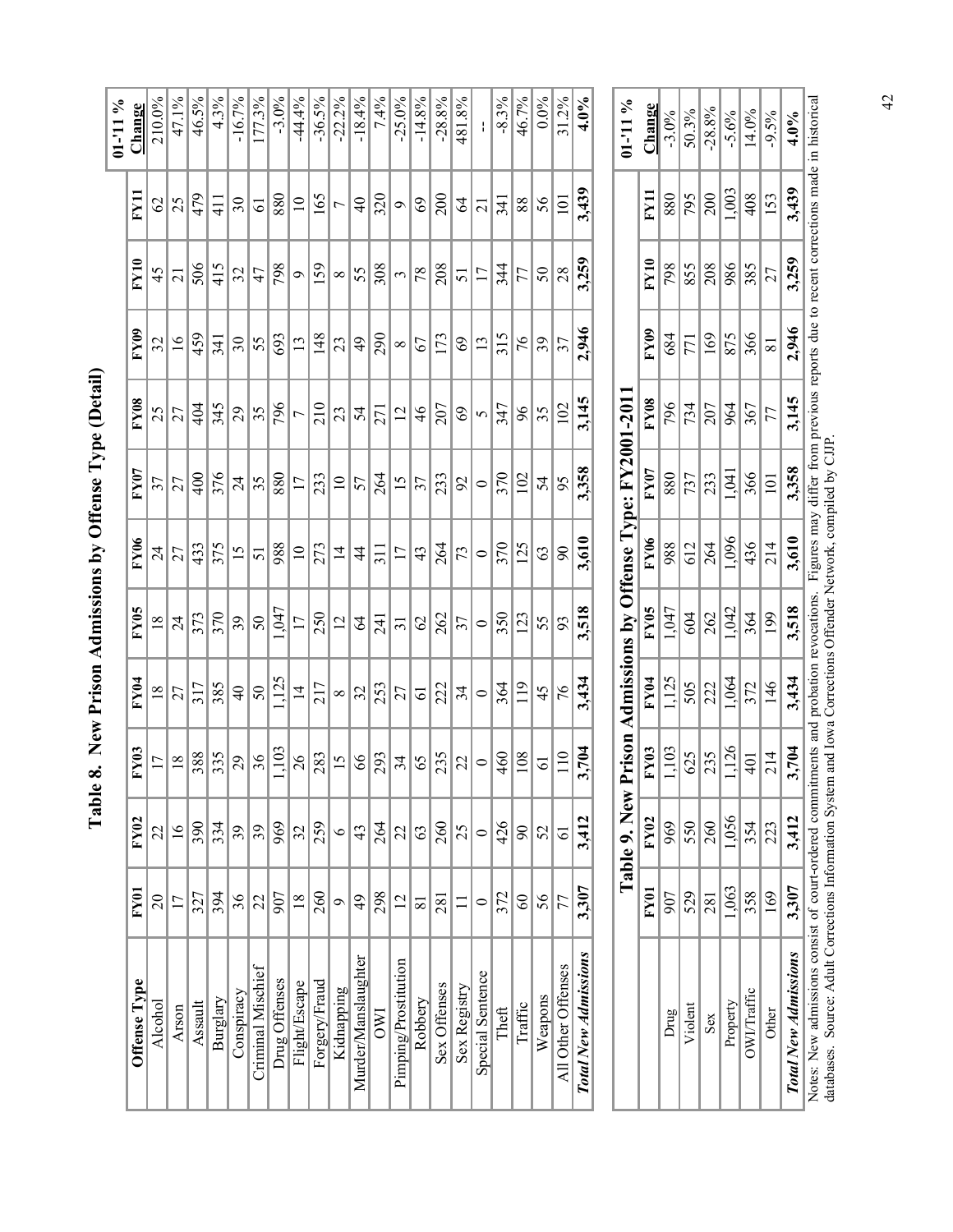| Table 10. Forecasted Change in Prison Population, by Offense Class |                  |          |                                    |           |
|--------------------------------------------------------------------|------------------|----------|------------------------------------|-----------|
|                                                                    | <b>Actual on</b> |          | <b>Estimated Population After:</b> |           |
| <b>Offense Class</b>                                               | 6/30/2011        | One year | <b>Five years</b>                  | Ten years |
| A Felons (non-sex)                                                 | 624              | 619      | 577                                | 528       |
| <b>A Felons Sex Offenses</b>                                       | 19               | 23       | 37                                 | 53        |
| <b>B Felons 70% Sentences</b>                                      | 401              | 437      | 571                                | 661       |
| <b>B Felons 70% Sex Offenses</b>                                   | 224              | 246      | 314                                | 370       |
| <b>B Felons Not vs. Persons</b>                                    | 464              | 435      | 458                                | 512       |
| <b>B</b> Felons vs. Persons                                        | 362              | 353      | 421                                | 491       |
| <b>B Felons Sex Offenses</b>                                       | 94               | 90       | 81                                 | 67        |
| <b>Other Felons 70% Sentences</b>                                  | 24               | 24       | 24                                 | 26        |
| <b>Other Felons 85% Sex Offenses</b>                               | 33               | 29       | 24                                 | 21        |
| <b>Other Felons Not vs. Persons</b>                                | 679              | 695      | 845                                | 956       |
| <b>Other Felons vs. Persons</b>                                    | 73               | 70       | 64                                 | 58        |
| <b>Other Felons Sex Offenses</b>                                   | 19               | 18       | 20                                 | 19        |
| C Felons 70% Sentences                                             | 334              | 337      | 377                                | 354       |
| <b>C Felons Not vs. Persons</b>                                    | 1,381            | 1,360    | 1,612                              | 1,657     |
| <b>C</b> Felons vs. Persons                                        | 458              | 427      | 408                                | 443       |
| <b>C Felons Sex Offenses</b>                                       | 655              | 671      | 788                                | 886       |
| <b>D Felons Not vs. Persons</b>                                    | 1,393            | 1,366    | 1,625                              | 1,774     |
| <b>D</b> Felons vs. Persons                                        | 386              | 390      | 492                                | 558       |
| <b>D Felons Sex Offenses</b>                                       | 85               | 86       | 85                                 | 74        |
| Agg. Misd. Not vs. Persons                                         | 296              | 325      | 359                                | 389       |
| Agg. Misd. Vs. Persons                                             | 178              | 154      | 161                                | 180       |
| Agg. Misd. Sex Offenses                                            | 33               | 32       | 42                                 | 52        |
| <b>Serious Misdemeanants</b>                                       | 18               | 12       | 11                                 | 13        |
| <b>OWI Offenders</b>                                               | 329              | 320      | 380                                | 391       |
| <b>Special Sentences 5 Year</b>                                    | 18               | 55       | 311                                | 421       |
| <b>Special Sentences 2 Year</b>                                    | 90               | 134      | 249                                | 258       |
| Safekeepers/Compact/Federal                                        | 117              | 117      | 117                                | 117       |
| <b>Total Population</b>                                            | 8,787            | 8,824    | 10,453                             | 11,330    |
| <b>Total Sex Offenders (incl. SS)</b>                              | 1,180            | 1,382    | 1,952                              | 2,222     |
| <b>Total 70% Sentences</b>                                         | 1,016            | 1,073    | 1,310                              | 1,432     |